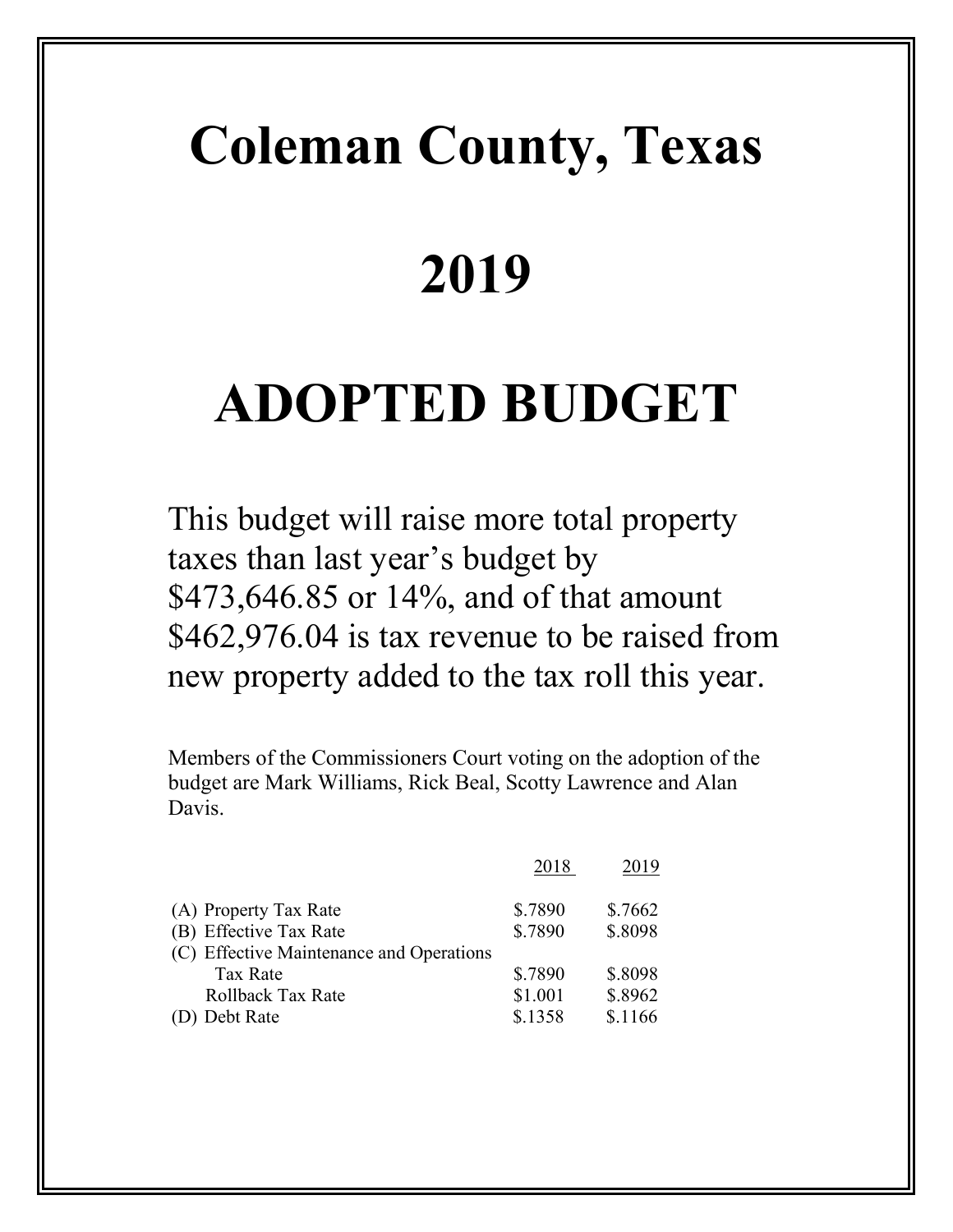#### COUNTY OF COLEMAN Index to Budget Fiscal Year Ended September 30, 2019

|                                               | Page           |
|-----------------------------------------------|----------------|
| <b>Budget Statistical Data</b>                | A              |
| <b>Budget Certificate</b>                     | B              |
| <b>Current Tax Collection History</b>         | С              |
| Countywide Tax Rates by Funds                 | D              |
| Combined Summary of Budgets - Operating Funds | 1              |
| General Road and Bridge Fund                  | 2              |
| Precinct No. 1                                | 3              |
| Precinct No. 2                                | 4              |
| Precinct No. 3                                | 5              |
| Precinct No. 4                                | 6              |
| <b>General Fund</b>                           | $\overline{7}$ |
| <b>Workers Compensation Fund</b>              | 14             |
| Records Management Fund                       | 15             |
| Law Enforcement Education Fund                | 16             |
| <b>Courthouse Security Fund</b>               | 17             |
| Justice of Peace Technology Fund              | 18             |
| District Clerk Records Management Fund        | 19             |
| County Attorney Hot Check Fund                | 20             |
| Preservation of Vital Statistics Fund         | 21             |
| <b>County Clerk Archive Fund</b>              | 22             |
| District Clerk Criminal Technology Fund       | 23             |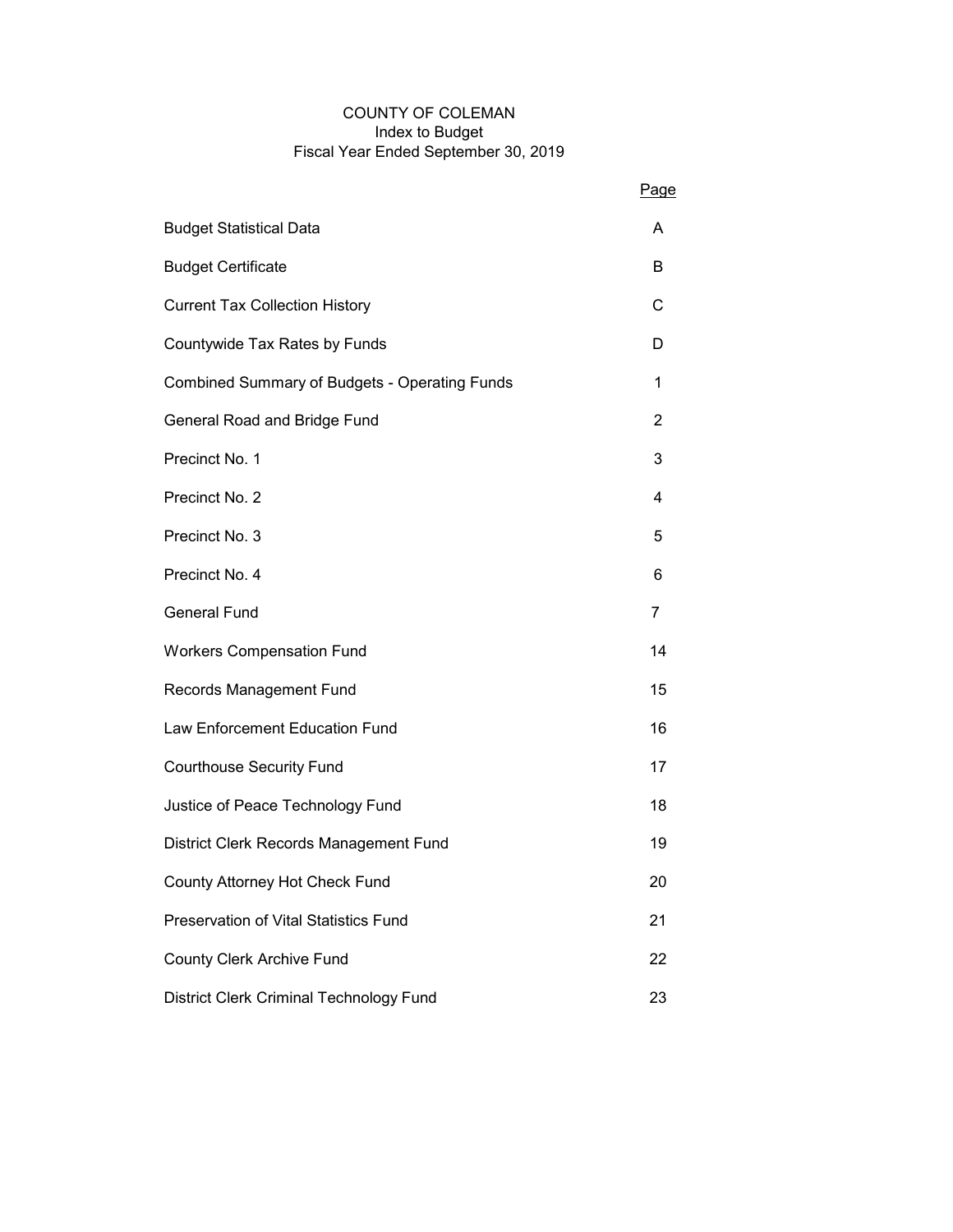## COUNTY OF COLEMAN Index to Budget Fiscal Year Ended September 30, 2019

|                                                 | Page |
|-------------------------------------------------|------|
| <b>County Clerk Criminal Technology Fund</b>    | 24   |
| District Clerk Civil Records Preservations Fund | 25   |
| County Clerk Civil Records Preservation Fund    | 26   |
| District Clerk Archive Fund                     | 27   |
| County Clerk Records Management Fund            | 28   |
| Supplemental Guardianship Fund                  | 29   |
| Forfeiture and Seizure Fund                     | 30   |
| <b>Healthy County Fund</b>                      | 31   |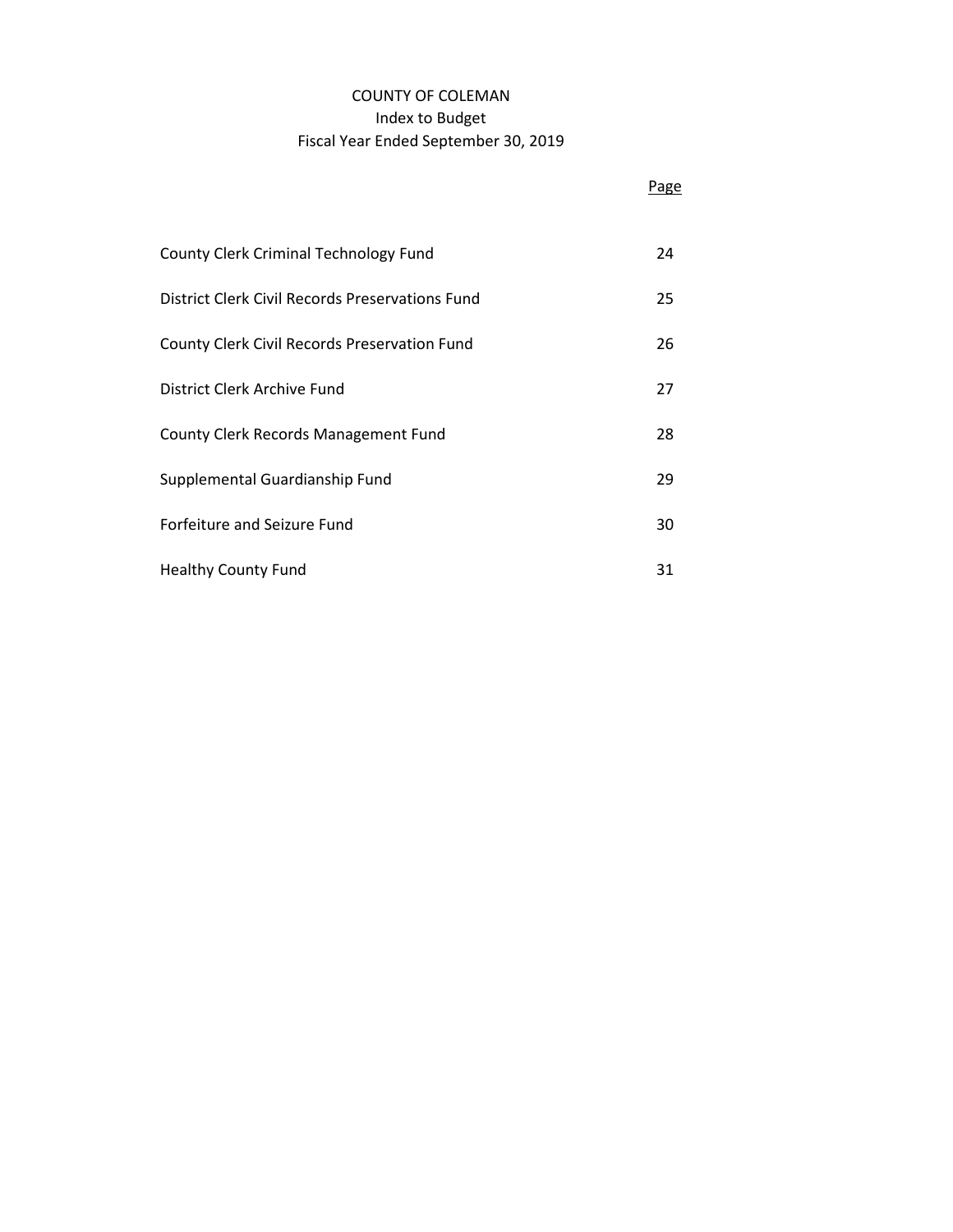\_\_\_\_\_\_\_\_\_\_\_\_\_\_\_\_\_\_\_\_\_\_\_\_\_\_\_COUNTY CLERK

#### COUNTY OF COLEMAN Budget Statistical Data Fiscal Year Ended September 30, 2019

In presenting this budget to the Commissioners Court and to the taxpayers of Coleman County, the following statistics are set out:

|                                                                                                                     | <b>Estimated Assessed Valuation</b>                                                                                                                                                                                                                                                                                                                                  | \$516,179,651.00    |
|---------------------------------------------------------------------------------------------------------------------|----------------------------------------------------------------------------------------------------------------------------------------------------------------------------------------------------------------------------------------------------------------------------------------------------------------------------------------------------------------------|---------------------|
|                                                                                                                     | Total assessed valuation in Coleman County for 2018<br>is based on approximately 100% of the true or market<br>value of property assessed.                                                                                                                                                                                                                           |                     |
| assessed valuation                                                                                                  | Proposed county tax levy contained in the budget per \$100 of                                                                                                                                                                                                                                                                                                        | \$<br>0.7662        |
|                                                                                                                     | The total amount of county taxes levied for this budget<br>based on the above assessed valuation and tax levy<br>is \$3,911,898.00. Of this total amount it is estimated<br>that 96% or \$3,755,422.00 will be collected within the<br>current year and that approximately \$156,476.00 of said<br>total taxes will probably be delinquent on September 30,<br>2019. |                     |
| on October 1, 2019.                                                                                                 | Delinquent county taxes estimated to be due Coleman County                                                                                                                                                                                                                                                                                                           |                     |
|                                                                                                                     | Estimated to be collected during current year                                                                                                                                                                                                                                                                                                                        | \$<br>45,000.00     |
| October 1, 2018.                                                                                                    | Net outstanding bond and time warrant debt of Coleman County on                                                                                                                                                                                                                                                                                                      | \$8,629,283         |
| Total amount of estimated register scrip warrants issued by<br>Coleman County to be outstanding on October 1, 2018. | \$<br>-0-                                                                                                                                                                                                                                                                                                                                                            |                     |
|                                                                                                                     | As shown by this budget, all County Funds are estimated to be on an accrual<br>basis at the beginning of the next budget year.                                                                                                                                                                                                                                       |                     |
|                                                                                                                     | Respectfully submitted,                                                                                                                                                                                                                                                                                                                                              |                     |
|                                                                                                                     |                                                                                                                                                                                                                                                                                                                                                                      | <b>COUNTY JUDGE</b> |
|                                                                                                                     |                                                                                                                                                                                                                                                                                                                                                                      |                     |

\_\_\_\_\_\_\_\_\_\_\_\_\_\_\_\_\_\_ , 2018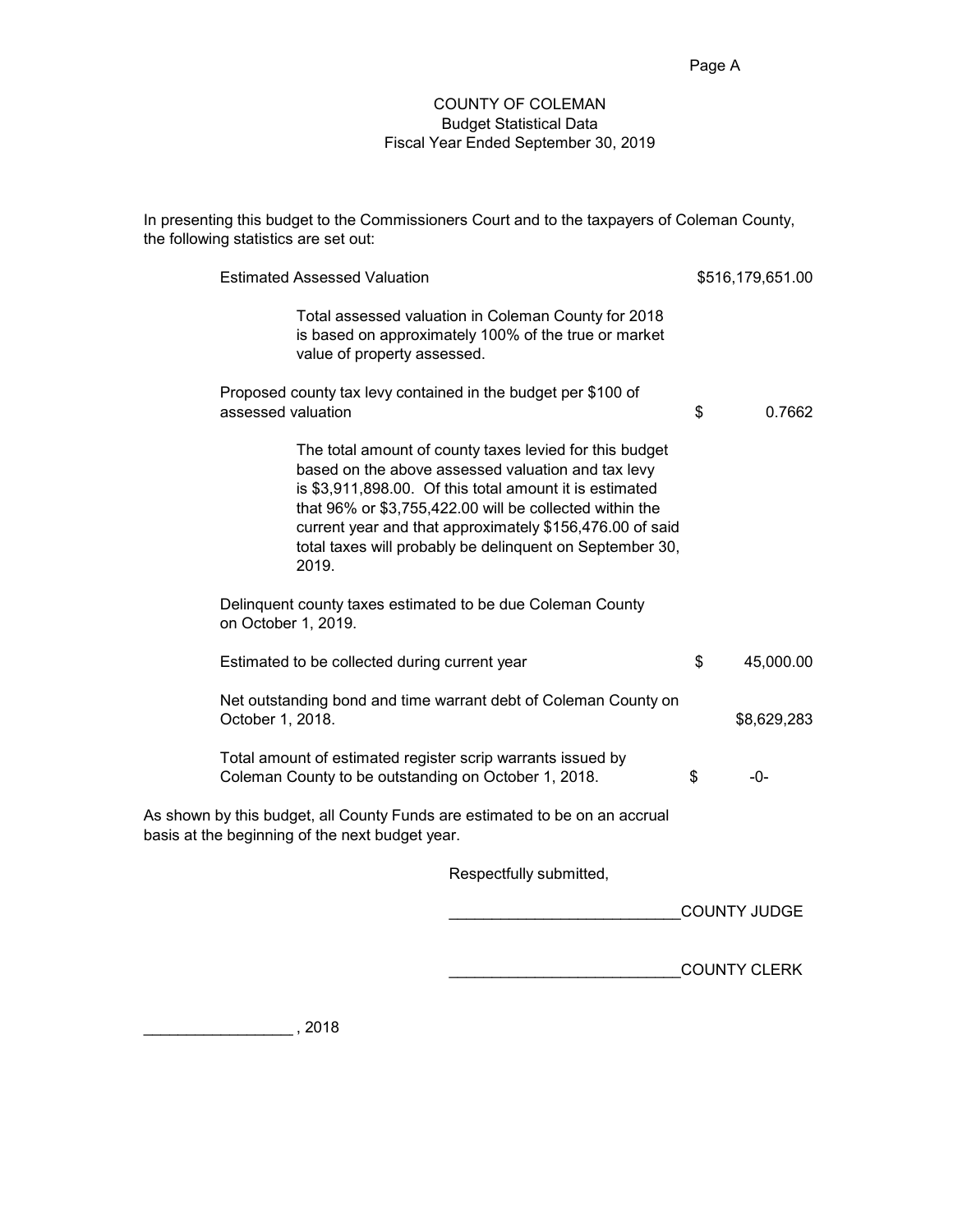#### COUNTY OF COLEMAN

Budget Certificate

#### Fiscal Year Ended September 30, 2019

#### THE STATE OF TEXAS

#### COUNTY OF COLEMAN

 We, Billy D. Bledsoe, County Judge and Stacey Mendoza, County Clerk of Coleman County, Texas do hereby certify that the attached budget is a true and correct copy of the Budget of Coleman County, Texas, as passed and approved by the Commissioners' Court of said County on the \_\_\_\_ day of \_\_\_\_\_\_\_\_\_\_\_\_\_, 2018, as the same appears on file in the office of the County Clerk of said County.

**THE REPORT OF STRIP COUNTY JUDGE** 

\_\_\_\_\_\_\_\_\_\_\_\_\_\_\_\_\_\_\_\_\_\_\_\_COUNTY CLERK

Subscribed and sworn to me, the undersigned on this the \_\_\_\_\_ day of \_\_\_\_\_\_\_\_\_\_\_, 2018.

\_\_\_\_\_\_\_\_\_\_\_\_\_\_\_\_\_\_\_\_\_\_\_\_NOTARY PUBLIC in and for the State of Texas.

Page B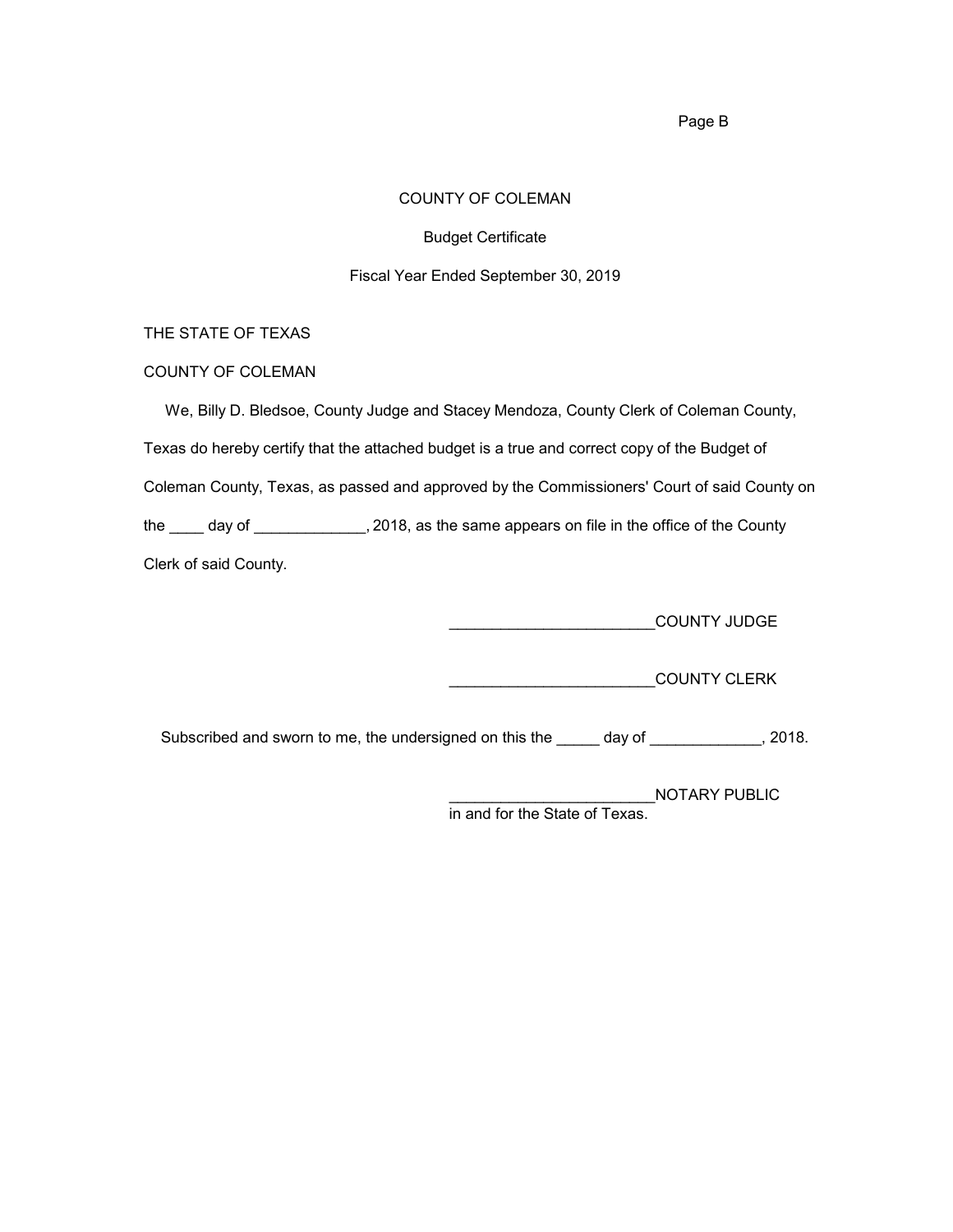Page C

#### COUNTY OF COLEMAN

# Current Tax Collection History

| Year    | Assessed<br>Valuation | Tax<br>Rate | Taxes<br>Levied | Delinguent   | Collections<br><b>Current Year</b> | Per Cent<br>Collected |
|---------|-----------------------|-------------|-----------------|--------------|------------------------------------|-----------------------|
| 2017-18 | \$451,761,173         | 0.7891      | \$3,564,847.41  | \$142,593.90 | \$3,320,207.30                     | 93%                   |
| 2016-17 | \$432,956,671         | 0.8071      | \$3,447,740.00  | \$172,387.00 | \$3,290,765.07                     | 96%                   |
| 2015-16 | \$428,446,094         | 0.8071      | \$3,388,255.00  | \$130,648.28 | \$3,257,706.72                     | 96%                   |
| 2014-15 | \$418,814,340         | 0.8071      | \$3,319,982.00  | \$122,798.19 | \$3,197,183.81                     | 96%                   |
| 2013-14 | \$393,506,828         | 0.8071      | \$3,158,006.00  | \$114.041.92 | \$3,043,964.08                     | 96%                   |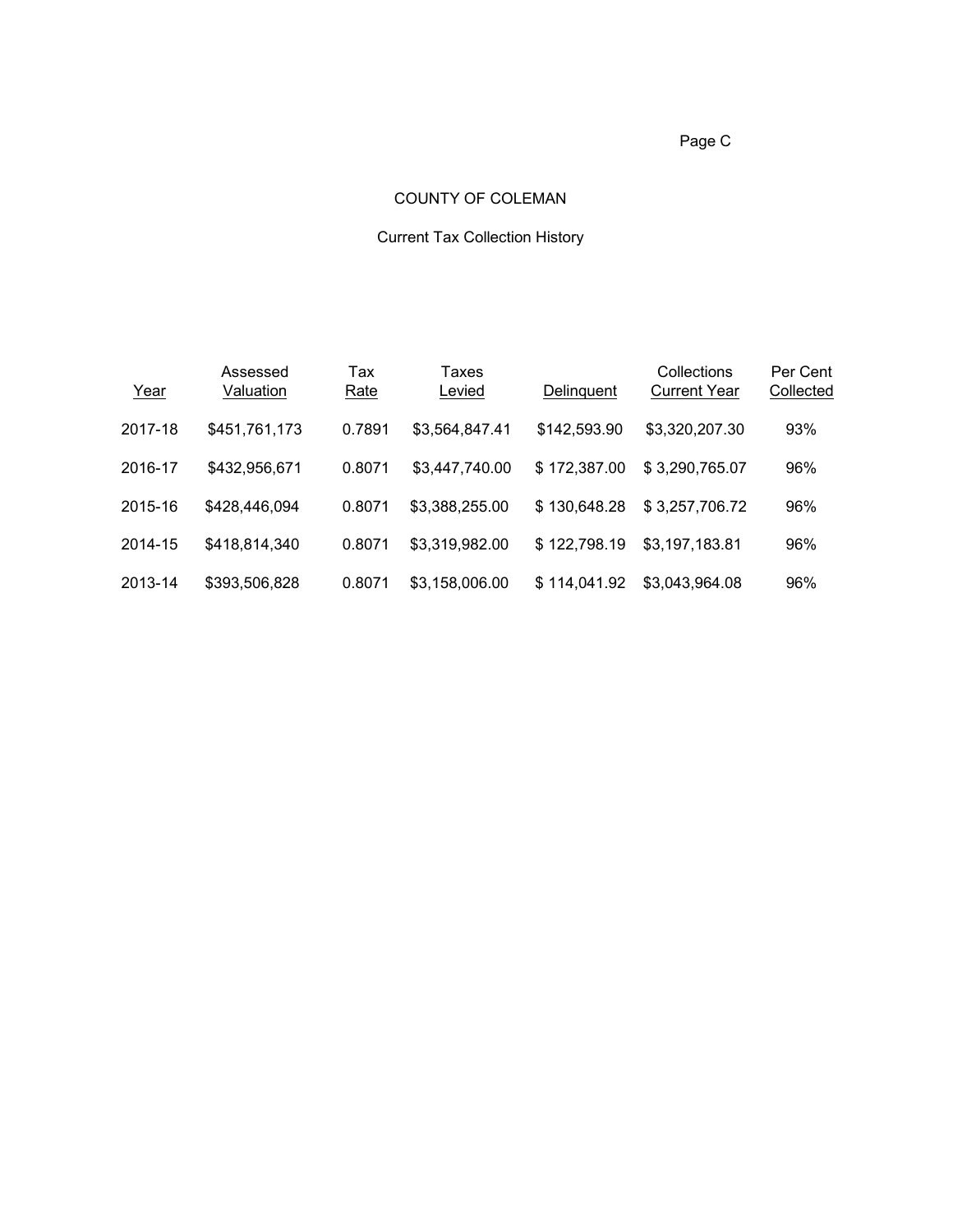Page D

## COUNTY OF COLEMAN

County - Wide Tax Rates by Funds

## Fiscal Year Ended September 30, 2019

| Classification                                | Adopted by<br>Commissioners'<br><b>Court 2018</b> |
|-----------------------------------------------|---------------------------------------------------|
| Road and Bridge - Special (Lateral Road - FM) | \$<br>0.2071                                      |
| <b>Flood Control</b>                          | 0.0240                                            |
| General                                       | 0.5351                                            |
| <b>Total Constitutional Levy</b>              | \$<br>0.7662                                      |

Total County - Wide Valuation (Estimated)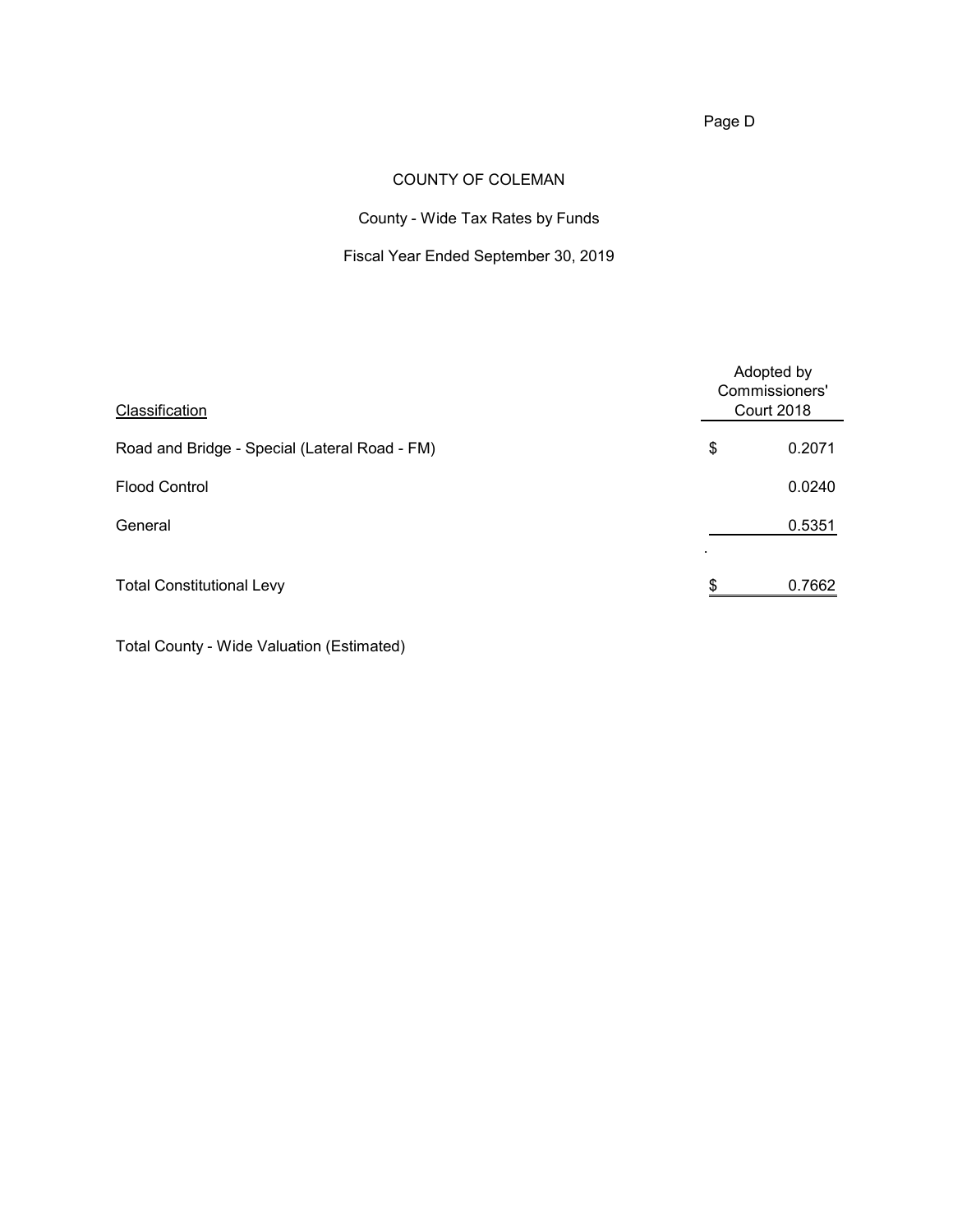#### COUNTY OF COLEMAN SUMMARY SHEET OPERATING BUDGET

|                                      |                |                | 2016-17 ACTUAL 2017-18 BUDGET 2018-19 BUDGET | <b>COMPARISON</b><br>INCR/(DECR.) |
|--------------------------------------|----------------|----------------|----------------------------------------------|-----------------------------------|
| <b>REVENUES:</b>                     |                |                |                                              |                                   |
| Current Ad Valorem Taxes             | \$3,190,291.77 | \$3,456,304.00 | \$3,764,902.00                               | \$308,598.00                      |
| Delinquent Ad Valorem Taxes          | 129,915.53     | 77,000.00      | 110,100.00                                   | 33,100.00                         |
| All Other Revenues                   | 1,791,190.86   | 1,203,573.00   | 1,422,526.00                                 | 218,953.00                        |
| <b>Total Revenues</b>                | \$5,111,398.16 | \$4,736,877.00 | \$5,297,528.00                               | \$560,651.00                      |
| Notes Payable-CAT Financial Services | 624,714.67     |                |                                              |                                   |
| Cash in Bank-Beginning of Period     | 236,195.72     | 789,106.00     | 219,739.58                                   | (569, 366.42)                     |
| <b>Total Resources</b>               | \$5,972,308.55 | \$5,525,983.00 | \$5,517,267.58                               | (\$8,715.42)                      |
| Expenditures                         | 5,656,352.93   | 5,103,443.64   | 5,215,355.74                                 | 111,912.10                        |
| <b>Net Resources</b>                 | \$315,955.62   | 422,539.36     | 301,911.84                                   | (120, 627.52)                     |

#### Operating Funds:

 General Road and Bridge Fund Precinct No. 1 Fund Precinct No. 2 Fund Precinct No. 3 Fund Precinct No. 4 Fund General Fund

Designated Funds: Workers Compensation Fund<br>
Records Management Fund<br>
County Clerk Archive Fund<br>
District Clerk Criminal Tech Records Management Fund<br>
Historical Fund<br>
District Clerk Criminal Technology Fund<br>
County Clerk Criminal Technology Fund Historical Fund<br>
Law Enforcement Education Fund<br>
County Clerk Criminal Technology Fund<br>
District Clerk Civil Records Preservation Justice of Peace Technology Fund District Clerk Archive Fund County Attorney Hot Check Fund<br>
Preservation of Vital Statistics Fund<br>
Forfeiture and Seizure Fund Preservation of Vital Statistics Fund

 Law Enforcement Education Fund District Clerk Civil Records Preservation Fund County Clerk Civil Records Preservation Fund District Clerk Records Management Fund<br>
County Attorney Hot Check Fund<br>
County Attorney Hot Check Fund<br>
County Attorney Hot Check Fund

Designated Funds NOT included in above comparisons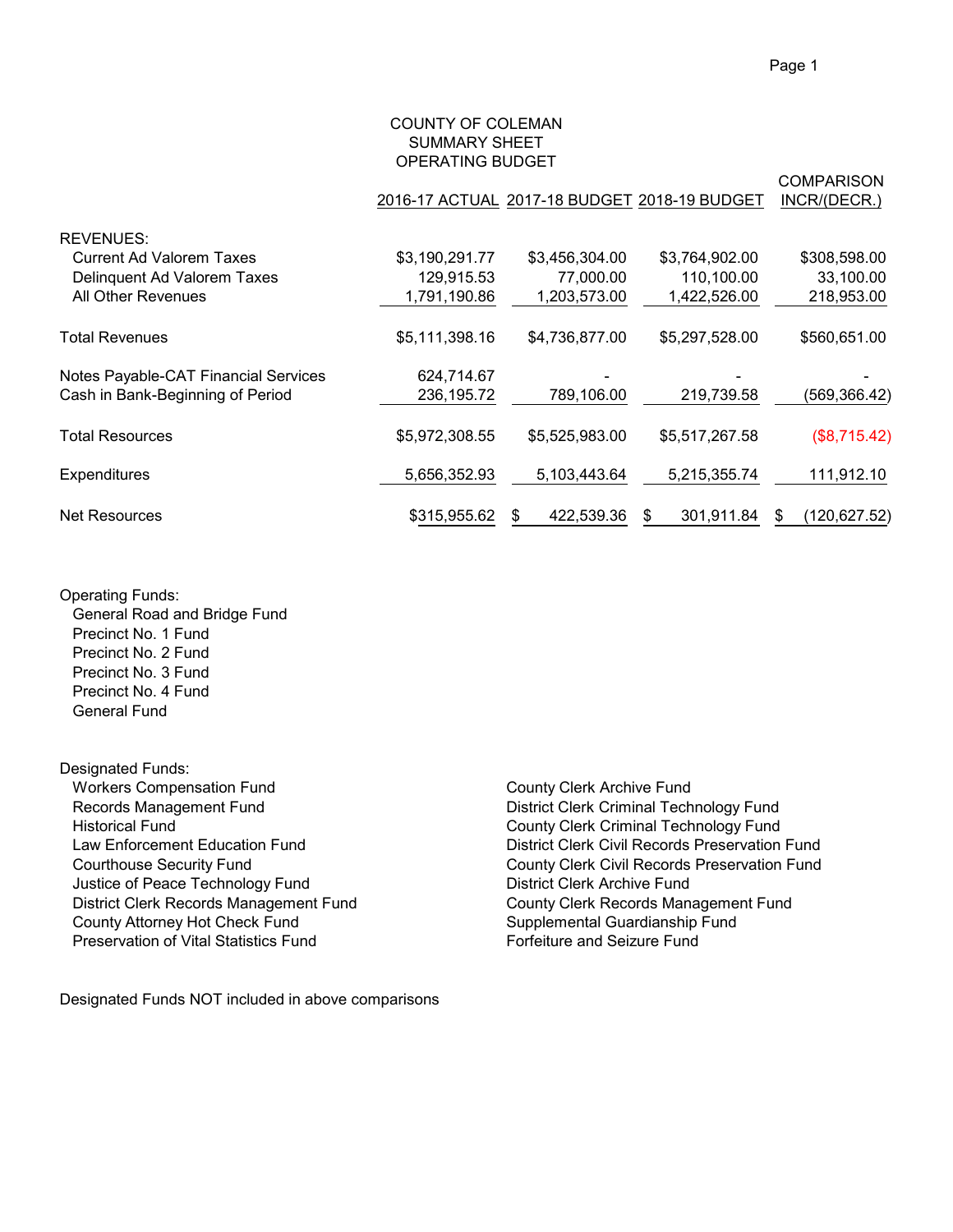#### COUNTY OF COLEMAN GENERAL ROAD AND BRIDGE FUND COMPARATIVE BUDGET SUMMARY

|                                                        |    | 2016-17 ACTUAL | <b>NINE MONTHS</b><br><b>ENDED</b><br>6/30/2018 |               | 2017-18 BUDGET 2018-19 BUDGET |                           |              |
|--------------------------------------------------------|----|----------------|-------------------------------------------------|---------------|-------------------------------|---------------------------|--------------|
| <b>REVENUES:</b>                                       |    |                |                                                 |               |                               |                           |              |
| <b>Current Ad Valorem Taxes</b>                        |    |                |                                                 |               |                               |                           |              |
| Lateral Road and FM                                    | \$ | 847,327.14     | \$<br>841,909.72 \$                             |               | 902,873.00                    | $\boldsymbol{\mathsf{S}}$ | 989,194.00   |
| <b>Flood Control</b>                                   |    | 94, 147. 43    | 93,545.54                                       |               | 99,811.00                     |                           | 114,634.00   |
| Delinquent Ad Valorem Taxes                            |    | 23,566.57      | 23,932.06                                       |               | 23,000.00                     |                           | 23,000.00    |
| Penalty and Interest - Taxes                           |    | 14,866.89      | 12,615.62                                       |               | 14,190.00                     |                           | 14,100.00    |
| U. S. Treasury in Lieu of Taxes                        |    | 3,880.12       | 4,131.41                                        |               | 1,980.00                      |                           | 1,980.00     |
| <b>Vehicle Registration</b>                            |    | 247,663.12     | 330.00                                          |               | 294,030.00                    |                           | 250,000.00   |
| Vehicle Registration - Supplemental                    |    | 203,408.18     | 356,342.11                                      |               | 194,654.00                    |                           | 200,000.00   |
| State Lateral Road and FM Funds                        |    | 25,633.70      | 25,633.70                                       |               | 34,178.00                     |                           | 25,000.00    |
| <b>Interest Earned</b>                                 |    | 89.67          | 62.62                                           |               | 62.00                         |                           | 65.00        |
| <b>Other Revenue</b>                                   |    | 50,549.87      | 55,971.49                                       |               | 67,400.00                     |                           | 60,000.00    |
| <b>TOTAL REVENUE</b>                                   | \$ | 1,511,132.69   | \$<br>1,414,474.27                              | \$            | 1,632,178.00                  | \$                        | 1,677,973.00 |
| Cash in Bank-Beginning of Period                       |    |                |                                                 |               | 69,106.00                     |                           |              |
| <b>TOTAL RESOURCES</b>                                 | S. | 1,511,132.69   | \$<br>1,414,474.27                              | \$            | 1,701,284.00                  | \$                        | 1,677,973.00 |
| <b>EXPENDITURES:</b>                                   |    |                |                                                 |               |                               |                           |              |
| <b>COUNTYWIDE</b>                                      |    |                |                                                 |               |                               |                           |              |
| Salaries-Commissioners                                 | \$ | 171,076.32     | \$<br>128,066.08                                | $\sqrt[6]{2}$ | 209,000.00                    | $\$\$                     | 214,105.52   |
| Salary - Other                                         |    | 31,047.88      | 23,327.44                                       |               | 31,921.00                     |                           | 32,879.41    |
| <b>General Precinct Expenses</b>                       |    | 22,237.90      | 21,454.83                                       |               | 20,000.00                     |                           | 20,000.00    |
| <b>Social Security Taxes</b>                           |    | 46,087.96      | 34,778.59                                       |               | 48,000.00                     |                           | 49,500.00    |
| Retirement                                             |    | 80,460.58      | 53,494.66                                       |               | 82,500.00                     |                           | 81,500.00    |
| Health Insurance                                       |    | 130,759.10     | 110,534.90                                      |               | 147,000.00                    |                           | 153,540.00   |
| <b>Workers Compensation Insurance</b>                  |    | 11,557.50      | 9,404.12                                        |               | 13,000.00                     |                           | 13,000.00    |
| <b>Unemployment Taxes</b>                              |    |                |                                                 |               | 400.00                        |                           | 325.00       |
| <b>Tax Appraisal District</b>                          |    | 42,254.43      |                                                 |               | 50,000.00                     |                           | 50,000.00    |
| Insurance                                              |    | 2,402.25       | 2,486.50                                        |               | 19,000.00                     |                           | 19,000.00    |
| <b>Outside Audit</b>                                   |    | 4,750.51       |                                                 |               | 5,000.00                      |                           |              |
| Capital Purchase                                       |    |                |                                                 |               |                               |                           |              |
| Fuel                                                   |    | 427.03         | 5,283.06                                        |               |                               |                           | 6,000.00     |
| <b>Other Expenses</b>                                  |    | 1,153.70       | 712.00                                          |               | 4,000.00                      |                           | 4,000.00     |
| <b>Total Countywide</b>                                | \$ | 544,215.16     | \$<br>389,542.18                                | \$            | 629,821.00                    | \$                        | 643,849.93   |
| FLOOD CONTROL                                          |    |                |                                                 |               |                               |                           |              |
| S.W.C.D. Payment                                       | \$ | 10,000.00      | \$<br>10,000.00                                 | \$            | 10,000.00                     | \$                        | 10,000.00    |
| F. P. Site Maintenance                                 |    |                |                                                 |               |                               |                           |              |
| <b>Total Flood Control</b>                             | \$ | 10,000.00      | \$<br>10,000.00                                 | \$            | 10,000.00                     | \$                        | 10,000.00    |
| <b>TOTAL EXPENDITURES</b>                              | \$ | 564,215.16     | \$<br>399,542.18                                | \$            | 639,821.00                    | \$                        | 653,849.93   |
| <b>Transfers to Precincts</b>                          |    | 920,000.00     | 940,000.00                                      |               | 700,000.00                    |                           | 960,000.00   |
| TOTAL EXPENDITURES AND TRANSFERS \$                    |    | 1,484,215.16   | \$<br>1,339,542.18                              | \$            | 1,339,821.00                  | \$                        | 1,613,849.93 |
| <b>EXCESS OF RESOURCES OVER</b><br><b>EXPENDITURES</b> | \$ | 26,917.53      | \$<br>74,932.09                                 | \$            | 361,463.00                    | \$                        | 64,123.07    |
|                                                        |    |                |                                                 |               |                               |                           |              |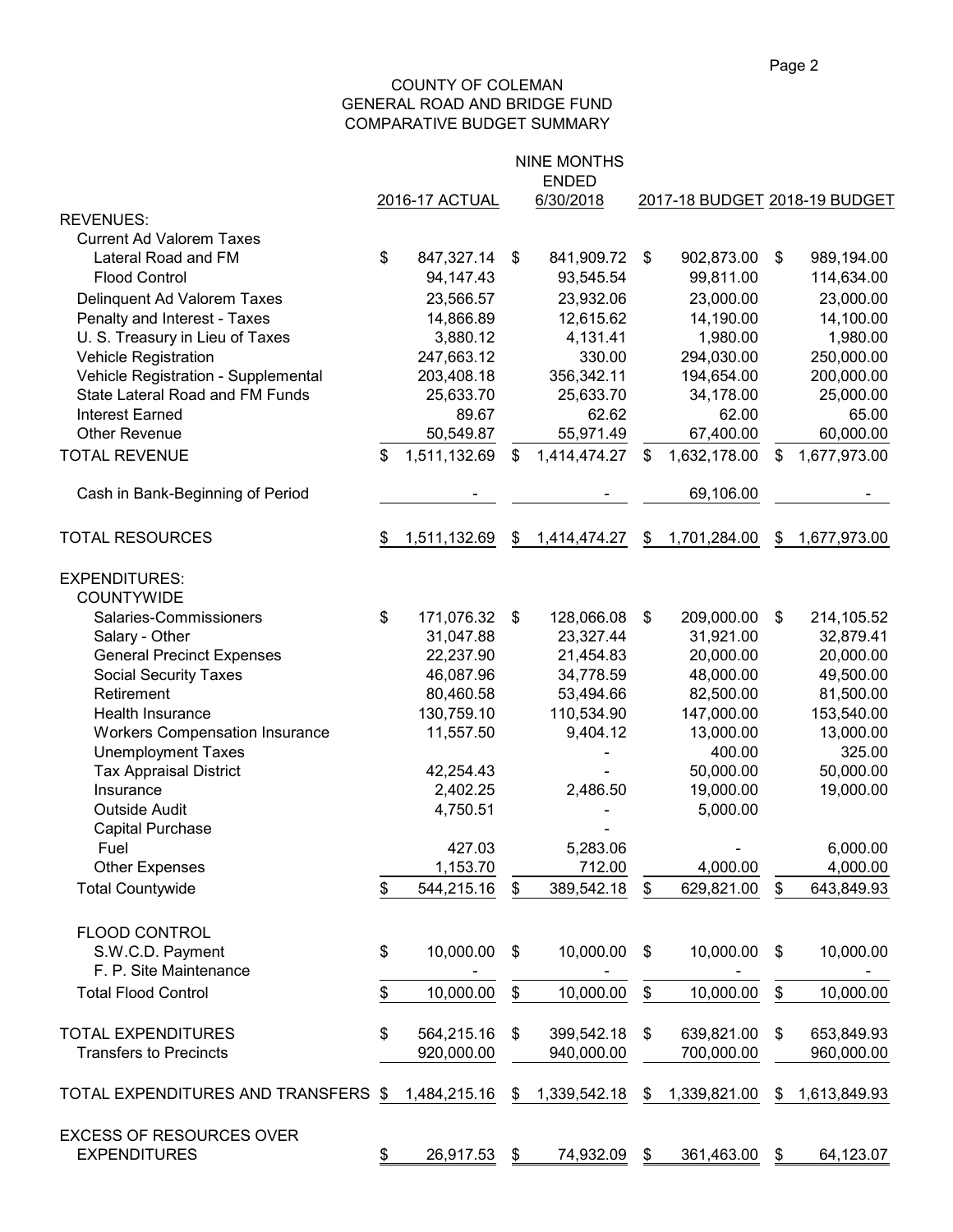#### COUNTY OF COLEMAN PRECINCT NO. 2 FUND COMPARATIVE BUDGET SUMMARY

|                                                                                                                                                                                                                                         |           | 2016-17 ACTUAL                                                                                    | <b>NINE MONTHS</b><br><b>ENDED</b><br>6/30/2018                                             | 2017-18 BUDGET 2018-19 BUDGET |                                                                                                                 |    |                                                                                                   |  |
|-----------------------------------------------------------------------------------------------------------------------------------------------------------------------------------------------------------------------------------------|-----------|---------------------------------------------------------------------------------------------------|---------------------------------------------------------------------------------------------|-------------------------------|-----------------------------------------------------------------------------------------------------------------|----|---------------------------------------------------------------------------------------------------|--|
| <b>REVENUES:</b><br>Sale of Equipment<br><b>Interest Earned</b><br><b>CTIF Grant</b><br><b>FEMA Grant</b>                                                                                                                               | \$        | 1,850.00<br>100.04<br>160,293.37                                                                  | \$<br>40.02<br>44,237.02                                                                    | \$                            | 1,000.00<br>150.00<br>116,000.00                                                                                | \$ | 150.00                                                                                            |  |
| <b>TOTAL REVENUES</b>                                                                                                                                                                                                                   | \$        | 162,243.41                                                                                        | \$<br>44,277.04                                                                             | \$                            | 117,150.00                                                                                                      | \$ | 150.00                                                                                            |  |
| Notes Payable-Cat Financial<br>Transfers from General Road and Bridge<br>Cash in Bank-Beginning of Period                                                                                                                               |           | 230,000.00<br>2,146.45                                                                            | 235,000.00<br>81,359.54                                                                     | \$                            | 50,000.00<br>231,000.00<br>25,000.00                                                                            | \$ | 50,000.00<br>250,000.00<br>25,000.00                                                              |  |
| <b>TOTAL RESOURCES</b>                                                                                                                                                                                                                  | \$        | 394,389.86                                                                                        | \$<br>360,636.58                                                                            | \$                            | 398,150.00                                                                                                      | \$ | 300,150.00                                                                                        |  |
| <b>EXPENDITURES:</b><br><b>Operators Salaries</b><br><b>Interest Paid</b><br><b>Capital Purchases</b><br><b>Equipment Maintenance</b><br>Pickup Allowance<br>Fuel<br><b>Supplies</b><br>Notes Payable<br><b>Other Precinct Expenses</b> | \$        | 93,130.41<br>5,058.42<br>57,073.87<br>8,400.00<br>26,513.46<br>12,626.95<br>12,283.99<br>4,230.26 | \$<br>69,614.40<br>3,312.77<br>62,622.77<br>6,300.00<br>20,902.94<br>150,930.58<br>5,862.09 | \$                            | 95,765.00<br>5,000.00<br>50,000.00<br>44,000.00<br>8,400.00<br>35,000.00<br>100,000.00<br>13,000.00<br>4,000.00 | \$ | 98,638.02<br>5,000.00<br>50,000.00<br>55,000.00<br>8,400.00<br>30,000.00<br>20,000.00<br>5,000.00 |  |
| <b>TOTAL EXPENDITURES</b>                                                                                                                                                                                                               | \$        | 219,317.36                                                                                        | \$<br>319,545.55                                                                            | \$                            | 355,165.00                                                                                                      | \$ | 272,038.02                                                                                        |  |
| <b>EXCESS OF RESOURCES OVER</b><br><b>EXPENDITURES</b>                                                                                                                                                                                  | <u>\$</u> | 175,072.50                                                                                        | \$<br>41,091.03                                                                             |                               | 42,985.00                                                                                                       | \$ | 28,111.98                                                                                         |  |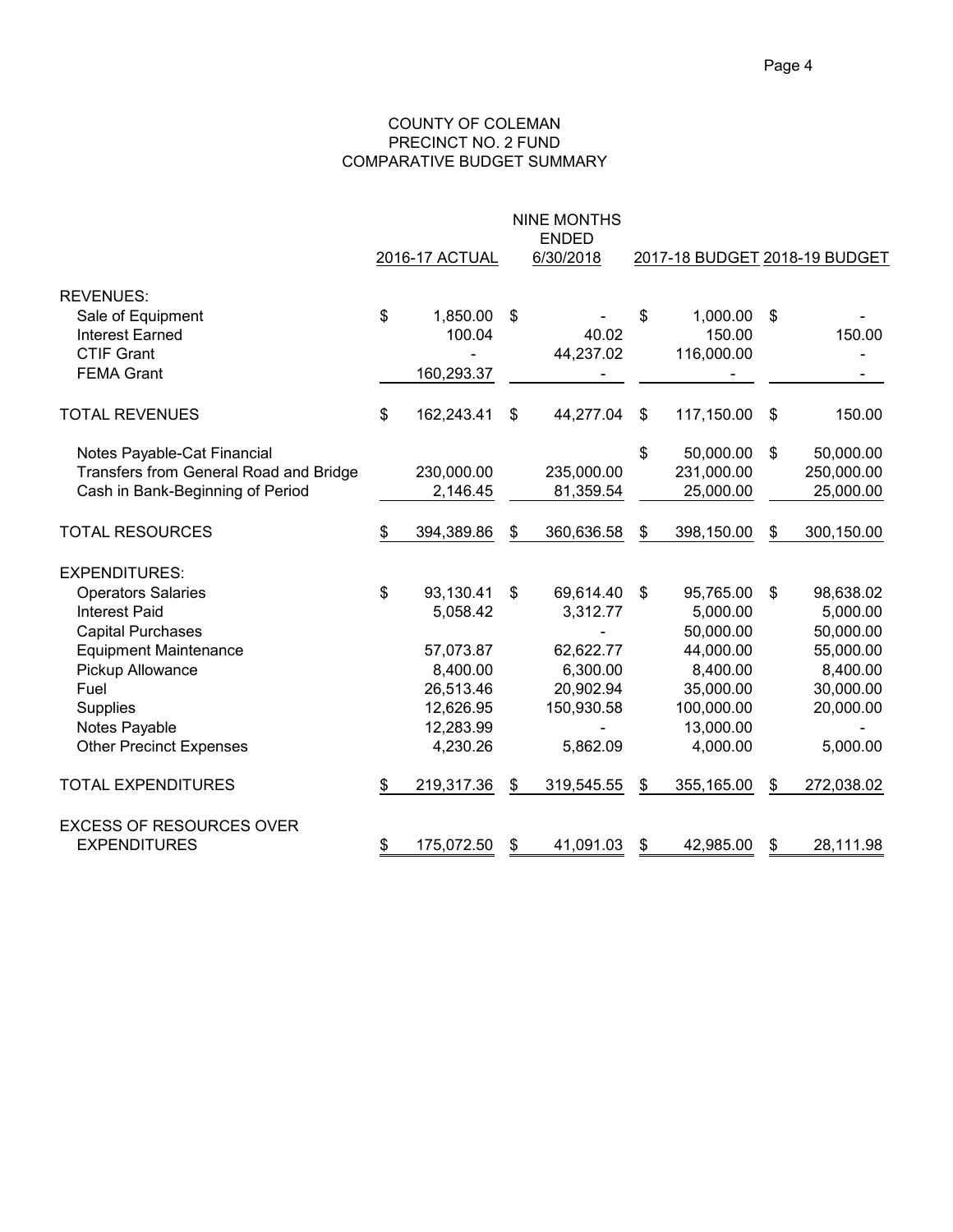#### COUNTY OF COLEMAN PRECINCT NO. 1 FUND COMPARATIVE BUDGET SUMMARY

|                                                   |                |            |                           | <b>NINE MONTHS</b><br><b>ENDED</b> |               |                               |                |            |  |
|---------------------------------------------------|----------------|------------|---------------------------|------------------------------------|---------------|-------------------------------|----------------|------------|--|
|                                                   | 2016-17 ACTUAL |            | 6/30/2018                 |                                    |               | 2017-18 BUDGET 2018-19 BUDGET |                |            |  |
| <b>REVENUES:</b>                                  |                |            |                           |                                    |               |                               |                |            |  |
| Sale of Equipment                                 | \$             |            | \$                        |                                    | \$            | 2,000.00                      | \$             |            |  |
| <b>Interest Earned</b>                            |                | 236.58     |                           | 83.03                              |               | 300.00                        |                | 300.00     |  |
| <b>CTIF Grant</b>                                 |                | 56,413.86  |                           |                                    |               |                               |                |            |  |
| <b>FEMA Grant</b>                                 |                | 543,928.44 |                           |                                    |               |                               |                |            |  |
| <b>TOTAL REVENUES</b>                             | \$             | 600,578.88 | $\boldsymbol{\mathsf{S}}$ | 83.03                              | $\mathsf{\$}$ | 2,300.00                      | $\mathfrak{S}$ | 300.00     |  |
| Notes Payable-Cat Financial                       | \$             |            | \$                        |                                    | \$            | 20,000.00                     | \$             |            |  |
| Transfers from General Road and Bridge            |                | 230,000.00 |                           | 235,000.00                         |               | 231,000.00                    |                | 250,000.00 |  |
| Cash in Bank-Beginning of Period                  |                | 69,249.91  |                           | 86,997.47                          |               | 200,000.00                    |                | 80,000.00  |  |
| <b>TOTAL RESOURCES</b>                            | \$             | 899,828.79 | $\$\$                     | 322,080.50                         | \$            | 453,300.00                    | \$             | 330,300.00 |  |
| <b>EXPENDITURES:</b>                              |                |            |                           |                                    |               |                               |                |            |  |
| <b>Operators Salaries</b><br><b>Interest Paid</b> | \$             | 92,976.00  | \$                        | 68,754.56                          | \$            | 95,765.00                     | \$             | 98,638.24  |  |
| <b>Capital Purchases</b>                          |                | 118,420.00 |                           | 71,120.00                          |               | 20,000.00                     |                | 20,000.00  |  |
| <b>Equipment Maintenance</b>                      |                | 22,729.41  |                           | 17,963.54                          |               | 30,000.00                     |                | 50,000.00  |  |
| Pickup Allowance                                  |                | 8,400.00   |                           | 6,300.00                           |               | 8,400.00                      |                | 8,400.00   |  |
| Fuel                                              |                | 19,592.39  |                           | 12,814.16                          |               | 20,000.00                     |                | 25,000.00  |  |
| <b>Supplies</b>                                   |                | 565,472.71 |                           | 23,923.00                          |               | 240,000.00                    |                | 75,000.00  |  |
| Notes Payable                                     |                |            |                           |                                    |               |                               |                |            |  |
| <b>Other Precinct Expenses</b>                    |                | 4,562.71   |                           | 4,119.84                           |               | 3,500.00                      |                | 5,000.00   |  |
| <b>TOTAL EXPENDITURES</b>                         | \$             | 832,153.22 | $\$\$                     | 204,995.10                         | \$            | 417,665.00                    | \$             | 282,038.24 |  |
| <b>EXCESS OF RESOURCES OVER</b>                   |                |            |                           |                                    |               |                               |                |            |  |
| <b>EXPENDITURES</b>                               | \$             | 67,675.57  | S                         | 117,085.40                         | \$            | 35,635.00                     | \$             | 48,261.76  |  |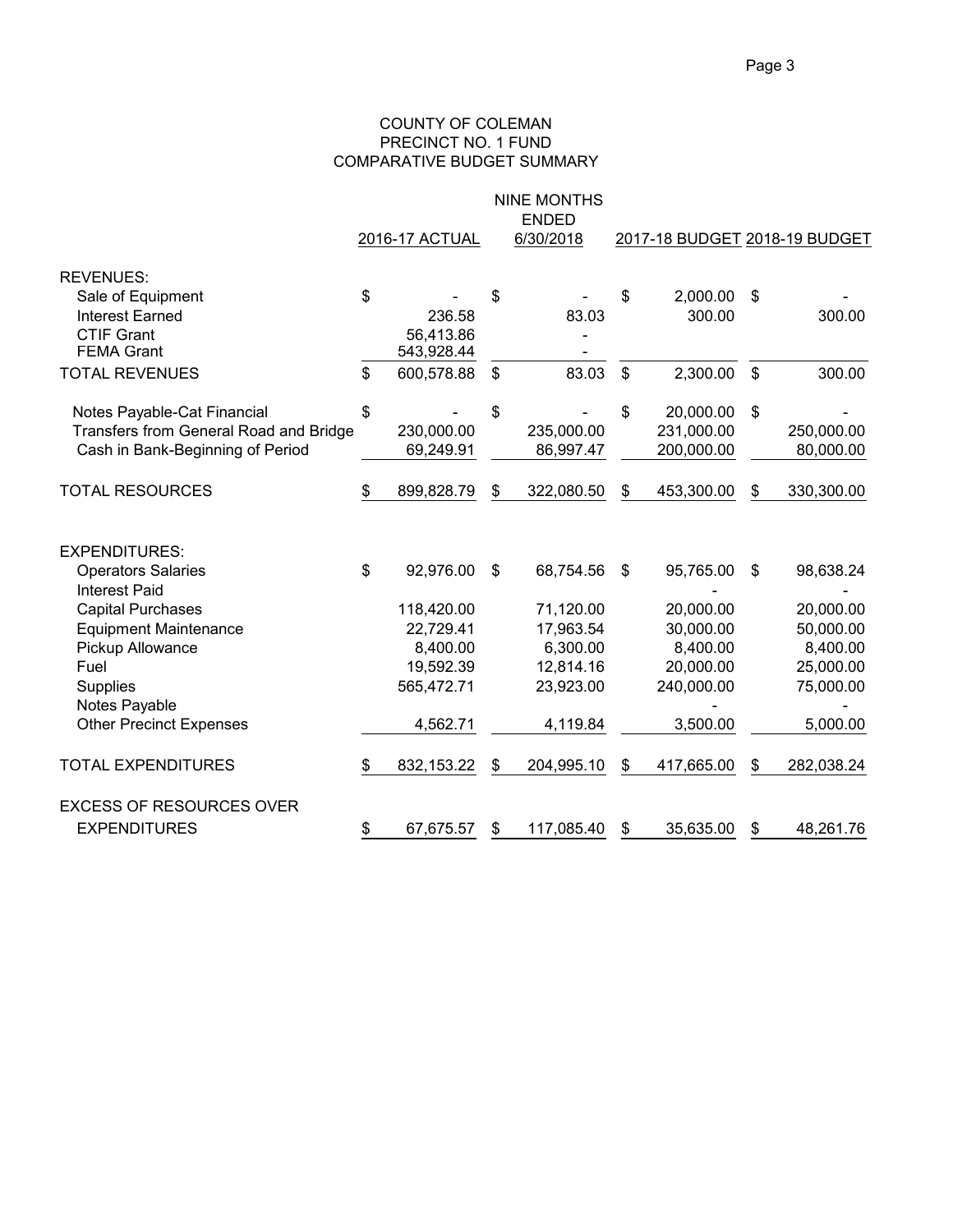#### COUNTY OF COLEMAN PRECINCT NO. 3 FUND COMPARATIVE BUDGET SUMMARY

|                                       | <b>NINE MONTHS</b><br><b>ENDED</b><br>2017 ACTUAL<br>6/30/2018<br>2018 BUDGET |               |    |            |                |            |    | 2019 BUDGET |  |
|---------------------------------------|-------------------------------------------------------------------------------|---------------|----|------------|----------------|------------|----|-------------|--|
| <b>REVENUES:</b>                      |                                                                               |               |    |            |                |            |    |             |  |
| Sale of Equipment                     |                                                                               |               | \$ |            | \$             | 2,500.00   | \$ | 2,500.00    |  |
| <b>Interest Earned</b>                |                                                                               | 51.93         |    | 40.02      |                | 100.00     |    | 100.00      |  |
| <b>CTIF Grant</b>                     |                                                                               | 107,633.22    |    | 44,237.02  |                | 15,000.00  |    |             |  |
| <b>FEMA Grant</b>                     |                                                                               |               |    | 57,118.13  |                |            |    |             |  |
| <b>TOTAL REVENUES</b>                 | \$                                                                            | 107,685.15    | \$ | 101,395.17 | \$             | 17,600.00  | \$ | 2,600.00    |  |
| Notes Payable-Cat Financial           |                                                                               |               | \$ |            |                |            | \$ | 50,000.00   |  |
| Transfer from General Road and Bridge |                                                                               |               |    | 235,000.00 |                | 288,551.00 |    | 250,000.00  |  |
| Cash in Bank-Beginning of Period      |                                                                               | 65,007.94     |    | 31,921.60  |                |            |    | 50,000.00   |  |
| <b>TOTAL RESOURCES</b>                |                                                                               | 172,693.09    | \$ | 368,316.77 | S              | 306,151.00 | S  | 352,600.00  |  |
| <b>EXPENDITURES:</b>                  |                                                                               |               |    |            |                |            |    |             |  |
| <b>Operators Salaries</b>             | \$                                                                            | 91,403.00     | \$ | 69,614.40  | $\mathfrak{S}$ | 92,976.00  | \$ | 98,638.00   |  |
| <b>Interest Paid</b>                  |                                                                               | 5,485.55      |    | 3,312.77   |                | 7,400.00   |    | 3,800.00    |  |
| <b>Capital Purchases</b>              |                                                                               |               |    |            |                | 50,000.00  |    | 50,000.00   |  |
| <b>Equipment Maintenance</b>          |                                                                               | 33,699.57     |    | 62,622.77  |                | 37,000.00  |    | 40,000.00   |  |
| Pickup Allowance                      |                                                                               | 8,400.00      |    | 6,300.00   |                | 8,400.00   |    | 8,400.00    |  |
| Fuel                                  |                                                                               | 21,745.95     |    | 20,902.94  |                | 25,000.00  |    | 25,000.00   |  |
| <b>Supplies</b>                       |                                                                               | 132,691.76    |    | 150,930.58 |                | 60,000.00  |    | 70,000.00   |  |
| <b>Other Precinct Expenses</b>        |                                                                               | 3,097.22      |    | 5,672.09   |                | 3,500.00   |    | 6,500.00    |  |
| Notes Payable                         |                                                                               |               |    |            |                | 19,675.00  |    |             |  |
| <b>TOTAL EXPENDITURES</b>             | \$                                                                            | 296,523.05    | \$ | 319,355.55 | \$             | 303,951.00 | \$ | 302,338.00  |  |
| <b>EXCESS OF RESOUCES OVER</b>        |                                                                               |               |    |            |                |            |    |             |  |
| <b>EXPENDITURES</b>                   |                                                                               | (123, 829.96) | S  | 48,961.22  | S              | 2,200.00   | \$ | 50,262.00   |  |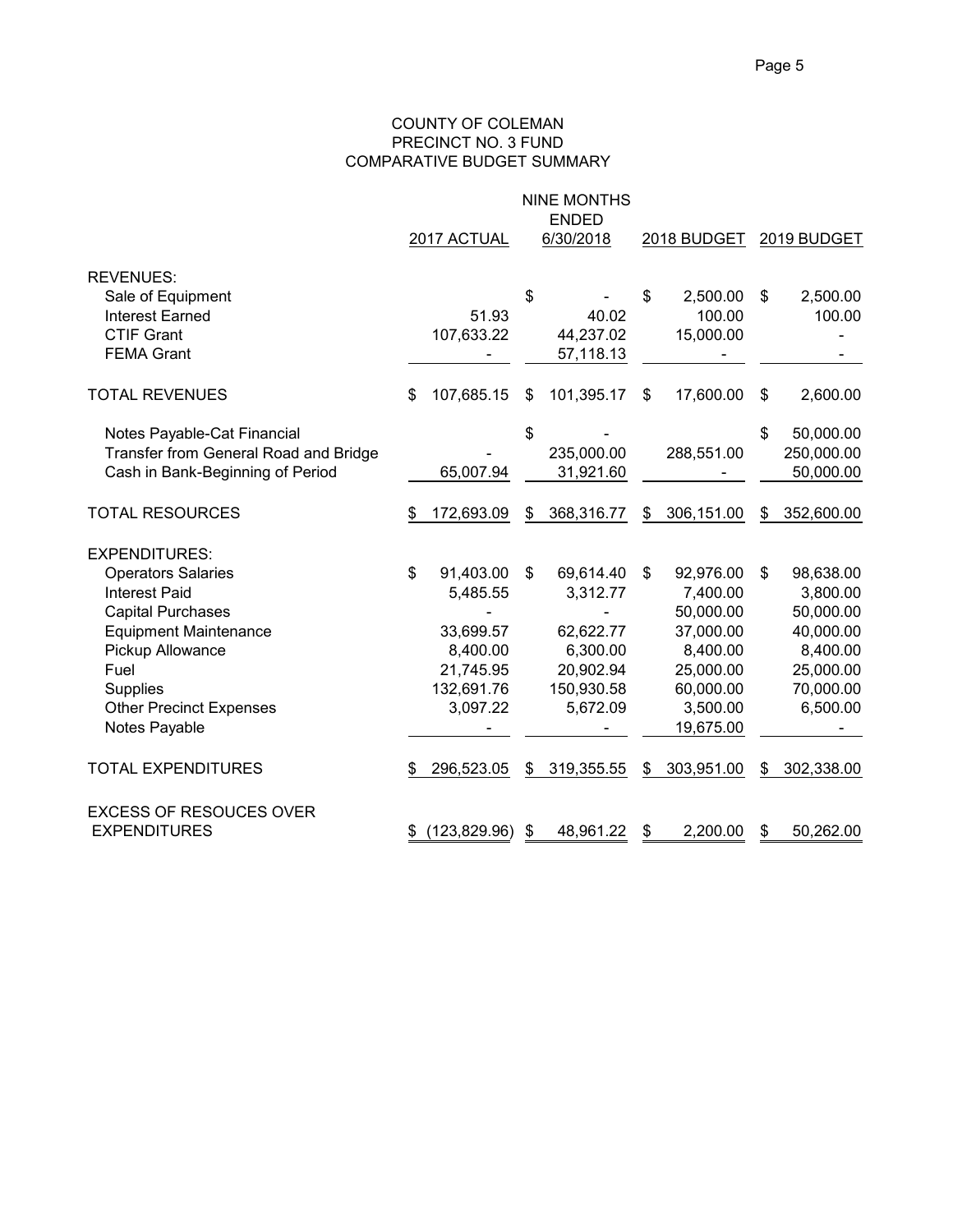#### COUNTY OF COLEMAN PRECINCT NO. 4 FUND COMPARATIVE BUDGET SUMMARY

|                                                                                                                                                                                                                           |    | 2017 ACTUAL                                                                            | <b>NINE MONTHS</b><br><b>ENDED</b><br>6/30/2018                                                           |    | 2018 BUDGET                                                                                                    |    | 2019 BUDGET                                                                                        |
|---------------------------------------------------------------------------------------------------------------------------------------------------------------------------------------------------------------------------|----|----------------------------------------------------------------------------------------|-----------------------------------------------------------------------------------------------------------|----|----------------------------------------------------------------------------------------------------------------|----|----------------------------------------------------------------------------------------------------|
| <b>REVENUES:</b><br>Sale of Equipment<br><b>Interest Earned</b><br>CTI F Grant<br><b>FEMA Grant</b>                                                                                                                       | \$ | 72.46<br>116830.68                                                                     | \$<br>14.29                                                                                               | \$ | 50.00                                                                                                          | S  | 75.00                                                                                              |
| <b>TOTAL REVENUES</b>                                                                                                                                                                                                     | S  | 116,903.14                                                                             | \$<br>14.29                                                                                               | \$ | 50.00                                                                                                          | \$ | 75.00                                                                                              |
| Notes Payable-Cat Financial<br>Transfers from General Road and Bridge<br>Cash in Bank-Beginning of Period                                                                                                                 | \$ | 2,465.96                                                                               | \$<br>235,000.00                                                                                          | \$ | 233,129.00                                                                                                     | \$ | 250,000.00                                                                                         |
| <b>TOTAL RESOURCES</b>                                                                                                                                                                                                    | \$ | 119,369.10                                                                             | \$<br>235,014.29                                                                                          | \$ | 233,179.00                                                                                                     | \$ | 250,075.00                                                                                         |
| <b>EXPENDITURES:</b><br><b>Operators Salaries</b><br>Interest Paid<br><b>Capital Purchases</b><br><b>Equipment Maintenance</b><br>Pickup Allowance<br>Fuel<br>Supplies<br><b>Other Precinct Expenses</b><br>Notes Payable | \$ | 93,717.00<br>10,493.60<br>34,050.41<br>8,400.00<br>19,821.90<br>117,714.59<br>3,767.78 | \$<br>69,982.32<br>10,255.48<br>25,000.00<br>10,763.86<br>6,300.00<br>18,514.69<br>126,463.04<br>4,543.54 | \$ | 92,976.00<br>7,450.00<br>20,000.00<br>30,000.00<br>8,400.00<br>25,000.00<br>20,000.00<br>6,000.00<br>23,303.00 | \$ | 98,640.00<br>11,591.09<br>25,000.00<br>30,000.00<br>8,400.00<br>30,000.00<br>20,000.00<br>6,000.00 |
| <b>TOTAL EXPENDITURES</b>                                                                                                                                                                                                 | S  | 287,965.28                                                                             | \$<br>271,822.93                                                                                          | S  | 233,129.00                                                                                                     | S  | 229,631.09                                                                                         |
| <b>EXCESS OF RESOURCES OVER</b><br><b>EXPENDITURES</b>                                                                                                                                                                    | \$ | (168, 596.18)                                                                          | \$<br>(36,808.64)                                                                                         | \$ | 50.00                                                                                                          | \$ | 20,443.91                                                                                          |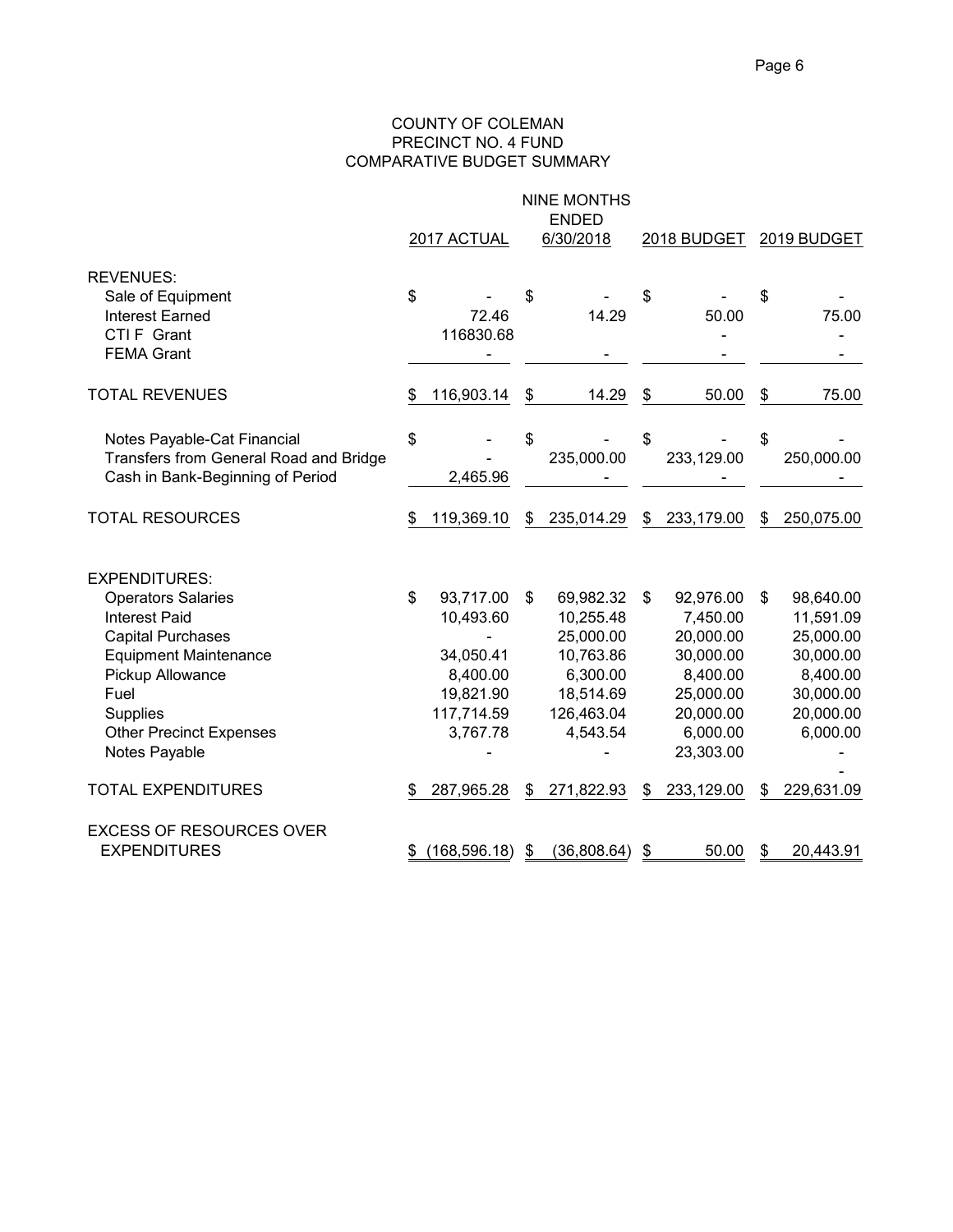#### COUNTY OF COLEMAN GENERAL FUND COMPARATIVE BUDGET SUMMARY

|                                         |                    |                            | <b>NINE MONTHS</b><br><b>ENDED</b> |                               |                           |                |
|-----------------------------------------|--------------------|----------------------------|------------------------------------|-------------------------------|---------------------------|----------------|
|                                         | 2016-17 ACTUAL     |                            | 6/30/2018                          | 2017-18 BUDGET 2018-19 BUDGET |                           |                |
| <b>REVENUES:</b>                        |                    |                            |                                    |                               |                           |                |
| Ad Valorem Taxes:                       |                    |                            |                                    |                               |                           |                |
| General and Jury                        | \$<br>2,228,289.87 | \$                         | 2,185,491.35                       | \$<br>2,428,668.00            | \$                        | 2,651,594.00   |
| Delinquent Ad Valorem Taxes             | 48,368.35          |                            | 41,569.66                          | 55,000.00                     |                           | 45,000.00      |
| Penalty and Interest - Taxes            | 33,881.28          |                            | 25,329.70                          | 33,773.00                     |                           | 28,000.00      |
| U. S. Treasury in Lieu of Taxes         | 9,577.95           |                            | 3,365.69                           | 5,000.00                      |                           | 7,500.00       |
| <b>Total Taxes</b>                      | \$<br>2,320,117.45 | \$                         | 2,255,756.40                       | \$<br>2,522,441.00            |                           | \$2,732,094.00 |
| Office Fees:                            |                    |                            |                                    |                               |                           |                |
| <b>Tax Collector</b>                    | \$<br>64,530.60    | \$                         | 62,983.76                          | \$<br>74,000.00               | $\boldsymbol{\mathsf{s}}$ | 80,000.00      |
| <b>District Clerk</b>                   | 15,157.61          |                            | 10,960.55                          | 17,000.00                     |                           | 16,000.00      |
| <b>District Clerk-Attorney General</b>  | 3246.26            |                            | 1,063.92                           | 2,000.00                      |                           | 1,500.00       |
| <b>County Clerk</b>                     | 59,951.31          |                            | 39,710.74                          | 60,000.00                     |                           | 53,000.00      |
| Sheriff                                 | 19,675.16          |                            | 10,345.60                          | 20,000.00                     |                           | 15,000.00      |
| Constable                               | 540.00             |                            | 170.00                             | 500.00                        |                           | 400.00         |
| County Judge                            | 232.00             |                            | 170.00                             | 200.00                        |                           | 200.00         |
| <b>County Attorney</b>                  | 470.75             |                            | 267.97                             | 500.00                        |                           | 500.00         |
| <b>Total Office Fees</b>                | \$<br>163,803.69   | \$                         | 125,672.54                         | \$<br>174,200.00              | \$                        | 166,600.00     |
| Fines:                                  |                    |                            |                                    |                               |                           |                |
| General - Felony                        | \$<br>17,274.02    | \$                         | 14,794.31                          | \$<br>15,000.00               | \$                        | 18,000.00      |
| General-Misdemeanor                     | 6,944.93           |                            | 10,048.30                          | 10,000.00                     |                           | 10,000.00      |
| Sheriff                                 | 635.00             |                            | 570.00                             | 600.00                        |                           | 600.00         |
| Justice of Peace                        | 52,234.30          |                            | 30,636.40                          | 55,000.00                     |                           | 45,000.00      |
| <b>Total Fines</b>                      | \$<br>77,088.25    | \$                         | 56,049.01                          | \$<br>80,600.00               | \$                        | 73,600.00      |
| Other:                                  |                    |                            |                                    |                               |                           |                |
| State Salary Supp.-Co.Judge-Tier 1      | \$<br>8,400.00     | $\boldsymbol{\mathsf{\$}}$ | 8,400.00                           | \$<br>8,400.00                | \$                        | 8,400.00       |
| State Salary Supp.-Co.Judge-Tier 2      | 8,400.00           |                            | 6,750.00                           | 8,400.00                      |                           | 8,400.00       |
| State Salary Supp.-Co.Judge-Tier 3      | 8,400.00           |                            |                                    | 8,400.00                      |                           | 8,400.00       |
| State Salary Supp.-County Attorney      | 70,000.00          |                            |                                    | 70,000.00                     |                           | 70,000.00      |
| State Salary Supp.-District Attorney    | 3,918.48           |                            | 2,938.86                           | 4,000.00                      |                           | 4,000.00       |
| <b>State Excess Contribution</b>        | 138.13             |                            |                                    | 500.00                        |                           | 500.00         |
| <b>District Attorney Reimbursement</b>  |                    |                            | 23,263.86                          | 27,500.00                     |                           | 27,500.00      |
| <b>Prisoner Transport Reimbursement</b> | 986.95             |                            | 1,739.10                           | 5,000.00                      |                           | 3,000.00       |
| <b>Alcoholic Beverages</b>              | 7,688.51           |                            | 5,461.51                           | 7,000.00                      |                           | 7,000.00       |
| Law Library                             | 3,640.00           |                            | 2,695.00                           | 4,000.00                      |                           | 3,500.00       |
| Oil and Gas Royalties                   | 13.16              |                            | 14.67                              | 50.00                         |                           | 50.00          |
| Jury Fees-District Court                | 120.00             |                            | 200.00                             | 300.00                        |                           | 300.00         |
| Jury Fees-County Court                  |                    |                            |                                    | 50.00                         |                           | 50.00          |
| <b>Interest Earned</b>                  | 5,029.80           |                            | 3,280.61                           | 4,000.00                      |                           | 4,000.00       |
| <b>Defensive Driving Fees</b>           | 703.10             |                            | 663.60                             | 1,000.00                      |                           | 1,000.00       |
| Telephone Commission-Jail               | 310.05             |                            | 590.06                             | 500.00                        |                           | 600.00         |
| <b>Bail Bond Fee</b>                    | 159.00             |                            | 130.70                             | 150.00                        |                           | 150.00         |
| D. P. S. Arrest Fees                    | 1,560.00           |                            | 1,584.00                           | 1,500.00                      |                           | 1,800.00       |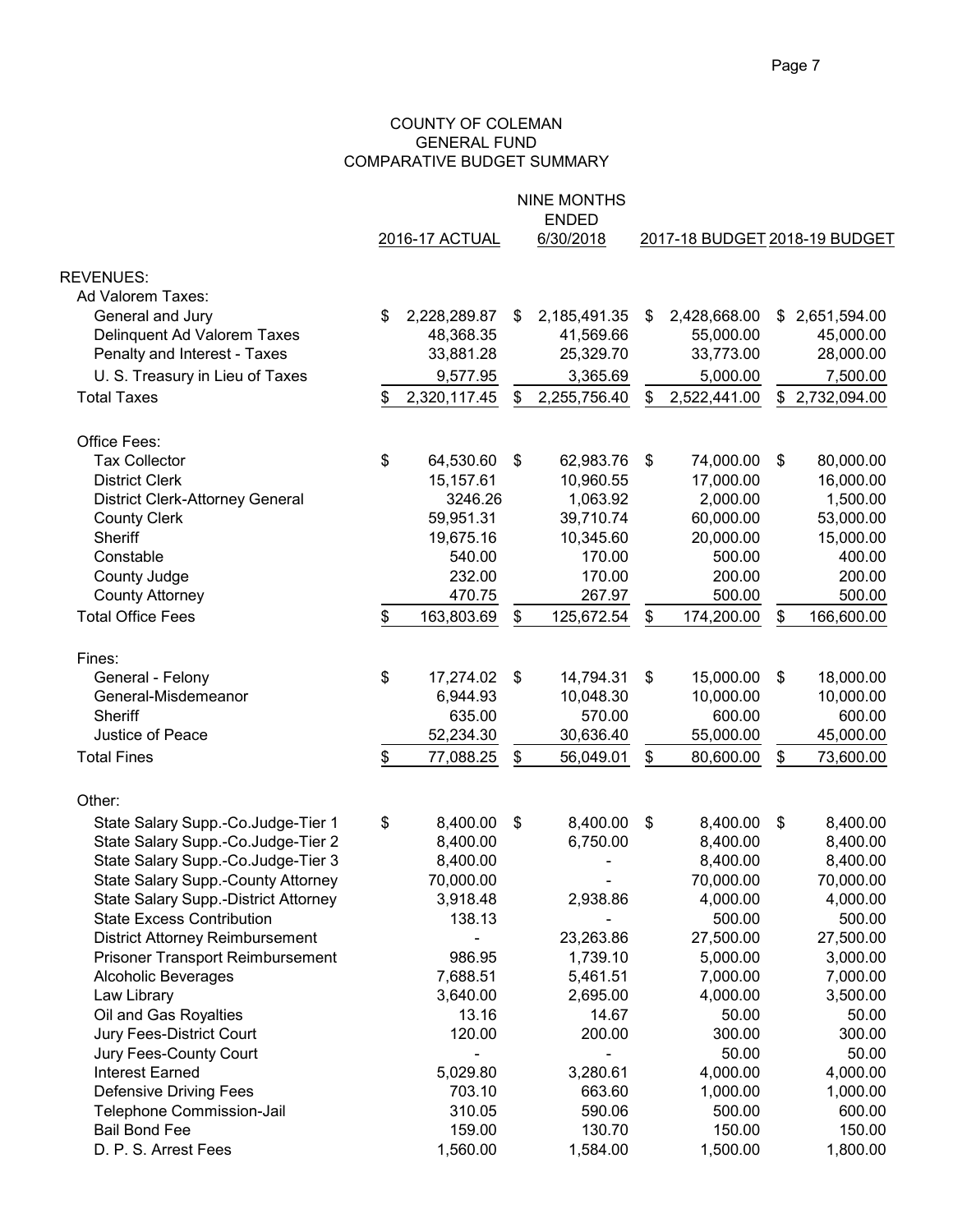| T. P. W. Arrest Fees                 | 597.37             |    | 566.10         | 700.00           | 700.00           |
|--------------------------------------|--------------------|----|----------------|------------------|------------------|
| <b>Child Safety</b>                  | 42.45              |    | 41.45          | 50.00            | 50.00            |
| <b>State Juror Reimbursement</b>     | 4,318.00           |    | 2,176.00       | 5,000.00         | 4,000.00         |
| 09-01-01 to 12-31-03 Fees            |                    |    |                |                  |                  |
| Indigent Legal Services Fee          | 37.25              |    | 36.00          | 100.00           | 100.00           |
| Judicial Support Fee                 | 328.80             |    | 328.20         | 400.00           | 400.00           |
| <b>Time Payment Fees</b>             | 2,145.64           |    | 1,930.55       | 2,300.00         | 2,300.00         |
| <b>Local Judicial Education</b>      | 185.00             |    | 140.00         | 200.00           | 200.00           |
| 01-1-04 Forward Fees                 | 2,256.83           |    | 2,377.85       | 2,500.00         | 2,500.00         |
| Drug Court Program                   | 76.47              |    | 135.70         | 100.00           | 100.00           |
| Indigent Defense Fee                 | 95.12              |    | 98.10          | 125.00           | 125.00           |
| Jury Reimbursement Fee               | 468.44             |    | 216.41         | 500.00           | 500.00           |
| <b>Truancy Prevention</b>            | 335.40             |    | 463.00         | 300.00           | 300.00           |
| Justice Court-Indigent               | 19.80              |    | 18.90          | 20.00            | 20.00            |
| <b>EMS Trauma Fund</b>               | 71.13              |    | 92.51          | 100.00           | 100.00           |
| <b>Local Traffic Fees</b>            | 1,423.00           |    | 1,138.00       | 1,500.00         | 1,500.00         |
| Probate-Indigent                     | 15.50              |    | 12.50          | 20.00            | 20.00            |
| <b>County Court-Civil-Indigent</b>   | 4.00               |    | 3.00           | 10.00            | 10.00            |
| District Court-Divorce-Indigent      | 5.75               |    | 6.25           | 10.00            | 10.00            |
| <b>District Court-Other-Indigent</b> | 26.00              |    | 23.50          | 50.00            | 50.00            |
| J. P. Dismissal Fee                  | 240.00             |    | 40.00          | 500.00           | 200.00           |
| <b>State Traffic Fees</b>            | 513.00             |    | 573.00         | 700.00           | 700.00           |
| <b>Criminal Indigent Fees</b>        |                    |    | 1.10           | 10.00            | 10.00            |
| <b>Insurance Proceeds</b>            | 113,613.27         |    |                |                  |                  |
| <b>Other Revenue</b>                 | 671.00             |    | 69.00          | 1,000.00         | 1,000.00         |
| <b>Moving Violation Fees</b>         |                    |    | 3.68           | 10.00            | 10.00            |
| Septic System Permit Fees            | 2,625.00           |    | 3,375.00       | 2,500.00         | 3,000.00         |
| Septic System Inspection Fees        | 5,500.00           |    | 5,500.00       | 5,501.00         | 5,501.00         |
| Donations-Drug Dog                   | 3,720.00           |    | 75.00          | 500.00           |                  |
| Indigent Defense Grant               | 12,348.75          |    | 8,963.50       | 14,000.00        | 12,000.00        |
| <b>Other Revene-Elections</b>        | 14,216.90          |    | 2,364.68       | 100.00           | 100.00           |
| J.P.-Deferred Disposition            | 9,217.90           |    | 11,102.50      | 9,000.00         | 10,000.00        |
| <b>Prisoner Housing</b>              |                    |    |                |                  | 56,250.00        |
| 911 Subsidy-Coleman                  |                    |    |                |                  | 56,250.00        |
| 911 Subsidy-Santa Anna               |                    |    |                |                  | 4,050.00         |
| <b>THC Grant</b>                     |                    |    |                |                  | 136,555.00       |
| <b>CCRA</b>                          |                    |    |                |                  | 200,000.00       |
| <b>Total Other Fees</b>              | \$<br>291,212.98   | \$ | 41,263.93      | \$<br>198,556.00 | \$<br>647,261.00 |
| <b>TOTAL REVENUES</b>                | \$<br>2,852,222.37 | S. | 2,478,741.88   | \$ 2,849,686.00  | \$3,619,555.00   |
|                                      |                    |    |                |                  |                  |
| Cash in Bank-Beginning of Period     | 74,139.02          |    | 236,736.72     | 96,525.00        |                  |
| <b>TOTAL RESOURCES</b>               | \$<br>2,926,361.39 |    | \$2,715,478.60 | \$2,946,211.00   | \$ 3,619,555.00  |

.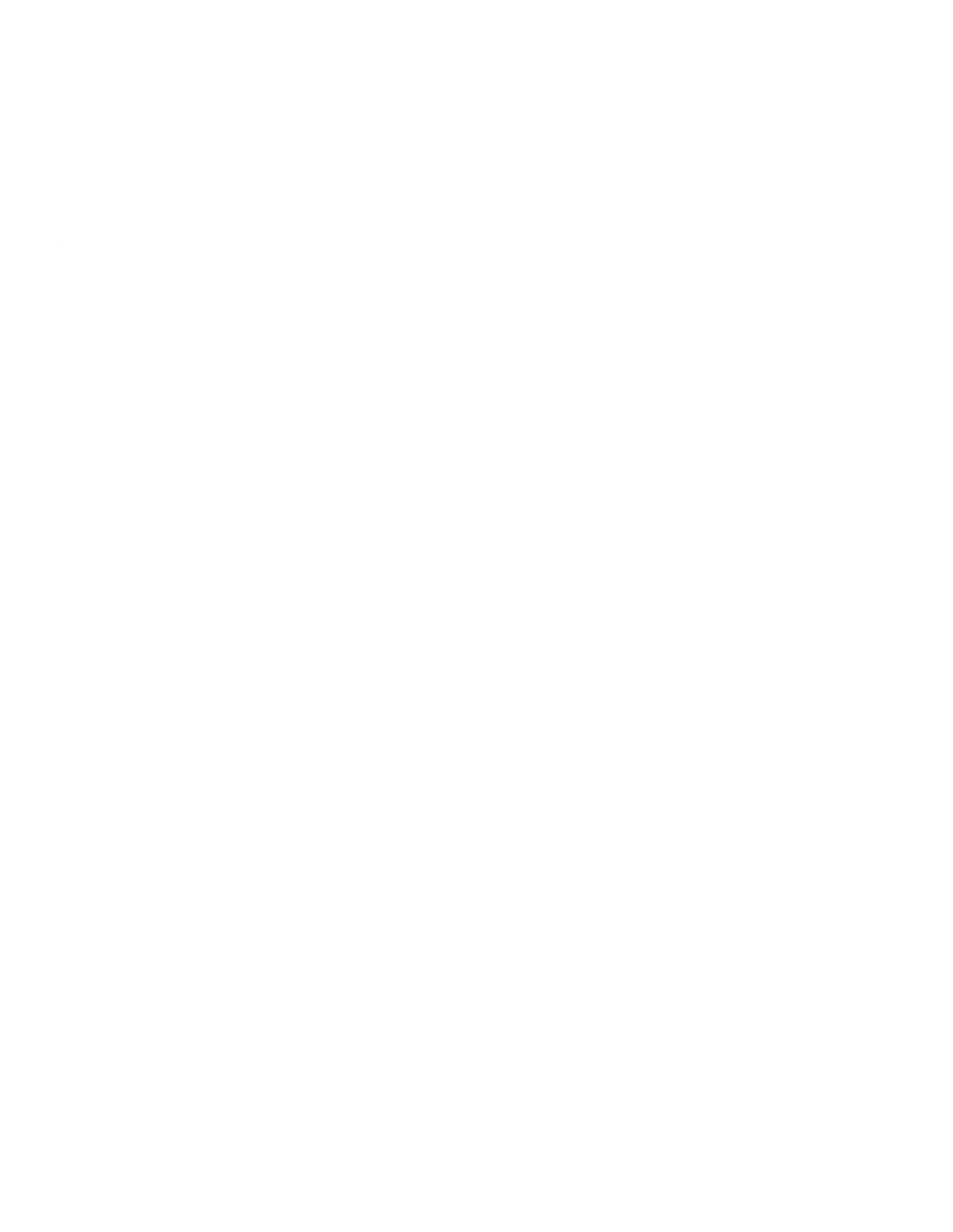#### COUNTY OF COLEMAN Page 9 GENERAL FUND COMPARATIVE BUDGET SUMMARY

|                                        |                  | <b>NINE MONTHS</b> |                               |                            |            |
|----------------------------------------|------------------|--------------------|-------------------------------|----------------------------|------------|
|                                        |                  | <b>ENDED</b>       |                               |                            |            |
|                                        | 2016-17 ACTUAL   | 6/30/2018          | 2017-18 BUDGET 2018-19 BUDGET |                            |            |
| <b>EXPENDITURES:</b>                   |                  |                    |                               |                            |            |
| Tax Assessor-Collector:                |                  |                    |                               |                            |            |
| Salary-Tax Collector                   | \$<br>43,758.00  | \$<br>32,936.31    | \$<br>45,071.00               | \$                         | 46,422.74  |
| Salaries-Office Deputies               | 56,212.00        | 42,310.34          | 57,831.00                     |                            | 59,635.16  |
| Office Supplies and Expense            | 4,560.36         | 2,848.74           | 4,000.00                      |                            | 4,000.00   |
| Telephone                              | 1,557.81         | 1,181.85           | 2,100.00                      |                            | 1,800.00   |
| <b>Title Certificate Fees</b>          | 754.00           | 567.53             | 760.00                        |                            | 760.00     |
| <b>Education Expenses</b>              | 2,943.44         | 1,191.07           | 1,500.00                      |                            | 1,500.00   |
| <b>Total Tax Assessor-Collector</b>    | \$<br>109,785.61 | \$<br>81,035.84    | \$<br>111,262.00              | \$                         | 114,117.90 |
| District Clerk:                        |                  |                    |                               |                            |            |
|                                        | 43,758.00        | 32,936.31          | 45,071.00                     | \$                         | 46,422.74  |
| <b>Salary-District Clerk</b>           | \$<br>32,674.07  | \$<br>23,791.22    | \$<br>33,949.00               |                            | 32,667.66  |
| Salary-Deputy                          | 16,105.05        | 2,976.10           | 4,500.00                      |                            | 4,000.00   |
| Office Supplies and Expense            |                  | 2346.79            | 7628.00                       |                            | 7,150.00   |
| Software Application & Maintenance     | 1049.96          | 835.77             | 1,200.00                      |                            | 1,200.00   |
| Telephone<br><b>Education Expenses</b> | 775.96           | 1,087.50           | 1,800.00                      |                            |            |
|                                        |                  |                    |                               |                            | 1,500.00   |
| <b>Total District Clerk</b>            | \$<br>94,363.04  | \$<br>63,973.69    | \$<br>94,148.00               | \$                         | 92,940.40  |
| County Clerk:                          |                  |                    |                               |                            |            |
| Salary-County Clerk                    | \$<br>43,758.00  | \$<br>32,936.31    | \$<br>45,071.00               | $\boldsymbol{\mathsf{\$}}$ | 46,422.74  |
| <b>Salary-County Clerk Deputies</b>    | 56,237.35        | 42,310.34          | 57,898.00                     |                            | 59,635.16  |
| Salaries-Registrar                     | 1,040.00         | 782.80             | 1,040.00                      |                            | 1,040.00   |
| Office Supplies and Expense            | 17,580.23        | 4,647.82           | 8,500.00                      |                            | 7,500.00   |
| Software Application & Maintenance     |                  | 2,346.79           | 7,627.50                      |                            | 7,150.00   |
| Telephone                              | 566.20           | 495.37             | 600.00                        |                            | 1,500.00   |
| <b>Education Expense</b>               | 2,345.38         | 742.17             | 2,000.00                      |                            | 2,000.00   |
| <b>Total County Clerk</b>              | \$<br>121,527.16 | \$<br>84,261.60    | \$<br>122,736.50              | \$                         | 125,247.90 |
| Sheriff and Jail:                      |                  |                    |                               |                            |            |
| Salary-Sheriff                         | \$<br>45,415.78  | \$<br>32,936.31    | \$<br>45,071.00               | \$                         | 46,422.74  |
| Salary-Jail Administrator              |                  |                    |                               | \$                         | 34,528.00  |
| <b>Salaries-Sheriff Deputies</b>       | 244,018.16       | 137,274.30         | 164,000.00                    |                            | 168,700.08 |
| Salaries-Administrative Assistant      |                  | 21,155.17          | 28,949.00                     |                            | 29,817.66  |
| Salaries-Jailers                       | 194,918.93       | 141158.74          | 196,730.00                    |                            | 196,730.00 |
| Salaries-Part-time Jailer              |                  | 4,679.70           | 9,537.00                      |                            | 11,400.00  |
| Overtime Pay-Deputies                  |                  |                    |                               |                            | 10,000.00  |
| Salaries-Dispatchers                   |                  |                    |                               |                            | 90,000.00  |
| Office Supplies and Expense            | 31,448.31        | 9,620.80           | 19,000.00                     |                            | 5,000.00   |
| Software Application & Maintenance     |                  | 6,353.27           |                               |                            | 15,190.00  |
| Telephone                              | 16,896.75        | 9,838.82           | 15,000.00                     |                            | 12,300.00  |
| <b>Education Expenses</b>              | 4,437.07         | 2,658.96           | 3,000.00                      |                            | 3,000.00   |
| New Jailer & Dispatcher Education      |                  |                    |                               |                            | 1,500.00   |
| Radio Maintenance                      | 9,466.84         | 1,162.38           | 1,600.00                      |                            | 1,600.00   |
| Uniforms                               | 9,975.00         | 7,425.00           | 9,900.00                      |                            | 13,500.00  |
| Law Enforcement Insurance              | 7,809.00         | 13,599.67          | 8,000.00                      |                            | 8,000.00   |
| Auto-Repairs                           | 7,882.80         | 8,559.09           | 7,500.00                      |                            | 7,500.00   |
| Auto-Fuel                              | 21,264.67        | 19,632.91          | 20,000.00                     |                            | 20,000.00  |
| Auto-Insurance                         | 4,241.00         | 4,066.00           | 4,300.00                      |                            | 5,500.00   |
|                                        |                  |                    |                               |                            |            |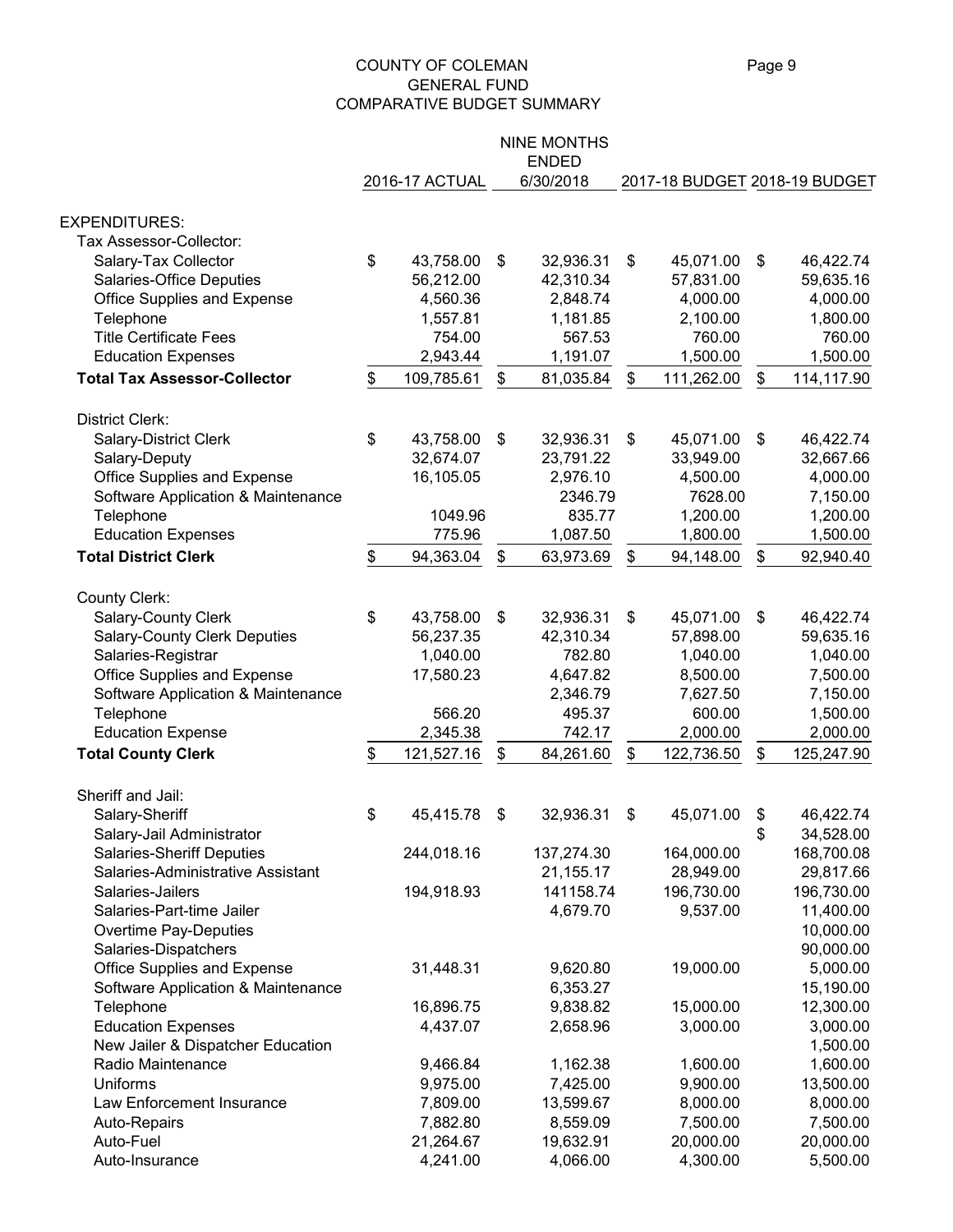| Travel                                     | 50.88            |                           | 870.41     |                           | 1,000.00   | 1,000.00         |
|--------------------------------------------|------------------|---------------------------|------------|---------------------------|------------|------------------|
| Jail Expense-Prisoners Food                | 22,755.17        |                           | 15,414.06  |                           | 22,000.00  | 40,000.00        |
| Jail Expense-Prisoners Expenses            | 117,664.96       |                           | 119,798.49 |                           | 90,000.00  | 45,000.00        |
| Jail Expense-Supplies                      | 1,643.17         |                           | 453.47     |                           | 2,000.00   | 20,000.00        |
| <b>Jail Utilities</b>                      |                  |                           |            |                           |            | 31,500.00        |
| Jail Internet & Satellite                  |                  |                           |            |                           |            | 12,800.00        |
| Jail Bldg.Insurance                        |                  |                           |            |                           |            | 10,700.00        |
| Expenses-Drug Dog                          | 838.18           |                           |            |                           | 1,000.00   |                  |
| <b>Total Sheriff</b>                       | \$<br>740,726.67 | \$                        | 556,657.55 | \$                        | 648,587.00 | \$<br>841,688.48 |
|                                            |                  |                           |            |                           |            |                  |
| Constable:                                 |                  |                           |            |                           |            |                  |
| Salary-Constable                           | \$<br>15,519.90  | \$                        | 11,370.24  | \$                        | 15,559.00  | \$<br>16,025.96  |
| Office Supplies and Expense                | 360.00           |                           | 238.79     |                           | 100.00     | 200.00           |
| <b>Education Expense</b>                   |                  |                           | 399.00     |                           |            | 300.00           |
| Auto Expense                               | 165.14           |                           | 187.49     |                           | 100.00     | 600.00           |
| <b>Total Constable</b>                     | \$<br>16,045.04  | \$                        | 12,195.52  | $\$\$                     | 15,759.00  | \$<br>17,125.96  |
|                                            |                  |                           |            |                           |            |                  |
| County Judge:                              |                  |                           |            |                           |            |                  |
| Salary-County Judge                        | \$<br>43,758.00  | \$                        | 32,936.31  | \$                        | 45,071.00  | \$<br>46,422.74  |
| State Salary Supplement-Tier One           | 8,398.00         |                           | 6,137.00   |                           | 8,400.00   | 8,400.00         |
| State Salary Supplement-Tier Two           | 8,398.00         |                           | 6,137.00   |                           | 8,400.00   | 8,400.00         |
| State Salary Supplement-Tier Three         | 8,398.00         |                           | 6,137.00   |                           | 8,400.00   | 8,400.00         |
| Office Supplies and Expense                | 472.78           |                           | 154.87     |                           | 1,000.00   | 1,000.00         |
| Telephone                                  | 1,024.00         |                           | 830.25     |                           | 1,200.00   | 1,200.00         |
| <b>Education Expense</b>                   | 325.00           |                           | 15.00      |                           | 1,000.00   | 1,000.00         |
| Travel                                     | 207.90           |                           | 190.75     |                           | 1,000.00   |                  |
| <b>Court Expenses</b>                      | 977.00           |                           | 466.00     |                           | 2,000.00   | 1,000.00         |
| In County Auto Allowance                   | 1,099.92         |                           | 824.94     |                           | 1,100.00   | 1,100.00         |
| Court Reporter-other                       |                  |                           |            |                           | 500.00     | 500.00           |
| <b>Court Appointed Attorneys</b>           | 576.89           |                           | 2,789.58   |                           | 3,000.00   | 4,000.00         |
| Jury Fees                                  |                  |                           |            |                           | 100.00     |                  |
| <b>Total County Judge</b>                  | \$<br>73,635.49  | \$                        | 56,618.70  | \$                        | 81,171.00  | \$<br>81,422.74  |
|                                            |                  |                           |            |                           |            |                  |
| County Attorney:                           |                  |                           |            |                           |            |                  |
| Salary-County Attorney                     | \$<br>25,519.00  | $\boldsymbol{\mathsf{s}}$ | 19,208.05  | $\boldsymbol{\mathsf{S}}$ | 26,285.00  | \$<br>27,073.24  |
| <b>State Salary Supplement</b>             | 69,999.80        |                           | 51,153.70  |                           | 70,000.00  | 70,000.00        |
| Salary-Secretary                           | 12,753.80        |                           | 14,250.22  |                           | 21,132.90  | 29,817.66        |
| Office Supplies and Expense                | 15,588.52        |                           | 881.10     |                           | 4,000.00   | 2,000.00         |
| Software Application & Maintenance         |                  |                           | 3,038.78   |                           | 9,302.50   | 9,050.00         |
| Telephone                                  | 1,528.90         |                           | 1,654.53   |                           | 1,750.00   | 1,750.00         |
| <b>Educational Expenses</b>                | 323.63           |                           | 586.00     |                           | 1,000.00   | 1,000.00         |
| Travel                                     |                  |                           |            |                           | 500.00     | 500.00           |
| <b>Total County Attorney</b>               | \$<br>125,713.65 | \$                        | 90,772.38  | \$                        | 133,970.40 | \$<br>141,190.90 |
| <b>District Attorney:</b>                  |                  |                           |            |                           |            |                  |
| Salary-D.A.Secretary                       | \$<br>28,106.00  | \$                        | 21,558.85  | $\$\$                     | 28,949.18  | \$<br>29,817.66  |
| <b>Salary Supplement District Attorney</b> | \$<br>3,639.96   | \$                        | 2,729.97   |                           | 3,640.00   | 3,640.00         |
| Office Supplies and Expense                | 14,639.08        |                           | 198.40     | $\$\$                     | 3,000.00   | \$<br>2,000.00   |
| Software Application & Maintenance         |                  |                           | 1,654.80   |                           | 6,087.50   | 5,420.00         |
| Telephone                                  | 3,055.09         |                           | 1,856.22   |                           | 3,600.00   | 3,000.00         |
| Office Allowance                           | 6,000.00         |                           | 4,500.00   |                           | 6,000.00   | 6,000.00         |

Page 10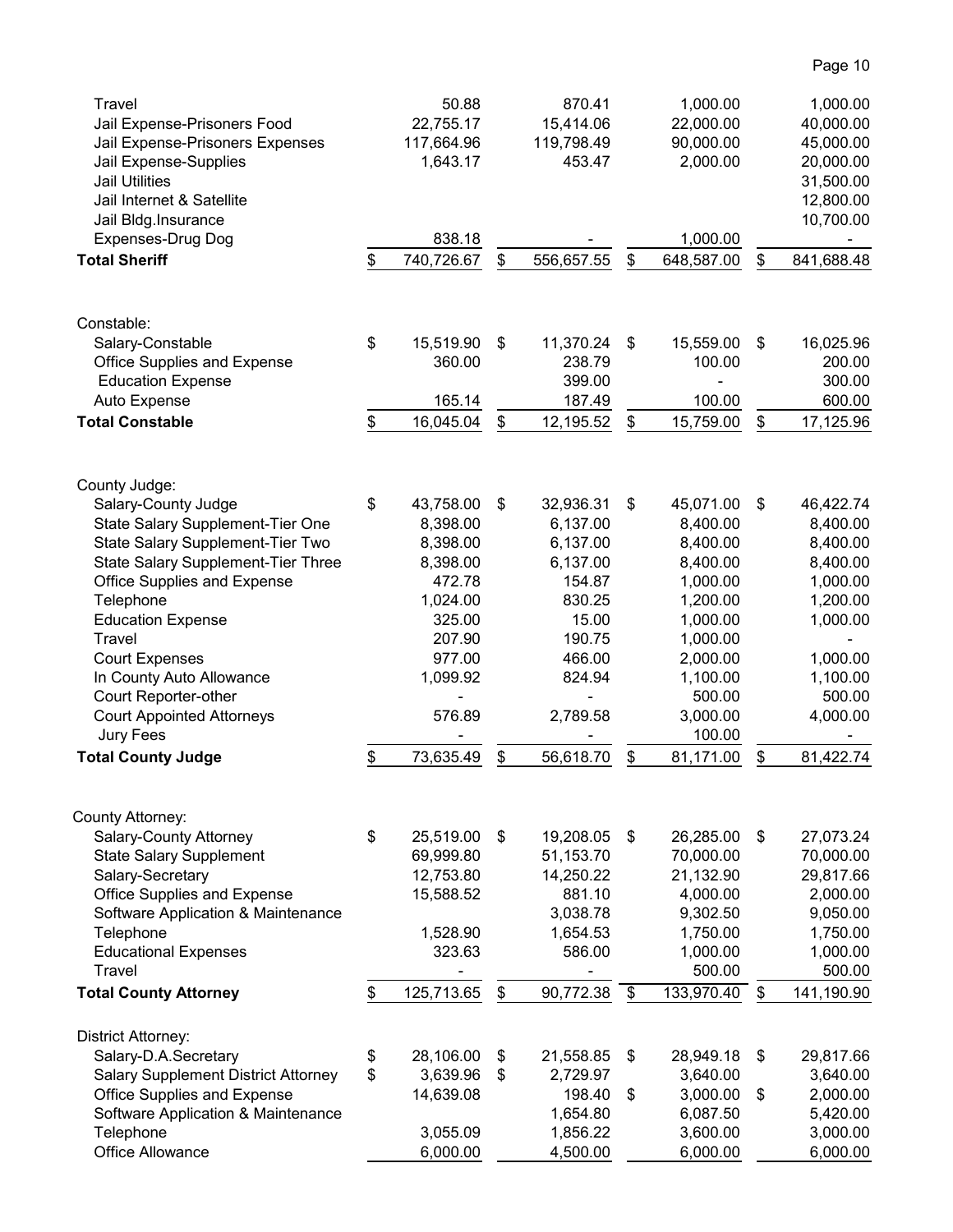| <b>Total District Attorney</b>                            | \$<br>55,440.13       | \$<br>32,498.24       | \$<br>51,276.68       | \$<br>49,877.66       |
|-----------------------------------------------------------|-----------------------|-----------------------|-----------------------|-----------------------|
|                                                           |                       |                       |                       | Page 11               |
| <b>Commissioners Court:</b>                               |                       |                       |                       |                       |
| <b>Office Supplies</b>                                    | \$<br>5,525.75        | \$<br>4,167.20        | \$<br>6,000.00        | \$<br>6,000.00        |
| Insurance                                                 | 264.20                |                       | 2,300.00              |                       |
| <b>Total Commissioners Court</b>                          | \$<br>5,789.95        | \$<br>4,167.20        | \$<br>8,300.00        | \$<br>6,000.00        |
|                                                           |                       |                       |                       |                       |
| Justice of Peace:                                         |                       |                       |                       |                       |
| Salary-Justice of Peace                                   | \$<br>43,758.00       | \$<br>32,936.31       | \$<br>45,071.00       | \$<br>46,422.74       |
| Salary-Court Clerk                                        | 17,539.13             | 19,238.93             | 28,949.18             | 29,817.66             |
| Office Supplies and Expense                               | 4,073.96              | 2,778.73              | 4,000.00              | 3,000.00              |
| Software Application & Maintenance                        |                       |                       |                       |                       |
| Telephone                                                 | 950.38                | 1,270.43              | 1,200.00              | 1,000.00              |
| <b>Educational Expenses</b>                               | 501.38                | 357.68                | 700.00                | 700.00                |
| <b>Autopsy Expense</b>                                    | 15,459.17             | 26,847.42             | 15,000.00             | 25,000.00             |
| <b>Total Justice of Peace</b>                             | \$<br>82,282.02       | \$<br>83,429.50       | \$<br>94,920.18       | \$<br>105,940.40      |
|                                                           |                       |                       |                       |                       |
| <b>Adult Probation:</b>                                   |                       |                       |                       |                       |
| Telephone                                                 | \$<br>477.36          | \$<br>336.45          | \$<br>700.00          | \$<br>700.00          |
| Travel                                                    | 4,999.92              | 3,333.28              | 5,000.00              | 5,000.00              |
| <b>Total Adult Probation</b>                              | \$<br>5,477.28        | \$<br>3,669.73        | \$<br>5,700.00        | \$<br>5,700.00        |
| County Treasurer:                                         |                       |                       |                       |                       |
| <b>Salary-County Treasurer</b>                            | \$<br>43,758.00       | \$<br>32,936.31       | \$<br>45,071.00       | \$<br>46,422.74       |
| <b>Salary-Assistant Treasurer</b>                         | 27,073.20             | 21,109.38             | 28,949.18             | 29,817.66             |
| Office Supplies and Expense                               | 5,019.53              | 2,344.43              | 5,000.00              | 4,000.00              |
| Software Application & Maintenance                        |                       |                       |                       |                       |
| Telephone                                                 | 555.40                | 452.91                | 650.00                | 650.00                |
| <b>Educational Expenses</b>                               | 1,241.55              | 1,209.51              | 1,500.00              | 1,500.00              |
| <b>Total County Treasurer</b>                             | \$<br>77,647.68       | \$<br>58,052.54       | \$<br>81,170.18       | \$<br>82,390.40       |
|                                                           |                       |                       |                       |                       |
| <b>Veterans Service Officer:</b>                          |                       |                       |                       |                       |
| Salary Veterans Service Officer<br><b>Office Supplies</b> |                       | \$                    | \$                    | \$                    |
| Telephone                                                 |                       |                       |                       |                       |
| <b>Educational Expenses</b>                               |                       |                       |                       |                       |
| <b>Total Veterans Service Officer:</b>                    | \$                    | \$                    | \$                    | \$                    |
|                                                           |                       |                       |                       |                       |
| <b>County Extension Office:</b>                           |                       |                       |                       |                       |
| Salary-County Agent                                       | \$<br>14,898.00       | \$<br>11,213.61       | \$<br>15,344.94       | \$<br>15,805.29       |
| Salary-FCS Agent                                          | 14,898.00             | 11,213.61             | 15,344.94             | 15,805.29             |
| Salary-Secretary                                          | 28,106.00             | 21,155.17             | 28,949.18             | 29,817.66             |
| Office Supplies and expense                               | 6,005.15              | 4,260.49              | 7,000.00              | 6,000.00              |
| Telephone                                                 | 1,073.38              | 859.36                | 1,500.00              | 1,300.00              |
| Travel-Ag Agent                                           | 6,384.10              | 5,030.87              | 7,000.00              | 6,500.00              |
| <b>Travel-FCS Agent</b>                                   | 1,435.20              | 406.74                | 2,500.00              | 1,000.00              |
| Auto Allowance-Ag Agent                                   | 5,650.01              | 4,367.92              | 7,000.00              | 7,000.00              |
| Auto Allowance-FCS Agent<br>Co-op Trapper Fund            | 2,556.38<br>32,400.00 | 1,683.43<br>24,100.00 | 4,000.00<br>38,400.00 | 3,000.00<br>38,400.00 |
|                                                           |                       |                       |                       |                       |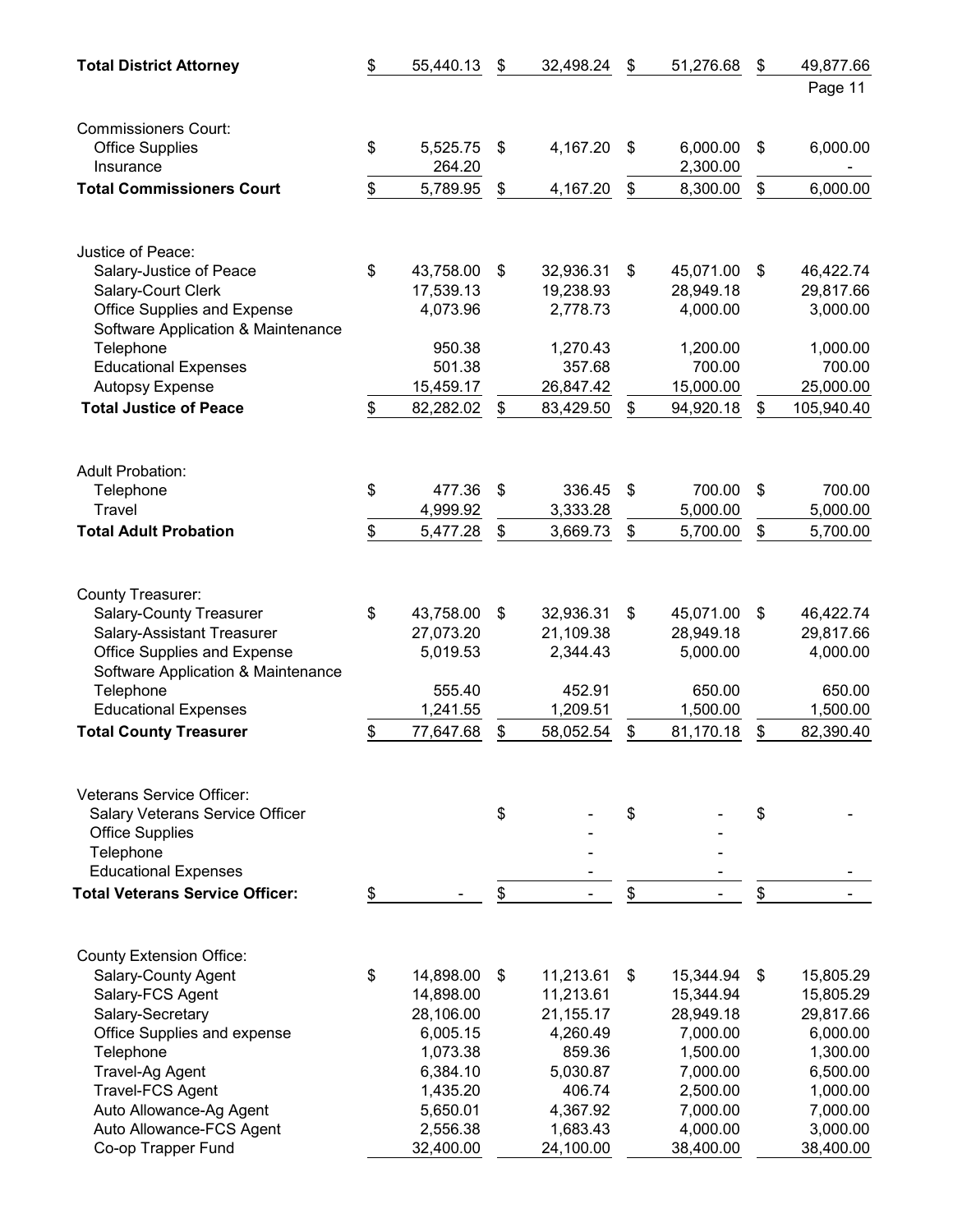| <b>Total County Extension Office</b> | \$<br>113,406.22 | \$            | 84,291.20                | \$<br>127,039.06 | \$            | 124,628.24   |
|--------------------------------------|------------------|---------------|--------------------------|------------------|---------------|--------------|
|                                      |                  |               |                          |                  |               | Page 12      |
|                                      |                  |               |                          |                  |               |              |
| Courthouse:<br>Salary-Maintenance    | \$<br>25,605.77  | \$            | 21,335.59                | \$<br>29,110.00  |               | \$29,983.16  |
| Telephone                            | \$<br>44.01      | \$            | 93.34                    | \$               |               | 0.00         |
| Auto Expense                         | 550.00           |               | 450.00                   | 600.00           |               | 600.00       |
| Insurance                            | 13,593.75        |               | 15,141.50                | 6,500.00         |               | 6,500.00     |
| <b>Utilities</b>                     | 37,986.11        |               | 25,119.93                | 32,000.00        |               | 32,000.00    |
| Repairs and Maintenance              | 23,764.10        |               | 10,411.31                | 15,000.00        |               | 15,000.00    |
| Courthouse Foundation Repair         |                  |               |                          |                  |               | 273,110.00   |
| <b>Supplies</b>                      | 7,653.10         |               | 5,502.36                 | 7,000.00         |               | 7,000.00     |
| <b>Total Courthouse</b>              | \$<br>109,196.84 | \$            | 78,054.03                | \$<br>90,210.00  |               | \$364,193.16 |
| District Court:                      |                  |               |                          |                  |               |              |
| Salary-District Judge                | \$<br>2,610.00   | \$            | 2,610.00                 | \$<br>3,480.00   | \$            | 3,480.00     |
| Salary-Court Reporter                | \$<br>5,136.00   | \$            | 4,284.18                 | \$<br>5,290.08   | \$            | 5,940.75     |
| Salary-Court Administrator           | 5,400.00         |               | 4,171.50                 | \$<br>5,562.00   | \$            | 5,728.92     |
| Travel                               | 2,317.65         |               | 4,617.54                 | \$<br>3,500.00   | \$            | 3,500.00     |
| <b>Other Expenses</b>                | 7,396.54         |               | 1,493.40                 | \$<br>7,000.00   | \$            | 5,000.00     |
| Court Reporter - Other               | 2,174.41         |               | 1,555.93                 | \$<br>2,000.00   | \$            | 2,000.00     |
| <b>Court Appointed Attorneys</b>     | 77,543.36        |               | 49,982.04                | \$<br>70,000.00  | \$            | 70,000.00    |
| District Judge-Auto Allowance        | 1,882.22         |               |                          |                  |               |              |
| <b>Grand Jurors</b>                  | 3,681.00         |               | 2,520.00                 | \$<br>6,000.00   | \$            | 4,000.00     |
| Petit Jurors                         | 1,044.00         |               | 714.00                   | \$<br>5,000.00   | \$            | 3,000.00     |
| Child Welfare                        |                  |               | 80.00                    | \$               | $\frac{1}{2}$ |              |
| <b>Total District Court</b>          | \$<br>109,185.18 | \$            | 72,028.59                | \$<br>107,832.08 | \$            | 102,649.67   |
| Election Expense:                    |                  |               |                          |                  |               |              |
| <b>Election Supplies</b>             | \$<br>12,388.94  | \$            | 10,682.59                | \$<br>8,000.00   | \$            | 8,000.00     |
| <b>Election Officials</b>            | 5,979.60         |               | 3,366.00                 | 6,000.00         |               | 6,000.00     |
| <b>Voter Registration Supplies</b>   |                  |               |                          |                  |               | 1,500.00     |
| <b>Total Election Expense</b>        | \$<br>18,368.54  | \$            | 14,048.59                | \$<br>14,000.00  | \$            | 15,500.00    |
| Donations:                           |                  |               |                          |                  |               |              |
| 9-1-1 Subsidy                        | \$<br>61,999.92  | \$            | 46,499.94                | \$<br>62,000.00  | \$            | 15,500.00    |
| <b>Emergency Management</b>          | 9,435.32         |               | 7,807.04                 | 10,000.00        |               | 10,500.00    |
| <b>Mental Health</b>                 | 3,600.00         |               | 2,700.00                 | 4,000.00         |               | 4,000.00     |
| <b>Child Welfare</b>                 | 3,000.00         |               | 3,000.00                 | 3,000.00         |               | 3,000.00     |
| Regional Victim Crisis Center        | 1,550.00         |               | 1,550.00                 | 1,550.00         |               | 1,550.00     |
| CHAPS                                | 3,000.00         |               | 3,000.00                 | 3,000.00         |               | 3,000.00     |
| <b>Fire Department</b>               | 13,246.44        |               | 7,991.58                 | 15,000.00        |               | 15,000.00    |
| <b>Coleman Community Coalition</b>   | 5,000.00         |               | $\overline{\phantom{a}}$ | 5,000.00         |               | 5,000.00     |
| Central Texas Opportunities Inc.     | 9,000.00         |               | 12,000.00                | 12,000.00        |               | 12,000.00    |
| Library                              | 5,250.00         |               | 5,250.00                 | 5,250.00         |               | 4,000.00     |
| Ambulance Subsidy                    | 98,783.30        |               | 74,999.97                | 100,000.00       |               | 100,000.00   |
| <b>Total Donations</b>               | \$<br>213,864.98 | $\frac{1}{2}$ | 164,798.53               | \$<br>220,800.00 | \$            | 173,550.00   |
| Welfare:                             |                  |               |                          |                  |               |              |
| Clothes/Food/Transport/Burial        | \$<br>750.00     | \$            |                          | \$<br>4,000.00   | \$            | 4,000.00     |
| <b>Nutrition Program</b>             | 26,400.00        |               | 19,650.00                | 24,600.00        |               | 24,600.00    |
|                                      |                  |               |                          |                  |               |              |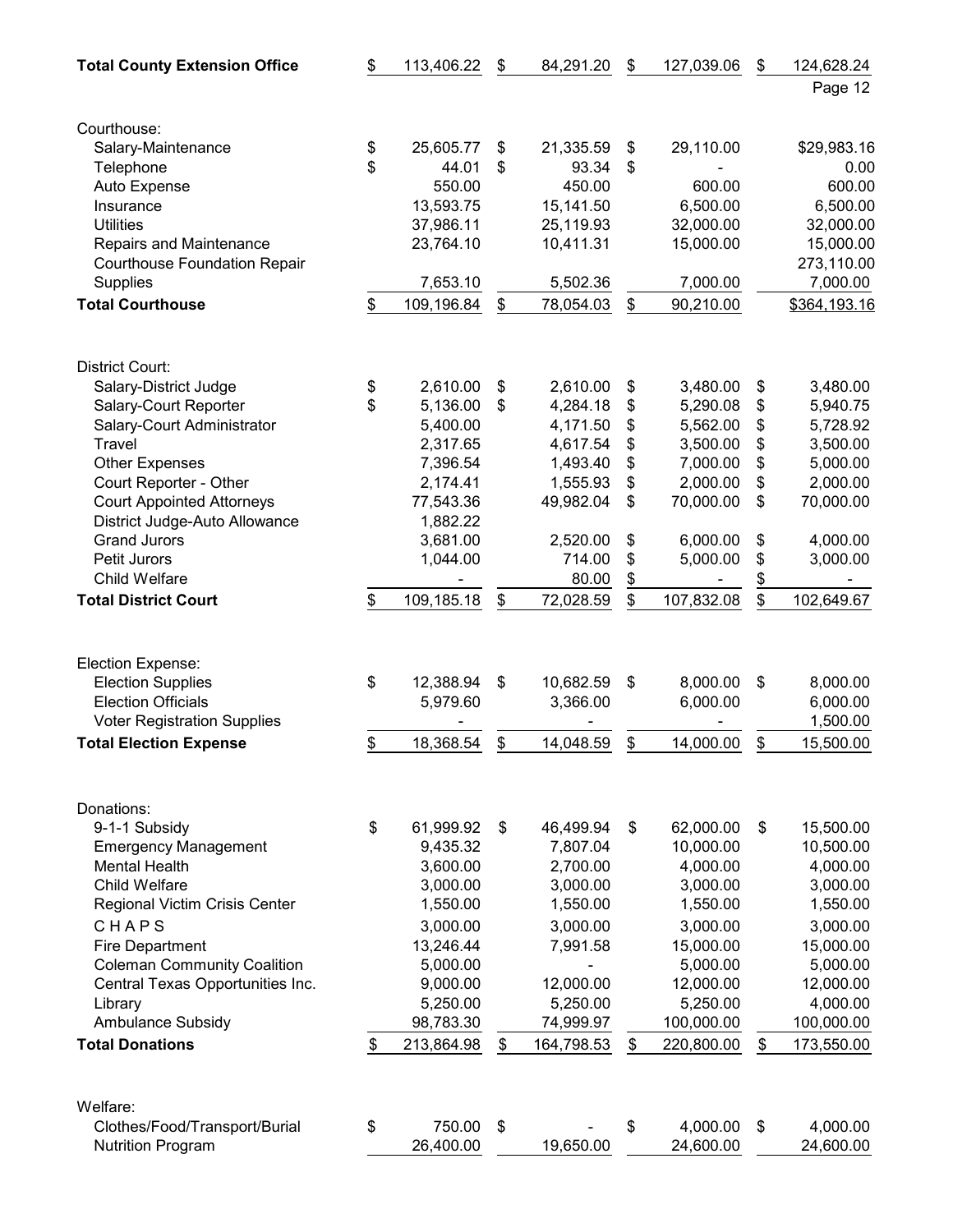| <b>Total Welfare</b>                            | \$<br>27,150.00    | \$<br>19,650.00    | \$             | 28,600.00    | \$<br>28,600.00    |
|-------------------------------------------------|--------------------|--------------------|----------------|--------------|--------------------|
|                                                 |                    |                    |                |              | Page 13            |
| Permanent Improvements:                         |                    |                    |                |              |                    |
| Law Library                                     | \$<br>904.00       | \$<br>990.00       | \$             | 2,000.00     | \$<br>2,000.00     |
| <b>Equipment Purchased</b>                      | 43,532.66          | 23,829.12          |                | 60,000.00    | 30,000.00          |
| <b>Building Improvements</b>                    | 80,070.00          | 87,656.96          |                | 150,000.00   | 384,005.19         |
| <b>Sheriff's Vehicles</b>                       | 33,315.34          | (45.00)            |                | 35,000.00    |                    |
| <b>Technology Purchases</b>                     |                    |                    |                |              |                    |
| <b>Total Permanent Improvements</b>             | \$<br>157,822.00   | \$<br>112,431.08   | $\mathfrak{S}$ | 247,000.00   | \$<br>416,005.19   |
|                                                 |                    |                    |                |              |                    |
| Non-Departmental:                               |                    |                    |                |              |                    |
| <b>Social Security Taxes</b>                    | \$<br>94,292.86    | \$<br>69,549.99    | \$             | 96,000.00    | \$<br>105,000.00   |
| Retirement                                      | 159,495.48         | 103,561.63         |                | 165,000.00   | 170,000.00         |
| <b>Health Insurance</b>                         | 209,743.11         | 182,709.16         |                | 270,000.00   | 280,000.00         |
| <b>Workers Compensation</b>                     | 9,715.42           | 7,887.88           |                | 11,000.00    | 13,305.00          |
| <b>Unemployment Taxes</b>                       | 649.15             | 97.10              |                | 750.00       | 680.00             |
| <b>Tax Appraisal District</b>                   | 126,763.29         | 136,506.84         |                | 128,000.00   | 128,000.00         |
| <b>Other Expenses</b>                           | 87,830.06          | 29,849.91          |                | 4,000.00     | 1,000.00           |
| Septic System Inspection Fees                   | 5,500.08           | 4,125.06           |                | 5,501.00     | 5,501.00           |
| Septic System Permit Fees                       | 4,225.00           | 4,225.00           |                | 3,000.00     | 3,000.00           |
| <b>Technology Maintenance</b>                   | 11,050.00          | 6,800.00           |                | 10,200.00    | 10,200.00          |
| <b>Outside Audit</b>                            | 10,884.55          | 20,519.71          |                | 16,000.00    | 14,000.00          |
| <b>Total Non-Departmental</b>                   | \$<br>720,149.00   | \$<br>565,832.28   | \$             | 709,451.00   | \$<br>730,686.00   |
| <b>Total Expenditures</b>                       | \$<br>2,977,576.48 | \$<br>2,234,299.59 | \$             | 2,993,933.08 | \$<br>3,619,455.00 |
| <b>Excess of Resources Over Expenditures \$</b> | 204,854.20         | \$<br>664,274.09   | \$             | 97,175.00    | \$<br>100.00       |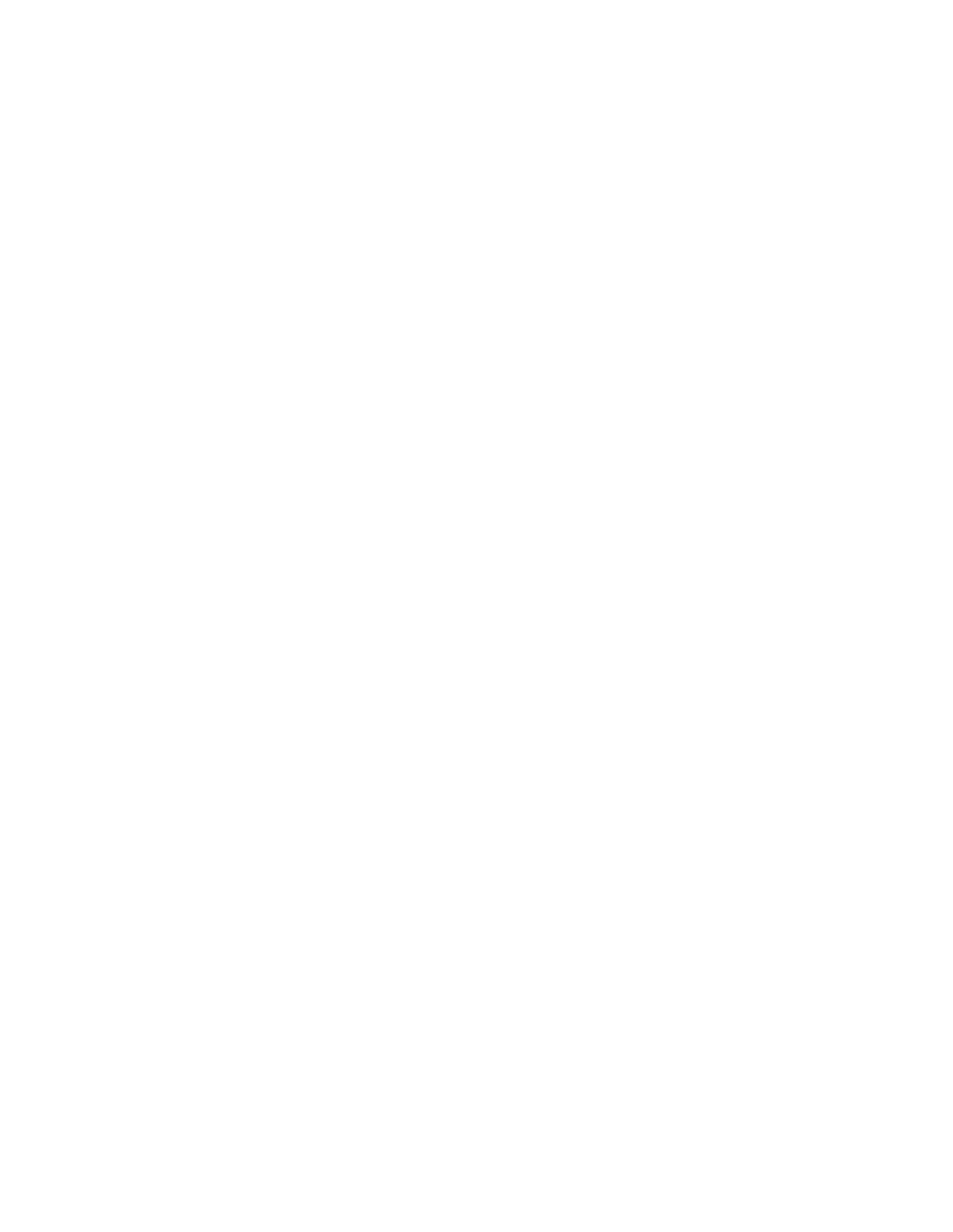#### COUNTY OF COLEMAN WORKERS COMPENSATION FUND COMPARATIVE BUDGET SUMMARY

|                                                                          | <b>NINE MONTHS</b><br><b>ENDED</b><br>2017 ACTUAL<br>6/30/2018 |                        |      |                      |      | <b>2018 BUDGET</b>     | 2019 BUDGET |                        |  |
|--------------------------------------------------------------------------|----------------------------------------------------------------|------------------------|------|----------------------|------|------------------------|-------------|------------------------|--|
| <b>REVENUES:</b><br>Workers Comp-General Fund<br>Workers Comp-R & B Fund | \$                                                             | 10,784.42<br>11,557.50 | - \$ | 7,940.78<br>9,466.22 | - \$ | 12,096.00<br>14,232.00 | - \$        | 13,302.78<br>12,958.93 |  |
| <b>TOTAL REVENUES</b>                                                    | \$                                                             | 22,341.92              | - \$ | 17,407.00 \$         |      | 26,328.00              | - \$        | 26,261.71              |  |
| Cash in Bank-Beginning of Period                                         |                                                                | 1,701.08               |      |                      |      |                        |             |                        |  |
| <b>TOTAL RESOURCES</b>                                                   | \$                                                             | 24,043.00              | \$   | 17,407.00            |      | 26,328.00              |             | 26,261.71              |  |
| <b>EXPENDITURES:</b>                                                     |                                                                |                        |      |                      |      |                        |             |                        |  |
| <b>Insurance Premiums Paid</b>                                           | \$                                                             | 24,043.00              | \$   | 17,292.00            | \$   | 26,328.00              | \$          | 26,261.71              |  |
| <b>TOTAL EXPENDITURES</b>                                                | \$                                                             | 24,043.00              | \$   | 17,292.00            |      | 26,328.00              |             | 26,261.71              |  |
| <b>EXCESS OF RESOURCES OVER</b><br><b>EXPENDITURES</b>                   |                                                                |                        |      | 115.00               | \$   |                        |             |                        |  |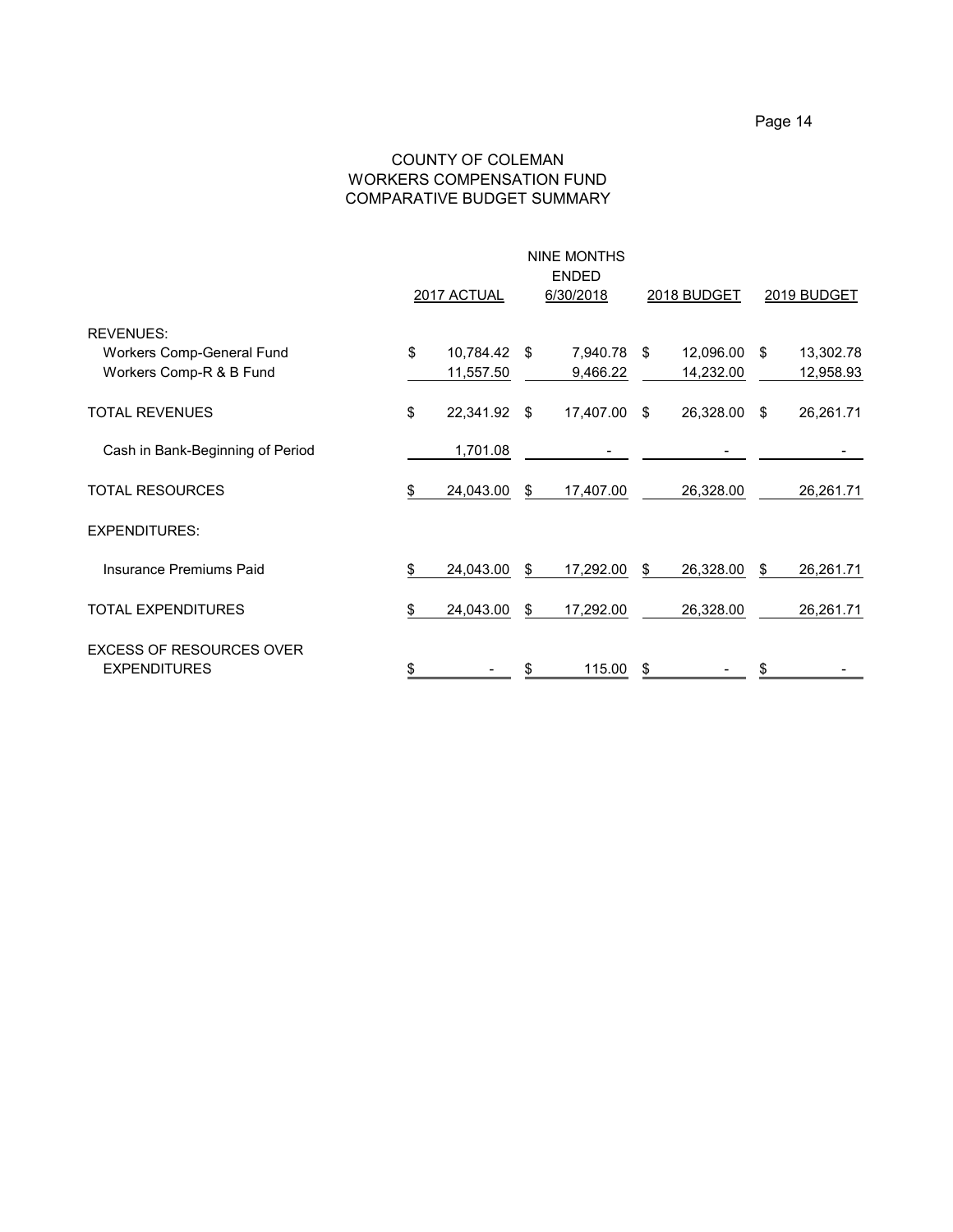#### COUNTY OF COLEMAN RECORDS MANAGEMENT FUND COMPARATIVE BUDGET SUMMARY

|                                                                                  | NINE MONTHS<br><b>ENDED</b><br>2017 ACTUAL<br>6/30/2018<br>2018 BUDGET |                    |    |                  |    |                    | 2019 BUDGET |                    |  |
|----------------------------------------------------------------------------------|------------------------------------------------------------------------|--------------------|----|------------------|----|--------------------|-------------|--------------------|--|
| <b>REVENUES:</b>                                                                 |                                                                        |                    |    |                  |    |                    |             |                    |  |
| <b>District Clerk Fees</b><br><b>County Clerk Fees</b><br><b>Interest Earned</b> | \$                                                                     | 1,187.72<br>327.99 | \$ | 854.50<br>143.83 | \$ | 1,200.00<br>600.00 | \$          | 1,200.00<br>600.00 |  |
| <b>TOTAL REVENUES</b>                                                            | \$                                                                     | 1,515.71           | \$ | 998.33           | \$ | 1,800.00           | \$          | 1,800.00           |  |
| Cash in Bank-Beginning of Period                                                 |                                                                        | 432.29             |    | 1,966.70         |    | 1,966.70           |             | 3,482.77           |  |
| <b>TOTAL RESOURCES</b>                                                           | \$                                                                     | 1,948.00           | \$ | 2,965.03         | \$ | 3,766.70           | \$          | 5,282.77           |  |
| <b>EXPENDITURES:</b>                                                             |                                                                        |                    |    |                  |    |                    |             |                    |  |
| Supplies<br>Equipment                                                            | \$                                                                     |                    | \$ | 109.62           | \$ | 2,500.00           | \$          | 1,500.00           |  |
| <b>TOTAL EXPENDITURES</b>                                                        | \$                                                                     |                    | \$ | 109.62           | \$ | 2,500.00           | \$          | 1,500.00           |  |
| <b>EXCESS OF RESOURCES OVER</b><br><b>EXPENDITURES</b>                           | \$                                                                     | 1,948.00           | \$ | 2,855.41         | \$ | 1,266.70           | \$          | 3,782.77           |  |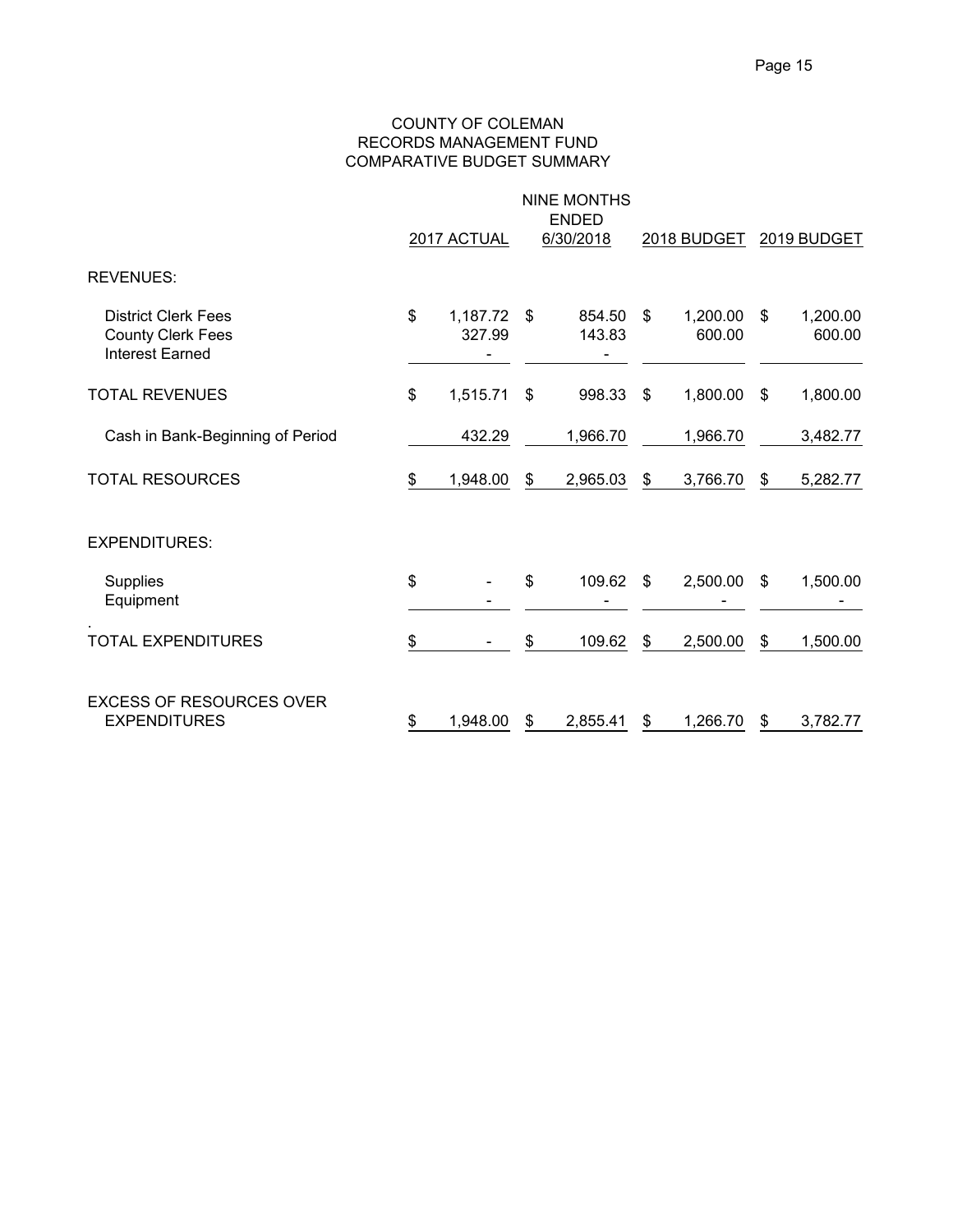#### COUNTY OF COLEMAN LAW ENFORCEMENT EDUCATION FUND COMPARATIVE BUDGET SUMMARY

|                                                                          |    | 2017 ACTUAL | <b>NINE MONTHS</b><br><b>ENDED</b><br>6/30/2018 |    | <b>2018 BUDGET</b>   | 2019 BUDGET |                      |  |
|--------------------------------------------------------------------------|----|-------------|-------------------------------------------------|----|----------------------|-------------|----------------------|--|
| <b>REVENUES</b>                                                          |    |             |                                                 |    |                      |             |                      |  |
| Law Enf. Education Fund - Sheriff<br>Law Enf. Education Fund - Constable | \$ |             | \$                                              | \$ | 1,000.00<br>1,000.00 | \$          | 1,000.00<br>1,000.00 |  |
| <b>TOTAL REVENUES</b>                                                    | \$ |             | \$                                              | \$ | 2,000.00             | \$          | 2,000.00             |  |
| Cash in Bank-Beginning of Period                                         |    | 2,886.38    | 2,087.13                                        |    | 2,087.13             |             | 100.06               |  |
| <b>TOTAL RESOURCES</b>                                                   | \$ | 2,886.38    | \$<br>2,087.13                                  | \$ | 4,087.13             | \$          | 2,100.06             |  |
| <b>EXPENDITURES</b>                                                      |    |             |                                                 |    |                      |             |                      |  |
| <b>Educational Expenses</b>                                              | \$ |             | \$<br>399.00                                    | \$ | 2,500.00             | S           | 2,500.00             |  |
| TOTAL EXPENDITURES                                                       | \$ |             | \$<br>399.00                                    | \$ | 2,500.00             | \$          | 2,500.00             |  |
| <b>EXCESS OF RESOURCES OVER</b><br><b>EXPENDITURES</b>                   | S  | 2.886.38    | \$<br>1,688.13                                  | S  | 1,500.00             | S           | (399.94)             |  |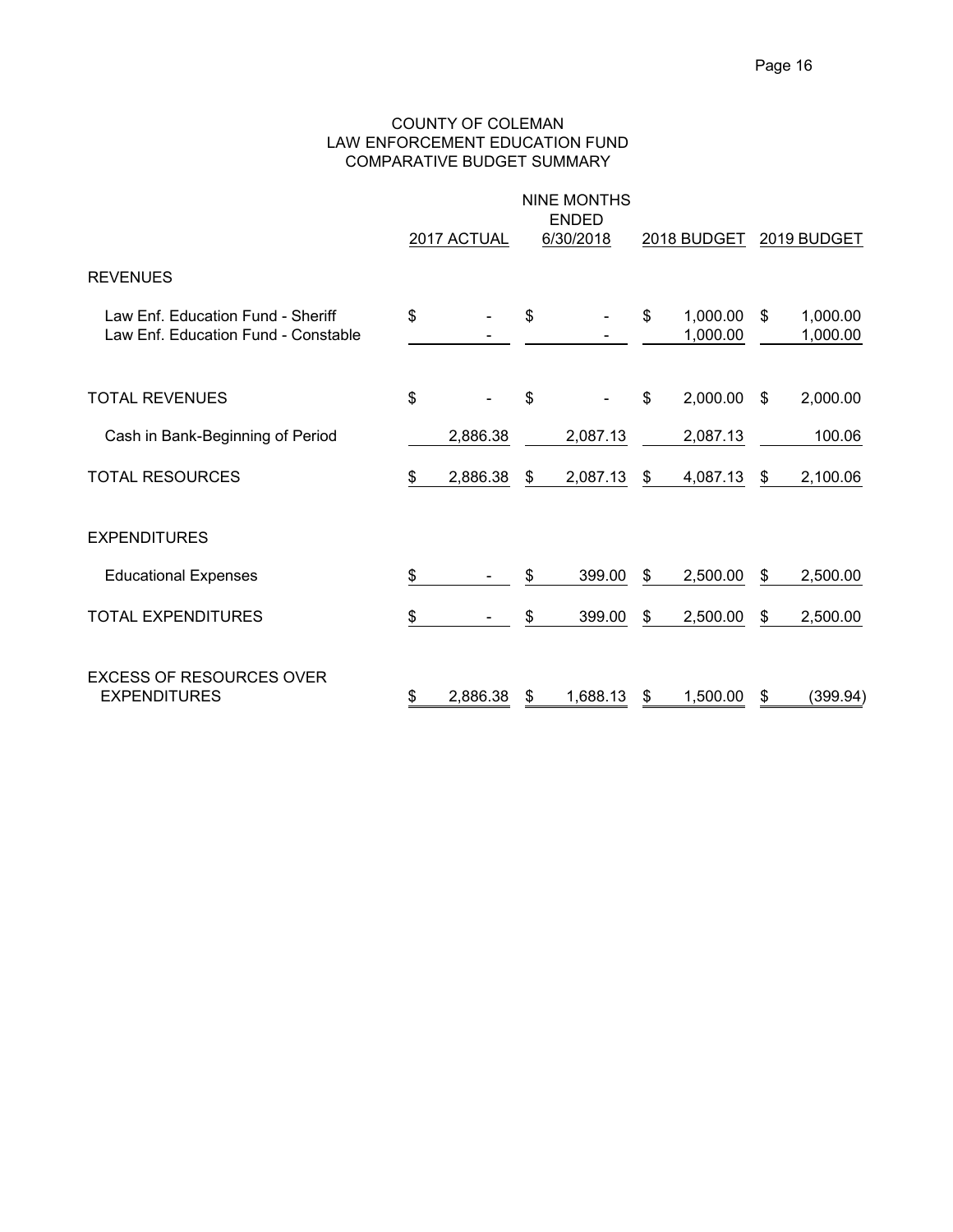#### COUNTY OF COLEMAN COURTHOUSE SECURITY FUND COMPARATIVE BUDGET SUMMARY

|                                                        | <b>NINE MONTHS</b><br><b>ENDED</b> |             |    |           |    |             |    |             |  |  |
|--------------------------------------------------------|------------------------------------|-------------|----|-----------|----|-------------|----|-------------|--|--|
|                                                        |                                    | 2017 ACTUAL |    | 6/30/2018 |    | 2018 BUDGET |    | 2019 BUDGET |  |  |
| <b>REVENUES</b>                                        |                                    |             |    |           |    |             |    |             |  |  |
| <b>Courthouse Security Fees</b>                        | \$                                 | 6,197.44    | \$ | 4,026.49  | \$ | 6,500.00    | \$ | 6,500.00    |  |  |
| <b>TOTAL REVENUES</b>                                  | \$                                 | 6,197.44    | \$ | 4,026.49  | \$ | 6,500.00    | \$ | 6,500.00    |  |  |
| Cash in Bank-Beginning of Period                       |                                    | 67,502.27   |    | 73,815.89 |    | 73,815.89   |    | 77,582.66   |  |  |
| <b>TOTAL RESOURCES</b>                                 | \$                                 | 73,699.71   | \$ | 77,842.38 | \$ | 80,315.89   | \$ | 84,082.66   |  |  |
| <b>EXPENDITURES</b>                                    |                                    |             |    |           |    |             |    |             |  |  |
| Supplies                                               | \$                                 |             | \$ | 2,114.36  | \$ | 25,000.00   | \$ | 25,000.00   |  |  |
| <b>TOTAL EXPENDITURES</b>                              | \$                                 |             | \$ | 2,114.36  | \$ | 25,000.00   | \$ | 25,000.00   |  |  |
| <b>EXCESS OF RESOURCES OVER</b><br><b>EXPENDITURES</b> | \$                                 | 73,699.71   | S  | 75,728.02 | \$ | 55,315.89   | \$ | 59,082.66   |  |  |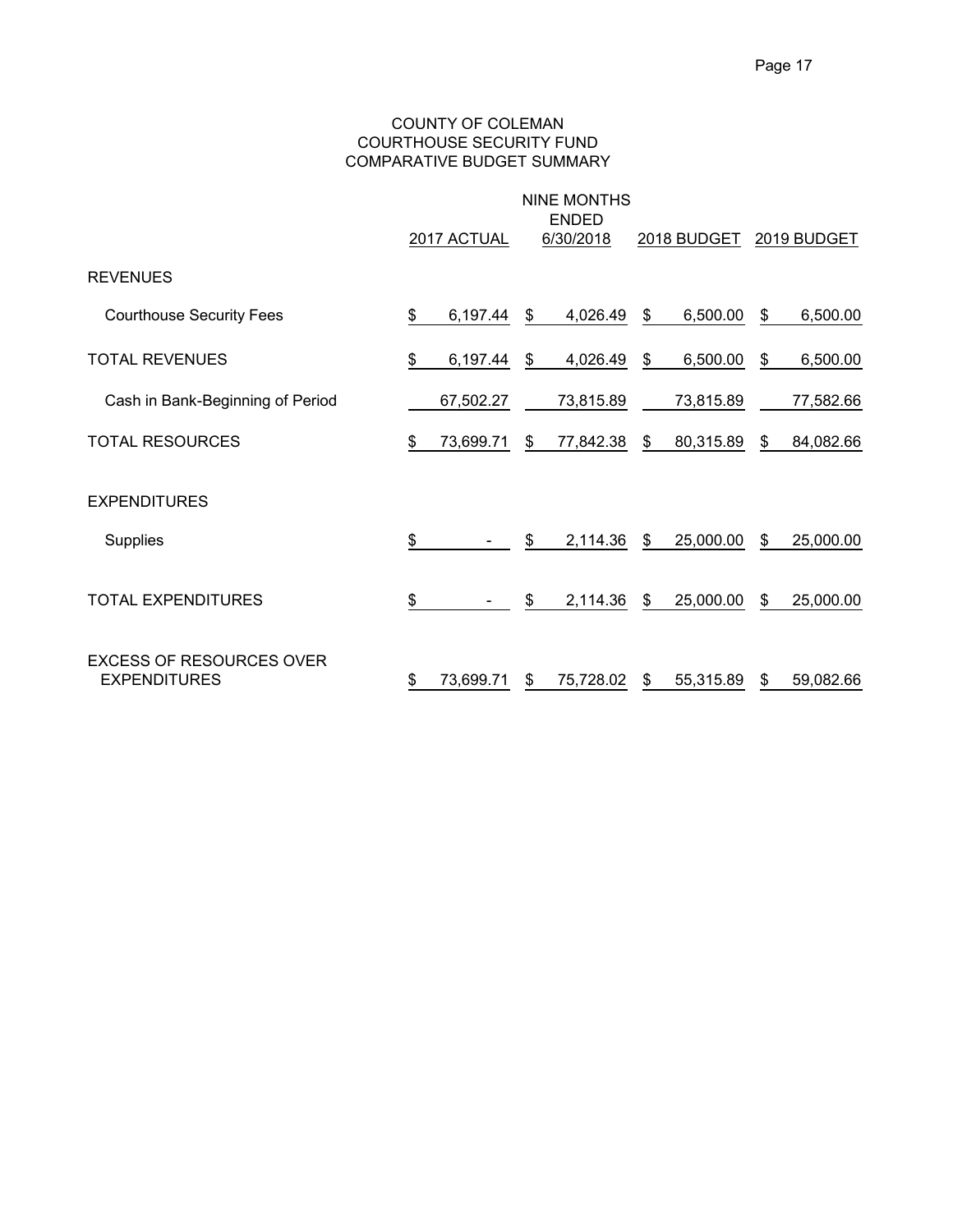#### COUNTY OF COLEMAN JUSTICE OF PEACE TECHNOLOGY FUND COMPARATIVE BUDGET SUMMARY

|                                                            | <b>NINE MONTHS</b><br><b>ENDED</b> |                    |    |           |    |                      |    |                      |  |
|------------------------------------------------------------|------------------------------------|--------------------|----|-----------|----|----------------------|----|----------------------|--|
|                                                            |                                    | 2017 ACTUAL        |    | 6/30/2018 |    | 2018 BUDGET          |    | 2019 BUDGET          |  |
| <b>REVENUES</b>                                            |                                    |                    |    |           |    |                      |    |                      |  |
| <b>Technology Fees</b>                                     | \$                                 | 2,808.00           | \$ | 1,716.00  | \$ | 2,500.00             | \$ | 2,500.00             |  |
| <b>TOTAL REVENUES</b>                                      | \$                                 | 2,808.00           | \$ | 1,716.00  | \$ | 2,500.00             | \$ | 2,500.00             |  |
| Cash in Bank-Beginning of Period                           |                                    | 6,264.45           |    | 6,267.45  |    | 6,267.45             |    | 6,177.45             |  |
| <b>TOTAL RESOURCES</b>                                     | \$                                 | 9,072.45           | \$ | 7,983.45  | \$ | 8,767.45             | \$ | 8,677.45             |  |
| <b>EXPENDITURES</b>                                        |                                    |                    |    |           |    |                      |    |                      |  |
| <b>Educational Expenses</b><br><b>Technology Purchases</b> | \$                                 | 150.00<br>2,735.00 | \$ | 2,610.00  | \$ | 2,000.00<br>5,000.00 | \$ | 2,000.00<br>5,000.00 |  |
| <b>TOTAL EXPENDITURES</b>                                  | \$                                 | 2,885.00           | \$ | 2,610.00  | \$ | 7,000.00             | \$ | 7,000.00             |  |
| <b>EXCESS OF RESOURCES OVER</b><br><b>EXPENDITURES</b>     | \$                                 | 6,187.45           | \$ | 5,373.45  | \$ | 1,767.45             | \$ | 1,677.45             |  |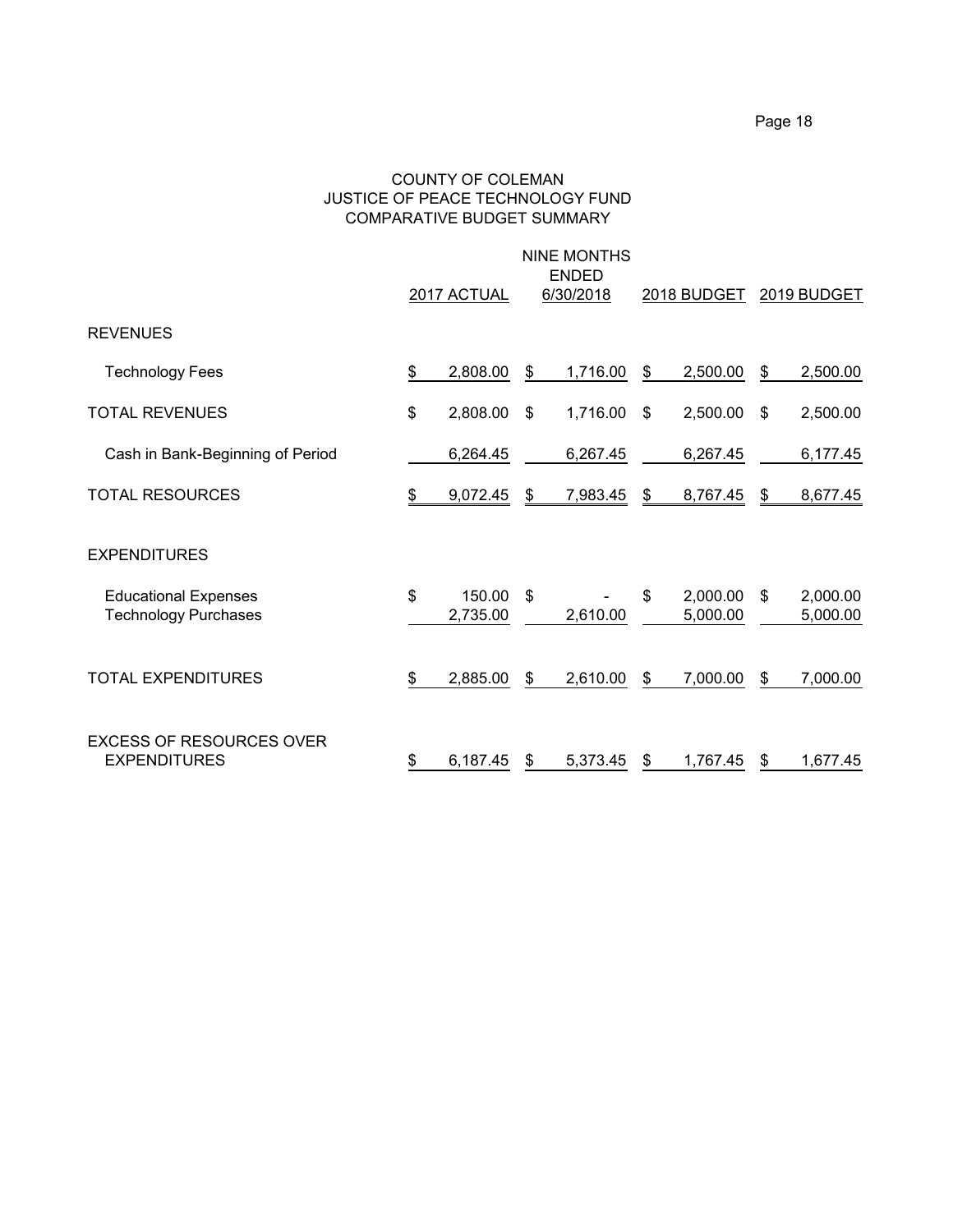#### COUNTY OF COLEMAN DISTRICT CLERK RECORDS MANAGEMENT FUND COMPARATIVE BUDGET SUMMARY

|                                                        | 2017 ACTUAL    | <b>NINE MONTHS</b><br><b>ENDED</b><br>6/30/2018 |    | 2018 BUDGET |    | 2019 BUDGET |
|--------------------------------------------------------|----------------|-------------------------------------------------|----|-------------|----|-------------|
| <b>REVENUES:</b>                                       |                |                                                 |    |             |    |             |
| <b>District Clerk Fees</b>                             | \$<br>826.72   | \$<br>564.50                                    | \$ | 1,000.00    | \$ | 1,000.00    |
| <b>TOTAL REVENUES</b>                                  | \$<br>826.72   | \$<br>564.50                                    | \$ | 1,000.00    | \$ | 1,000.00    |
| Cash in Bank-Beginning of Period                       | 4,222.29       | 5,017.51                                        |    | 5,017.51    |    | 5,862.51    |
| <b>TOTAL RESOURCES</b>                                 | \$<br>5,049.01 | \$<br>5,582.01                                  | \$ | 6,017.51    | \$ | 6,862.51    |
| <b>EXPENDITURES:</b>                                   |                |                                                 |    |             |    |             |
| Supplies                                               | \$             | \$                                              | \$ | 3,000.00    | \$ | 3,000.00    |
| <b>TOTAL EXPENDITURES</b>                              | \$             | \$                                              | \$ | 3,000.00    | \$ | 3,000.00    |
| <b>EXCESS OF RESOURCES OVER</b><br><b>EXPENDITURES</b> | \$<br>5,049.01 | \$                                              | S  | 3,017.51    | S  | 3,862.51    |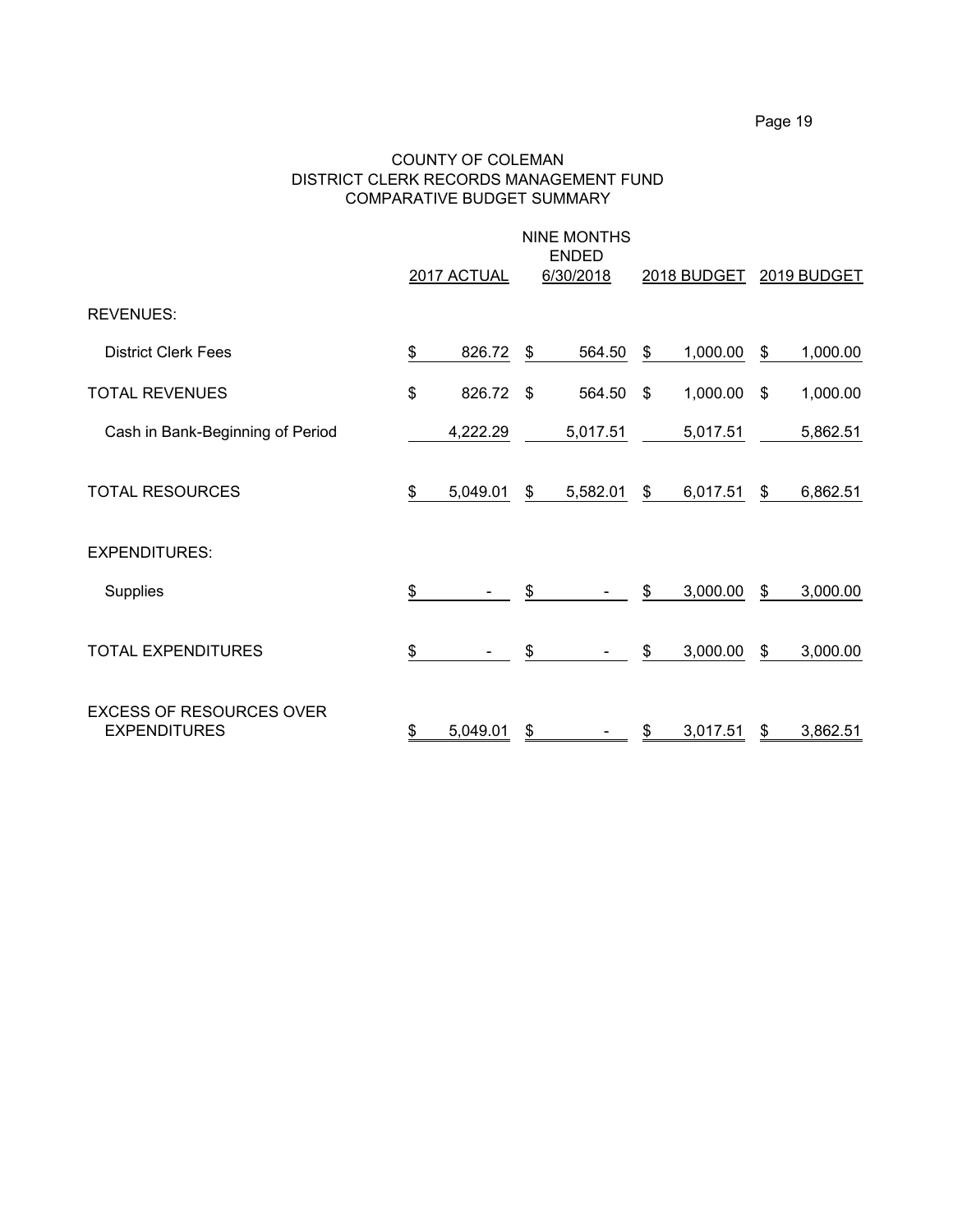#### COUNTY OF COLEMAN COUNTY ATTORNEY HOT CHECK FUND COMPARATIVE BUDGET SUMMARY

|                                                                                                         | 2017 ACTUAL                        | <b>NINE MONTHS</b><br><b>ENDED</b><br>6/30/2018 | 2018 BUDGET                                    | 2019 BUDGET                                    |
|---------------------------------------------------------------------------------------------------------|------------------------------------|-------------------------------------------------|------------------------------------------------|------------------------------------------------|
| <b>REVENUES:</b>                                                                                        |                                    |                                                 |                                                |                                                |
| <b>Hot Check Fees</b>                                                                                   | \$<br>2,890.00                     | \$<br>1,650.00                                  | \$<br>3,600.00                                 | \$<br>3,600.00                                 |
| <b>TOTAL REVENUES</b>                                                                                   | \$<br>2,890.00                     | \$<br>1,650.00                                  | \$<br>3,600.00                                 | \$<br>3,600.00                                 |
| Cash in Bank-Beginning of Period                                                                        | 3,501.80                           | 697.23                                          | 697.23                                         | 8,000.00                                       |
| <b>TOTAL RESOURCES</b>                                                                                  | \$<br>6,391.80                     | \$<br>2,347.23                                  | \$<br>4,297.23                                 | \$<br>11,600.00                                |
| <b>EXPENDITURES:</b>                                                                                    |                                    |                                                 |                                                |                                                |
| <b>Hot Check Collection Costs</b><br><b>Social Security</b><br>Retirement<br><b>Equipment Purchased</b> | \$<br>4,717.92<br>364.80<br>629.83 | \$<br>5,437.78<br>412.47<br>635.26              | \$<br>8,000.00<br>400.00<br>600.00<br>2,000.00 | \$<br>8,000.00<br>400.00<br>600.00<br>2,000.00 |
| <b>TOTAL EXPENDITURES</b>                                                                               | \$<br>5,712.55                     | \$<br>6,485.51                                  | \$<br>11,000.00                                | \$<br>11,000.00                                |
| <b>EXCESS OF RESOURCES OVER</b><br><b>EXPENDITURES</b>                                                  | \$<br>679.25                       | \$<br>(4, 138.28)                               | \$<br>(6,702.77)                               | \$<br>600.00                                   |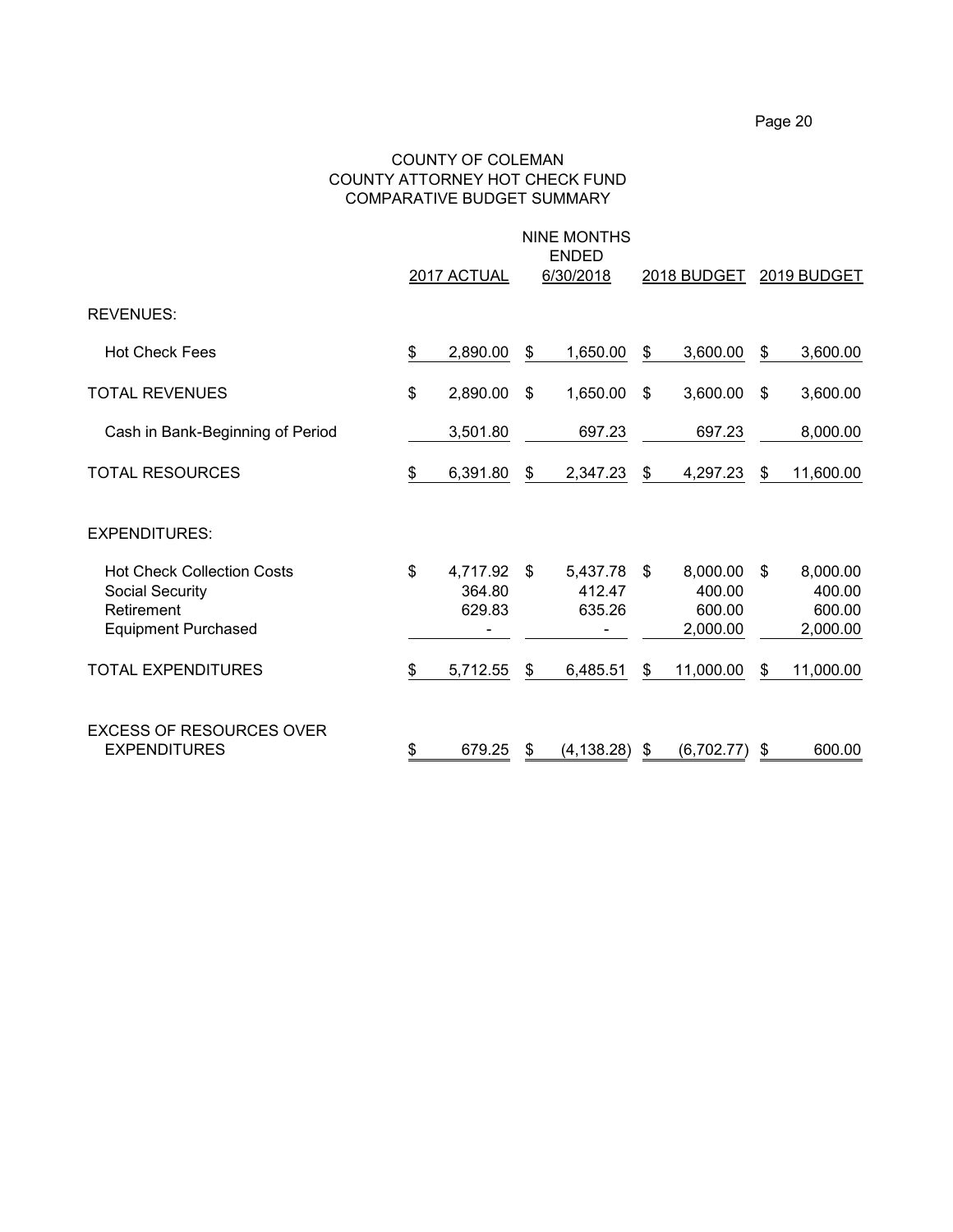#### COUNTY OF COLEMAN PRESERVATION OF VITAL STATISTICS FUND COMPARATIVE BUDGET SUMMARY

|                                                        | 2017 ACTUAL    | <b>NINE MONTHS</b><br><b>ENDED</b><br>6/30/2018<br>2018 BUDGET |          |                |          |    | 2019 BUDGET |  |  |
|--------------------------------------------------------|----------------|----------------------------------------------------------------|----------|----------------|----------|----|-------------|--|--|
| <b>REVENUES:</b>                                       |                |                                                                |          |                |          |    |             |  |  |
| P V S Funds                                            | \$<br>624.00   | \$                                                             | 353.00   | \$             | 600.00   | \$ | 600.00      |  |  |
| <b>TOTAL REVENUE</b>                                   | \$<br>624.00   | \$                                                             | 353.00   | $\mathfrak{S}$ | 600.00   | \$ | 600.00      |  |  |
| Cash in Bank - Beginning of Period                     | 1,985.38       |                                                                | 2,514.38 |                | 2,514.38 |    | 2,000.00    |  |  |
| <b>TOTAL RESOURCES</b>                                 | \$<br>2,609.38 | \$                                                             | 2,867.38 | $\$\$          | 3,114.38 | \$ | 2,600.00    |  |  |
| <b>EXPENDITURES:</b>                                   |                |                                                                |          |                |          |    |             |  |  |
| Supplies                                               | \$             | \$                                                             | 764.35   | $\mathfrak{S}$ | 1,000.00 | \$ | 1,000.00    |  |  |
| <b>TOTAL EXPENDITURES</b>                              | \$             | \$                                                             | 764.35   | \$             | 1,000.00 | \$ | 1,000.00    |  |  |
| <b>EXCESS OF RESOURCES OVER</b><br><b>EXPENDITURES</b> | \$<br>2,609.38 | \$                                                             | 2,103.03 | \$             | 2,114.38 | \$ | 1,600.00    |  |  |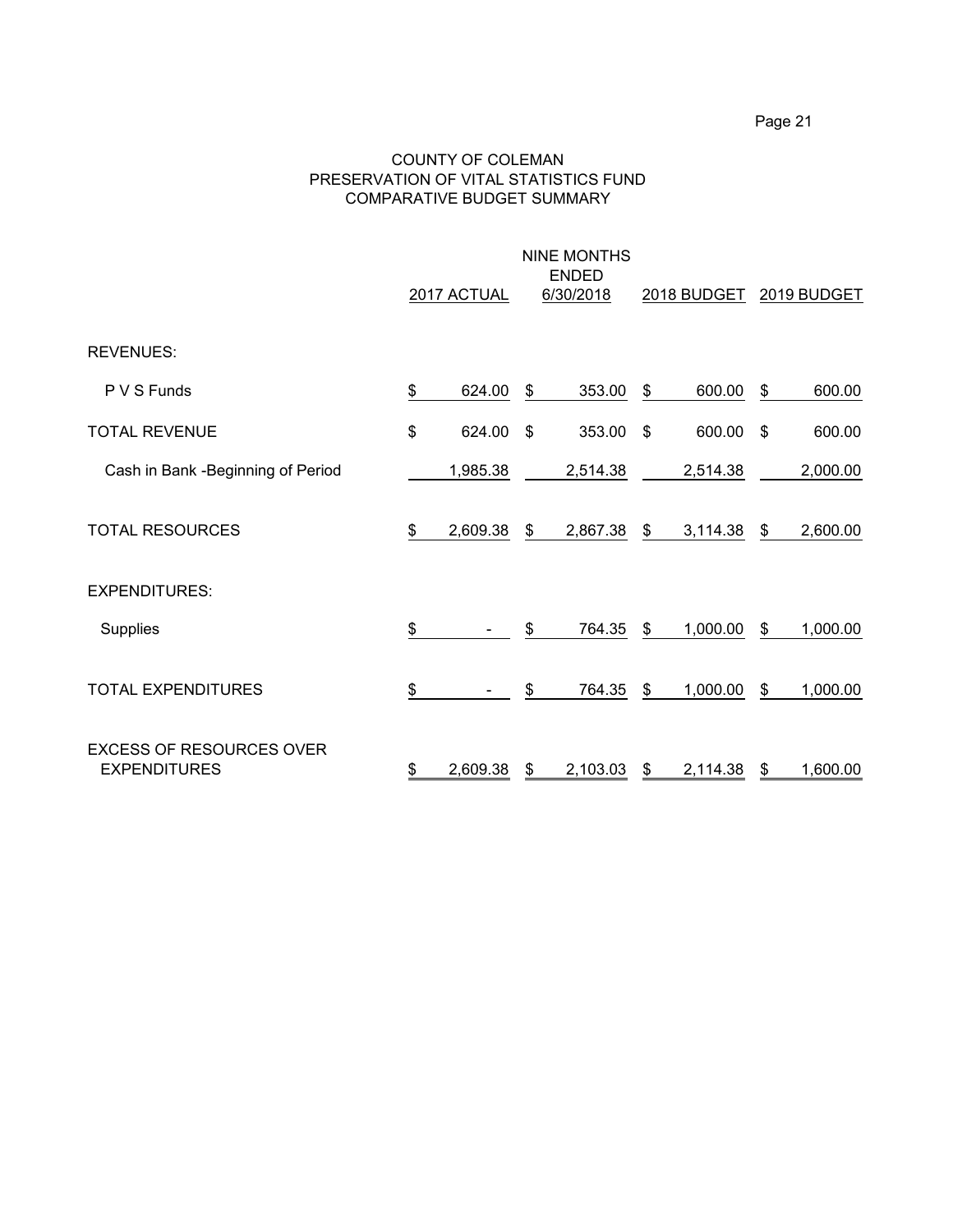## COUNTY OF COLEMAN COUNTY CLERK ARCHIVE FUND COMPARATIVE BUDGET SUMMARY

|                                                        | 2017 ACTUAL        | <b>NINE MONTHS</b><br><b>ENDED</b><br>6/30/2018 |                    | 2018 BUDGET  |                    | 2019 BUDGET |
|--------------------------------------------------------|--------------------|-------------------------------------------------|--------------------|--------------|--------------------|-------------|
| <b>REVENUES:</b>                                       |                    |                                                 |                    |              |                    |             |
| <b>County Clerk Archive Fees</b>                       | \$<br>19,170.00    | \$<br>13,040.00                                 | \$                 | 17,000.00    | \$                 | 17,000.00   |
| <b>TOTAL REVENUE</b>                                   | \$<br>19,170.00    | \$<br>13,040.00                                 | $\ddot{\varsigma}$ | 17,000.00    | -\$                | 17,000.00   |
| Cash in Bank - Beginning of Period                     | 1,739.32           | (43, 376.91)                                    |                    | (43, 376.91) |                    | 7,200.00    |
| <b>TOTAL RESOURCES</b>                                 | \$<br>20,909.32    | \$<br>$(30,336.91)$ \$                          |                    | (26, 376.91) | $\ddot{\varsigma}$ | 24,200.00   |
| <b>EXPENDITURES:</b>                                   |                    |                                                 |                    |              |                    |             |
| <b>Supplies</b><br><b>Technology Purchases</b>         | \$<br>34,037.49    | \$<br>33,270.00                                 | \$                 | 23,000.00    | \$                 | 23,000.00   |
| <b>TOTAL EXPENDITURES</b>                              | \$<br>34,037.49    | \$<br>33,270.00                                 | \$                 | 23,000.00    | \$                 | 23,000.00   |
| <b>EXCESS OF RESOURCES OVER</b><br><b>EXPENDITURES</b> | \$<br>(13, 128.17) | \$<br>(63,606.91)                               | \$                 | (49, 376.91) | \$                 | 1,200.00    |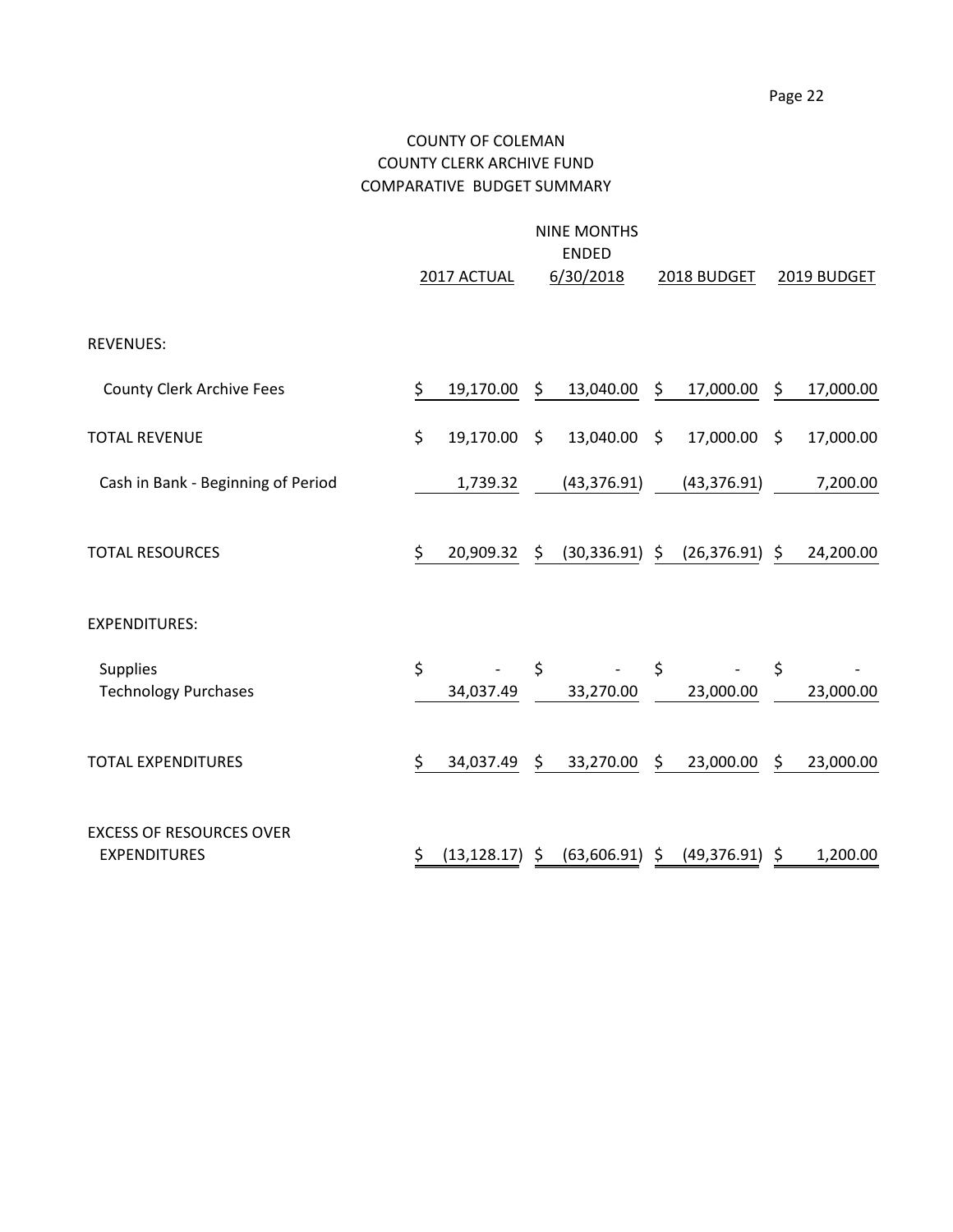## COUNTY OF COLEMAN DISTRICT CLERK CRIMINAL TECHNOLOGY FUND COMPARATIVE BUDGET SUMMARY

|                                                        | 2017 ACTUAL |          | 6/30/2018    | 2018 BUDGET |        | 2019 BUDGET |        |
|--------------------------------------------------------|-------------|----------|--------------|-------------|--------|-------------|--------|
|                                                        |             |          |              |             |        |             |        |
| <b>REVENUES:</b>                                       |             |          |              |             |        |             |        |
| <b>Criminal Technology Fees</b>                        | \$          | 78.00    | \$<br>58.00  | \$          | 100.00 | \$          | 100.00 |
| <b>TOTAL REVENUE</b>                                   | \$          | 78.00 \$ | 58.00 \$     |             | 100.00 | -\$         | 100.00 |
| Cash in Bank - Beginning of Period                     |             | 446.00   | 526.00       |             | 526.00 |             | 632.00 |
| <b>TOTAL RESOURCES</b>                                 | \$          | 524.00   | \$<br>584.00 | \$          | 626.00 | \$          | 732.00 |
| <b>EXPENDITURES:</b>                                   |             |          |              |             |        |             |        |
| <b>Technology Purchases</b>                            | \$          |          | \$           | \$          | 300.00 | \$          | 300.00 |
| <b>TOTAL EXPENDITURES</b>                              | \$          |          | \$           | \$          | 300.00 | \$          | 300.00 |
| <b>EXCESS OF RESOURCES OVER</b><br><b>EXPENDITURES</b> | \$          | 524.00   | \$<br>584.00 | \$          | 200.00 | \$          | 432.00 |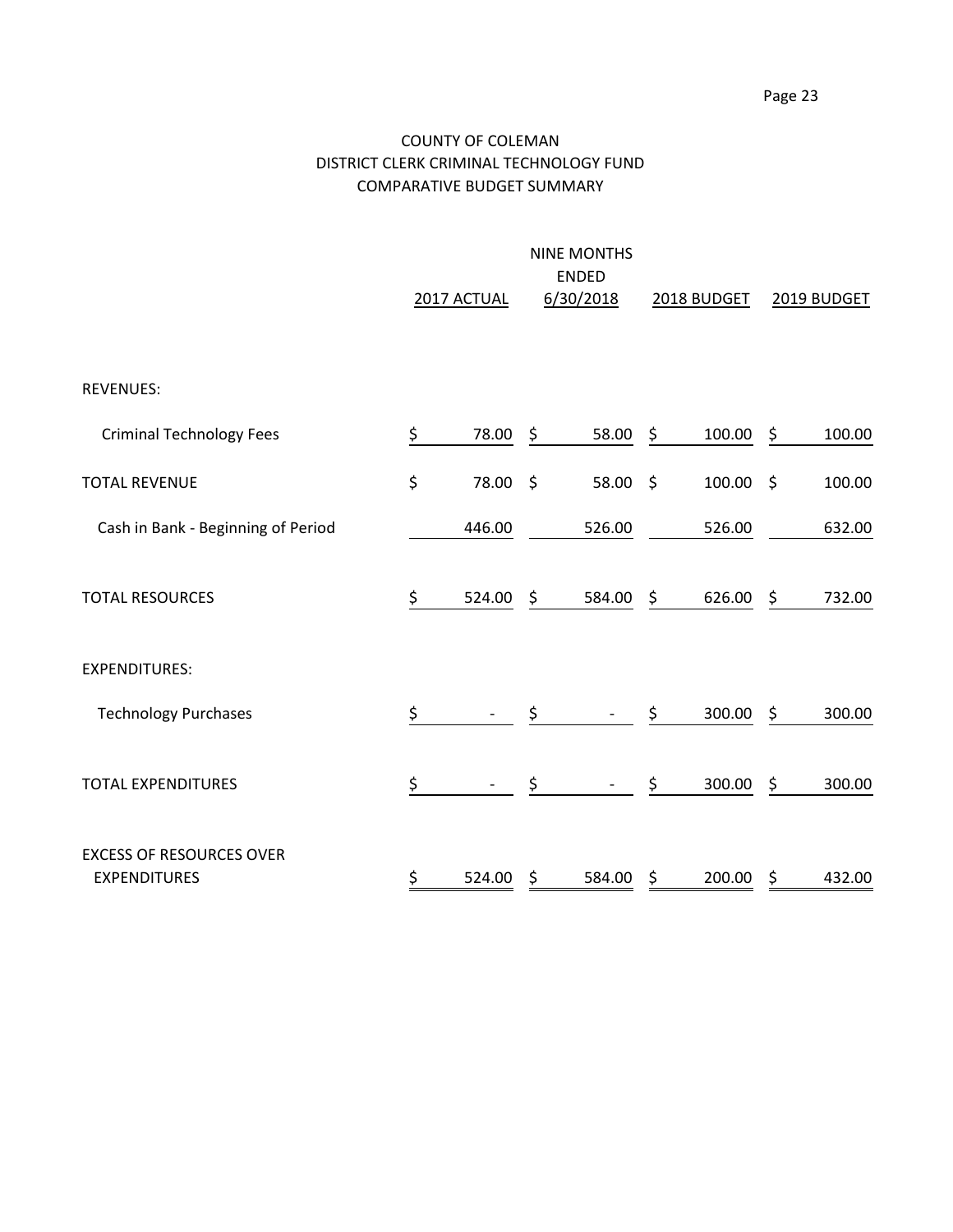## COUNTY OF COLEMAN COUNTY CLERK CRIMINAL TECHNOLOGY FUND COMPARATIVE BUDGET SUMMARY

|                                                        | 2017 ACTUAL      | <b>NINE MONTHS</b><br><b>ENDED</b><br>6/30/2018 |               | 2018 BUDGET | 2019 BUDGET |        |
|--------------------------------------------------------|------------------|-------------------------------------------------|---------------|-------------|-------------|--------|
| <b>REVENUES:</b>                                       |                  |                                                 |               |             |             |        |
| <b>Criminal Technology Fees</b>                        | \$<br>52.97      | \$<br>22.00                                     | \$            | 42.40       | \$          | 100.00 |
| <b>TOTAL REVENUE</b>                                   | \$<br>$52.97$ \$ | $22.00$ \$                                      |               | 42.40       | $\zeta$     | 100.00 |
| Cash in Bank - Beginning of Period                     | 791.81           | 850.35                                          |               | 850.35      |             | 750.00 |
| <b>RESOURCES</b>                                       | \$<br>844.78     | \$<br>872.35                                    | $\frac{1}{2}$ | 892.75      | \$          | 850.00 |
| <b>EXPENDITURES:</b>                                   |                  |                                                 |               |             |             |        |
| <b>Technology Purchases</b>                            | \$               | \$                                              | \$            |             | \$          | 500.00 |
| <b>TOTAL EXPENDITURES</b>                              | \$               | \$                                              | \$            |             | \$          | 500.00 |
| <b>EXCESS OF RESOURCES OVER</b><br><b>EXPENDITURES</b> | \$<br>844.78     | \$<br>872.35                                    | \$            | 892.75      | \$          | 350.00 |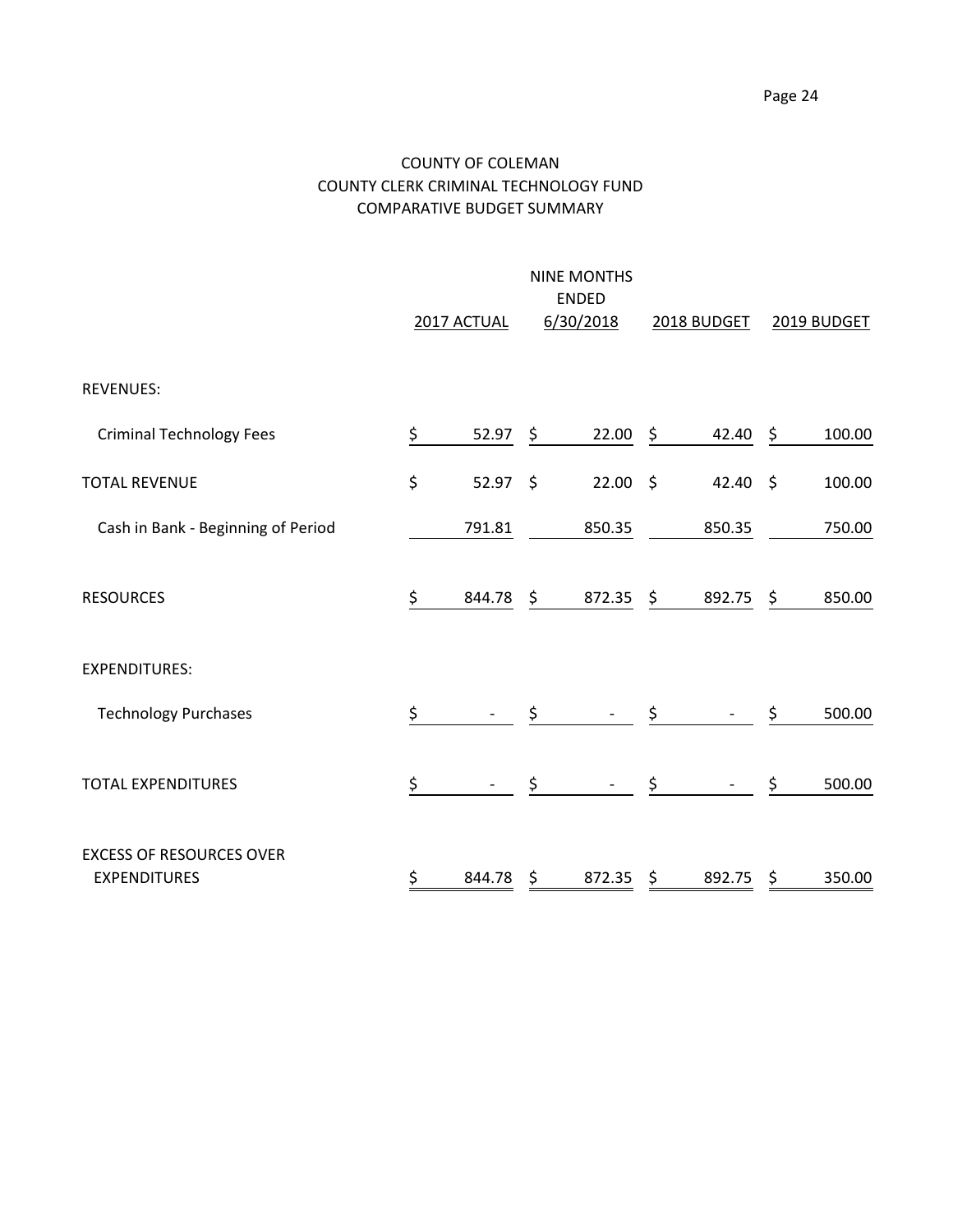## COUNTY OF COLEMAN DISTRICT CLERK CIVIL RECORDS PRESERVATION FUND COMPARATIVE BUDGET SUMMARY

|                                                        |    | 2017 ACTUAL   |     | <b>NINE MONTHS</b><br><b>ENDED</b><br>6/30/2018 |         | 2018 BUDGET |               | 2019 BUDGET |
|--------------------------------------------------------|----|---------------|-----|-------------------------------------------------|---------|-------------|---------------|-------------|
| <b>REVENUES:</b>                                       |    |               |     |                                                 |         |             |               |             |
| <b>Civil Records Preservation Fees</b>                 | \$ | 1,435.43      | \$  | 950.00                                          | \$      | 1,290.00    | \$            | 1,200.00    |
| <b>TOTAL REVENUE</b>                                   | \$ | $1,435.43$ \$ |     | 950.00                                          | $\zeta$ | 1,290.00    | \$            | 1,200.00    |
| Cash in Bank - Beginning of Period                     |    | 4,564.12      |     | 5,959.55                                        |         | 5,959.55    |               | 4,000.00    |
| <b>TOTAL RESOURCES</b>                                 | \$ | 5,999.55      | \$. | $6,909.55$ \$                                   |         | 7,249.55    | $\frac{1}{2}$ | 5,200.00    |
| <b>EXPENDITURES:</b>                                   |    |               |     |                                                 |         |             |               |             |
| <b>Supplies</b>                                        | \$ |               | \$  |                                                 | \$      | 3,000.00    | \$            | 3,000.00    |
| <b>TOTAL EXPENDITURES</b>                              | \$ |               | \$  |                                                 | \$      | 3,000.00    | \$            | 3,000.00    |
| <b>EXCESS OF RESOURCES OVER</b><br><b>EXPENDITURES</b> | \$ | 5,999.55      | \$  | 6,909.55                                        | \$      | 4,249.55    | \$            | 2,200.00    |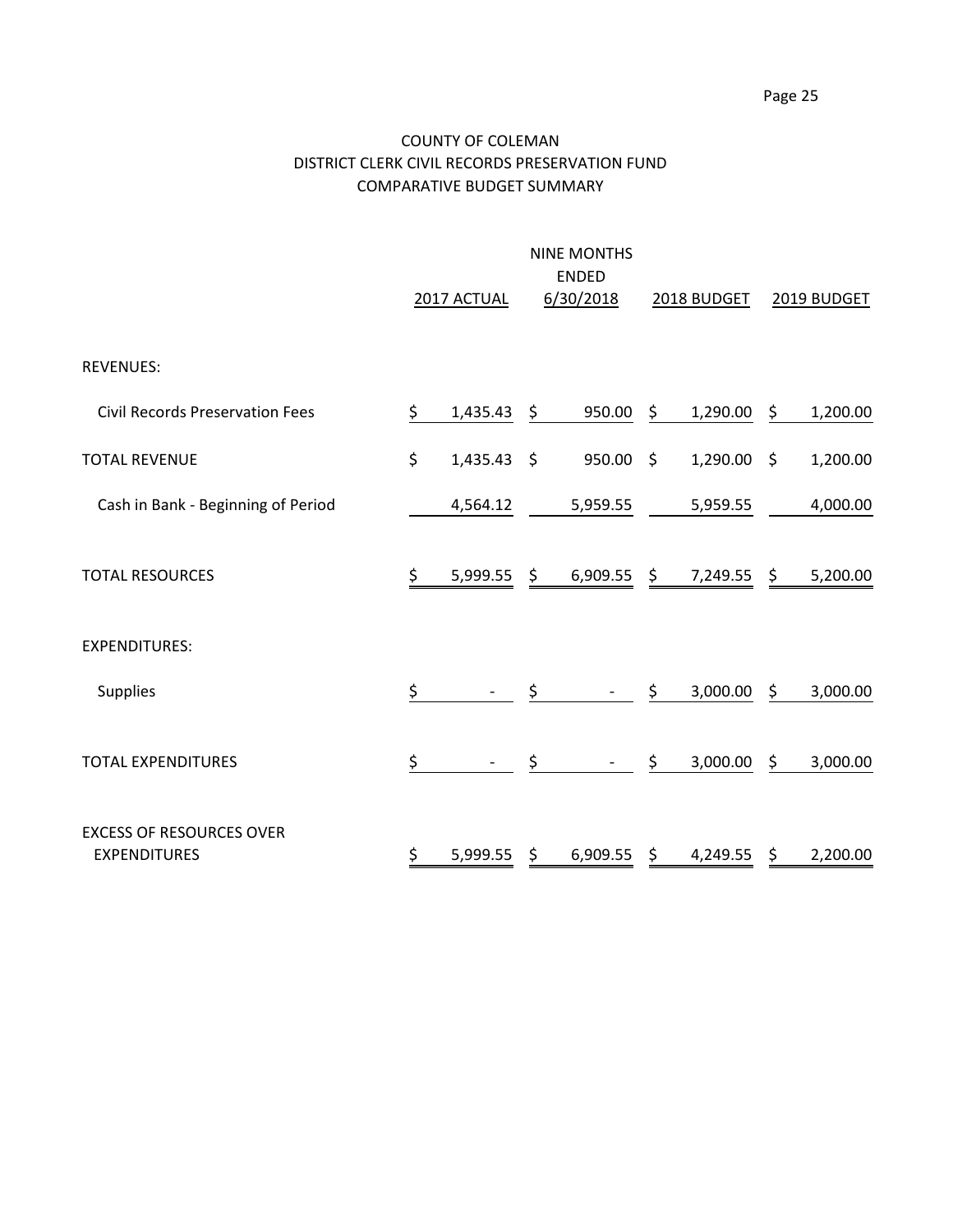## COUNTY OF COLEMAN COUNTY CLERK CIVIL RECORDS PRESERVATION FUND COMPARATIVE BUDGET SUMMARY

|                                                        | <b>NINE MONTHS</b><br><b>ENDED</b> |             |         |           |                     |             |     |             |  |  |
|--------------------------------------------------------|------------------------------------|-------------|---------|-----------|---------------------|-------------|-----|-------------|--|--|
|                                                        |                                    | 2017 ACTUAL |         | 6/30/2018 |                     | 2018 BUDGET |     | 2019 BUDGET |  |  |
| <b>REVENUES:</b>                                       |                                    |             |         |           |                     |             |     |             |  |  |
| <b>Civil Records Preservation Fees</b>                 | \$                                 | 550.00      | \$      | 370.00    | \$                  | 500.00      | \$  | 500.00      |  |  |
| <b>TOTAL REVENUE</b>                                   | \$                                 | 550.00      | $\zeta$ | 370.00    | $\ddot{\mathsf{s}}$ | 500.00      | -\$ | 500.00      |  |  |
| Cash in Bank- Beginning of Period                      |                                    | 3,280.00    |         | 3,830.00  |                     | 3,830.00    |     | 3,000.00    |  |  |
| <b>TOTAL RESOURCES</b>                                 | \$                                 | 3,830.00    | \$      | 4,200.00  | \$                  | 4,330.00    | \$  | 3,500.00    |  |  |
| <b>EXPENDITURES:</b>                                   |                                    |             |         |           |                     |             |     |             |  |  |
| Supplies                                               | \$                                 |             | \$      |           | \$                  | 600.00      | \$  | 600.00      |  |  |
| <b>TOTAL EXPENDITURES</b>                              | \$                                 |             | \$      |           | \$                  | 600.00      | \$  | 600.00      |  |  |
| <b>EXCESS OF RESOURCES OVER</b><br><b>EXPENDITURES</b> | \$                                 | 3,830.00    | \$      | 4,200.00  | \$                  | 3,730.00    | \$  | 2,900.00    |  |  |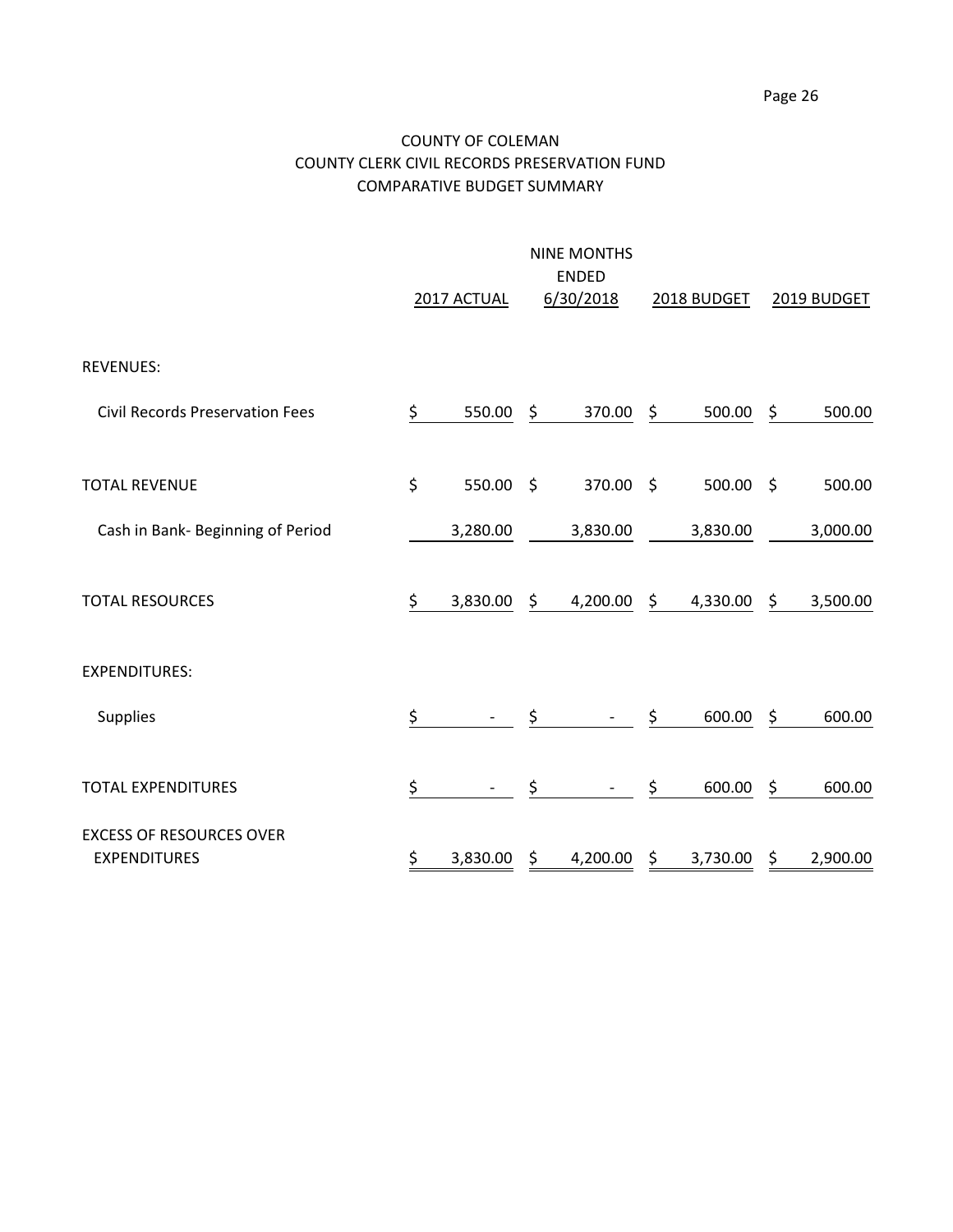## COUNTY OF COLEMAN DISTRICT CLERK ARCHIVE FUND COMPARATIVE BUDGET SUMMARY

|                                                        |    | 2017 ACTUAL   | <b>NINE MONTHS</b><br><b>ENDED</b><br>6/30/2018 |                     | 2018 BUDGET   | 2019 BUDGET    |  |
|--------------------------------------------------------|----|---------------|-------------------------------------------------|---------------------|---------------|----------------|--|
| <b>REVENUES:</b>                                       |    |               |                                                 |                     |               |                |  |
| <b>Archive Fees</b>                                    | \$ | 1,415.43      | \$<br>945.00                                    | \$                  | 1,100.00      | \$<br>1,100.00 |  |
| <b>TOTAL REVENUE</b>                                   | \$ | $1,415.43$ \$ | 945.00                                          | $\ddot{\mathsf{S}}$ | $1,100.00$ \$ | 1,100.00       |  |
| Cash in Bank - Beginning of Period                     |    | 7,615.92      | 9,031.35                                        |                     | 9,031.35      | 6,900.00       |  |
| <b>TOTAL RESOURCES</b>                                 | \$ | 9,031.35      | \$<br>9,976.35                                  | \$                  | 10,131.35     | \$<br>8,000.00 |  |
| <b>EXPENDITURES:</b>                                   |    |               |                                                 |                     |               |                |  |
| Supplies                                               | \$ |               | \$                                              | \$                  | 3,000.00      | \$<br>3,000.00 |  |
| <b>TOTAL EXPENDITURES</b>                              | \$ |               | \$                                              | \$                  | 3,000.00      | \$<br>3,000.00 |  |
| <b>EXCESS OF RESOURCES OVER</b><br><b>EXPENDITURES</b> | \$ | 9,031.35      | \$<br>9,976.35                                  | \$                  | 7,131.35      | \$<br>5,000.00 |  |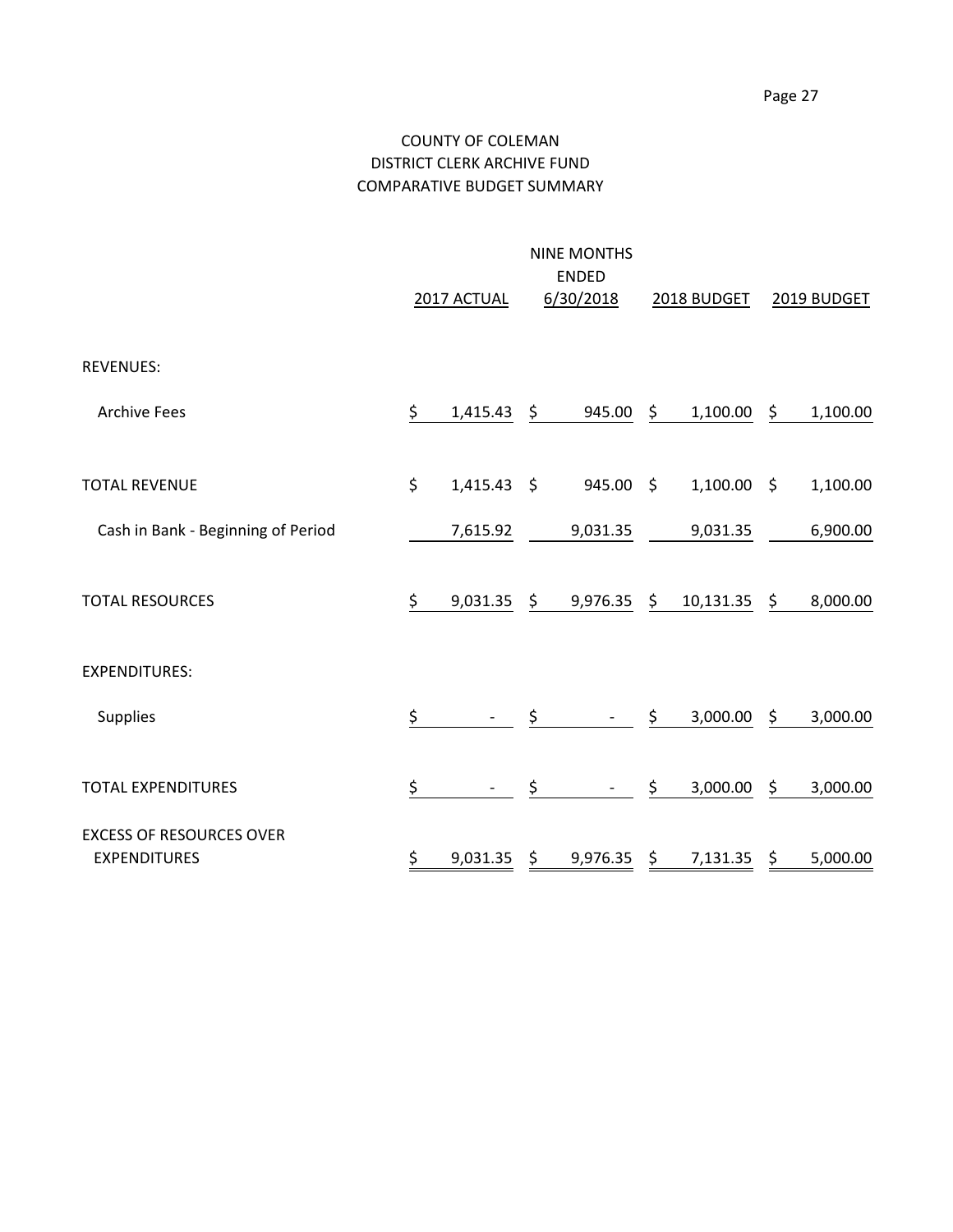## COUNTY OF COLEMAN COUNTY CLERK RECORDS MANAGEMENT FUND COMPARATIVE BUDGET SUMMARY

|                                                     |    | 2017 ACTUAL  | <b>NINE MONTHS</b><br><b>ENDED</b><br>6/30/2018 | 2018 BUDGET     |      | 2019 BUDGET |
|-----------------------------------------------------|----|--------------|-------------------------------------------------|-----------------|------|-------------|
| <b>REVENUES:</b>                                    |    |              |                                                 |                 |      |             |
| <b>Records Management Fees</b>                      | \$ | 19,353.09    | \$<br>13,088.77                                 | \$<br>20,000.00 | \$   | 2,000.00    |
| <b>TOTAL REVENUE</b>                                | \$ | 19,353.09 \$ | 13,088.77 \$                                    | 20,000.00       | - \$ | 2,000.00    |
| Cash in Bank - Beginning of Period                  |    | 1,871.02     | 9,895.81                                        | 14,000.00       |      | 14,000.00   |
| <b>TOTAL RESOURCES</b>                              | \$ | 21,224.11    | \$<br>22,984.58                                 | \$<br>34,000.00 | \$   | 16,000.00   |
| <b>EXPENDITURES:</b>                                |    |              |                                                 |                 |      |             |
| <b>Supplies</b><br><b>Technology Purchases</b>      | \$ | 11,332.03    | \$<br>1,772.00                                  | \$<br>21,000.00 | \$   | 15,000.00   |
| <b>TOTAL EXPENDITURES</b>                           | \$ | 11,332.03    | \$<br>1,772.00                                  | \$<br>21,000.00 | \$   | 15,000.00   |
| <b>EXCESS RESOURCES OVER</b><br><b>EXPENDITURES</b> | \$ | 9,892.08     | \$<br>21,212.58                                 | \$<br>13,000.00 | \$   | 1,000.00    |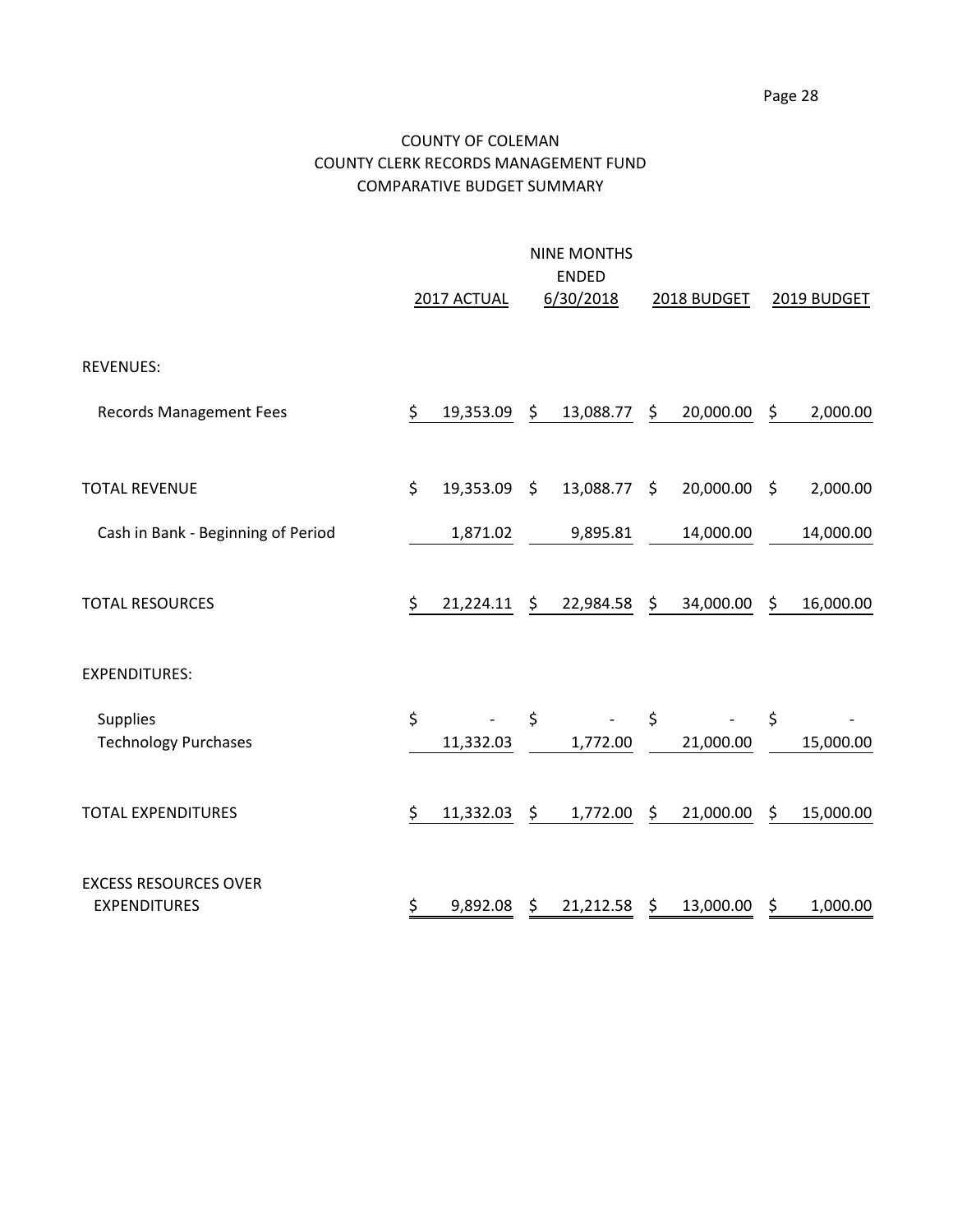## COUNTY OF COLEMAN SUPPLEMENTAL GUARDIANSHIP FUND COMPARATIVE BUDGET SUMMARY

|                                                     |    | 2017 ACTUAL | <b>NINE MONTHS</b><br><b>ENDED</b><br>6/30/2018 |         | 2018 BUDGET |         | 2019 BUDGET |
|-----------------------------------------------------|----|-------------|-------------------------------------------------|---------|-------------|---------|-------------|
| <b>REVENUES:</b>                                    |    |             |                                                 |         |             |         |             |
| Supplemental Guardianship Fees                      | \$ | 980.00      | \$<br>660.00                                    | \$      | 1,000.00    | \$      | 1,000.00    |
| <b>TOTAL REVENUE</b>                                | \$ | 980.00      | \$<br>660.00                                    | $\zeta$ | 1,000.00    | $\zeta$ | 1,000.00    |
| Cash in Bank- Beginning of Period                   |    | 4,564.00    | 5,544.00                                        |         | 4,000.00    |         | 4,000.00    |
| <b>TOTAL RESOURCES</b>                              | \$ | 5,544.00    | \$<br>6,204.00                                  | \$      | 5,000.00    | \$      | 5,000.00    |
| <b>EXPENDITURES:</b>                                |    |             |                                                 |         |             |         |             |
| Supplies                                            | \$ |             | \$                                              | \$      | 2,000.00    | \$      | 500.00      |
| <b>TOTAL EXPENDITURES</b>                           | \$ |             | \$                                              | \$      | 2,000.00    | \$      | 500.00      |
| <b>EXCESS RESOURCES OVER</b><br><b>EXPENDITURES</b> | \$ | 4,564.00    | \$<br>5,144.00                                  | \$      | 3,000.00    | \$      | 4,500.00    |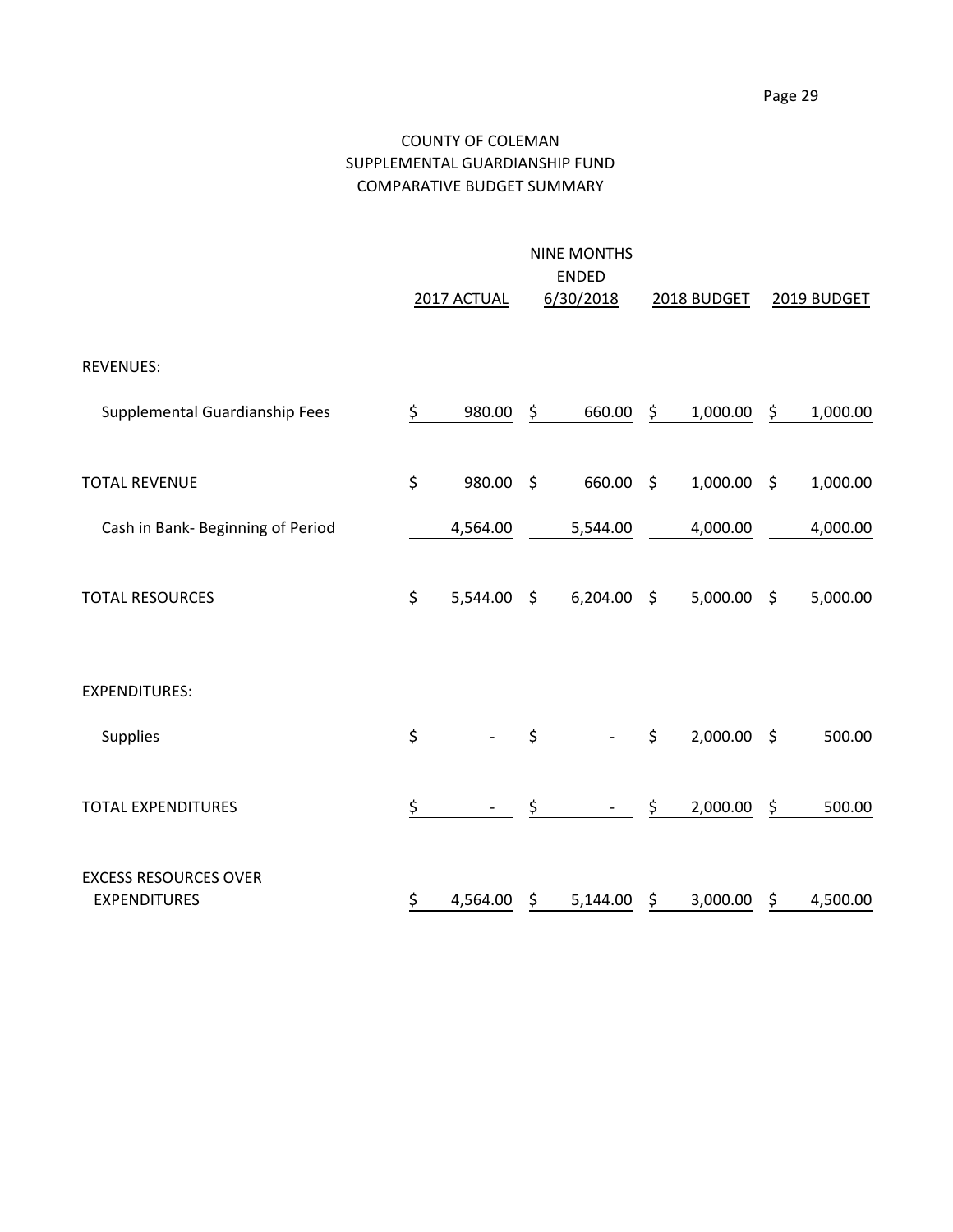# COUNTY OF COLEMAN FORFEITURE AND SEIZURE FUND COMPARATIVE BUDGET SUMMARY

|                                                        |    | 2017 ACTUAL | <b>NINE MONTHS</b><br><b>ENDED</b><br>6/30/2018 |         | 2018 BUDGET          |     | 2019 BUDGET          |
|--------------------------------------------------------|----|-------------|-------------------------------------------------|---------|----------------------|-----|----------------------|
| <b>REVENUES:</b>                                       |    |             |                                                 |         |                      |     |                      |
| Seized Funds Received                                  | \$ |             | \$                                              | \$      | 5,000.00             | \$  | 5,000.00             |
| <b>TOTAL REVENUE</b>                                   | \$ |             | \$                                              | $\zeta$ | 5,000.00             | -\$ | 5,000.00             |
| Cash in Bank - Beginning of Period                     |    | 8,646.75    | 8,646.75                                        |         | 8,646.75             |     | 8,000.00             |
| <b>TOTAL RESOURCES</b>                                 | \$ | 8,646.75    | \$<br>8,646.75                                  | \$      | 13,646.75            | \$  | 13,000.00            |
| <b>EXPENDITURES:</b>                                   |    |             |                                                 |         |                      |     |                      |
| <b>Equipment Purchased</b><br>Seized Funds Distributed | \$ |             | \$                                              | \$      | 3,500.00<br>1,500.00 | \$  | 3,500.00<br>1,500.00 |
| <b>TOTAL EXPENDITURES</b>                              | \$ |             | \$                                              | \$      | 5,000.00             | \$  | 5,000.00             |
| <b>EXCESS RESOURCES OVER</b><br><b>EXPENDITURES</b>    | \$ | 8,646.75    | \$<br>8,646.75                                  | \$      | 8,646.75             | \$  | 8,000.00             |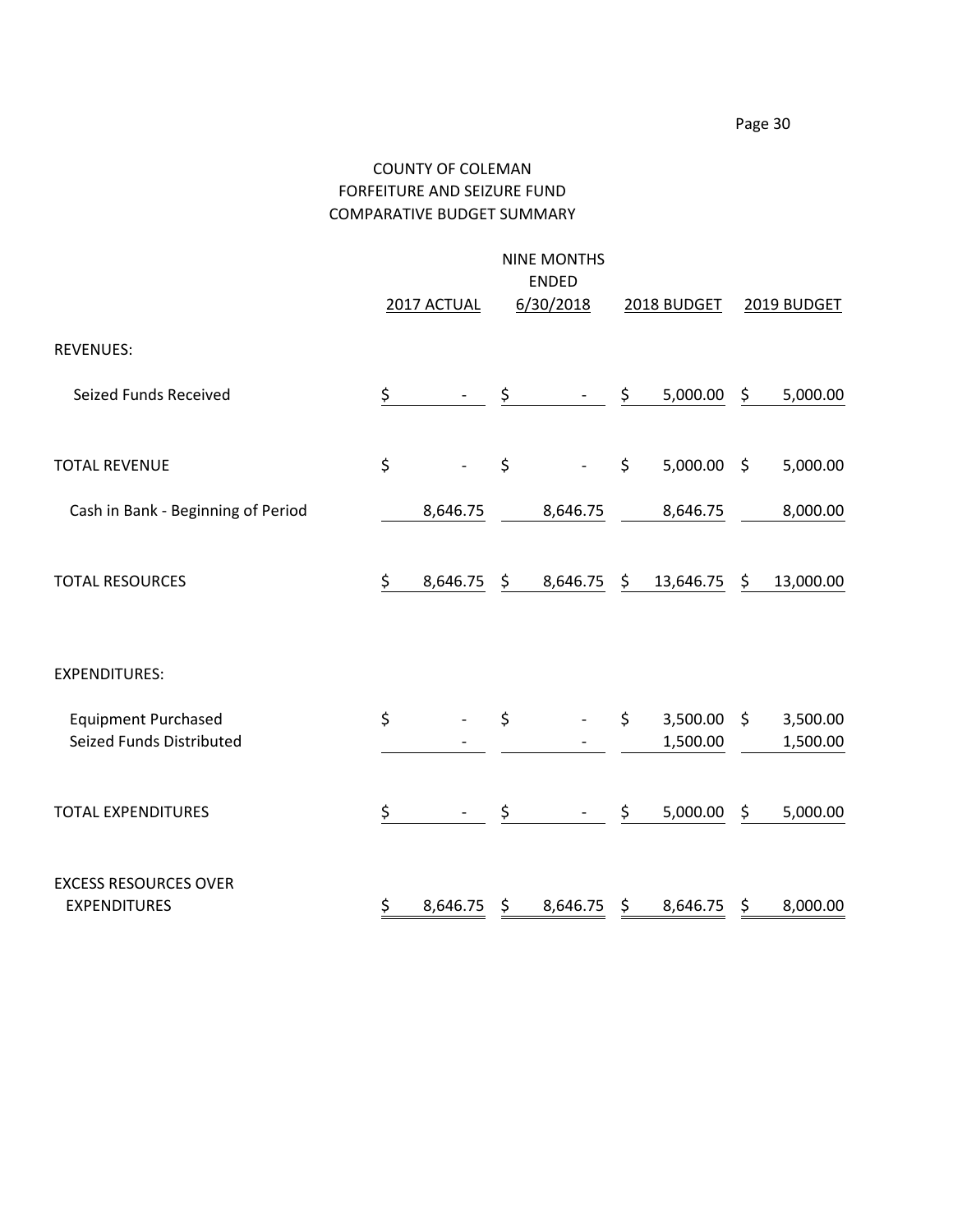## COUNTY OF COLEMAN HEALTHY COUNTY COMPARATIVE BUDGET SUMMARY

|                                                     | <b>NINE MONTHS</b><br><b>ENDED</b> |                    |    |               |    |             |     |             |  |
|-----------------------------------------------------|------------------------------------|--------------------|----|---------------|----|-------------|-----|-------------|--|
|                                                     |                                    | 2017 ACTUAL        |    | 6/30/2018     |    | 2018 BUDGET |     | 2019 BUDGET |  |
| <b>REVENUES:</b>                                    |                                    |                    |    |               |    |             |     |             |  |
| <b>Healthy County Reimbursements</b>                | \$                                 | 2,340.12           | \$ | 432.00        | \$ | 1,367.00    | \$  | 500.00      |  |
| <b>TOTAL REVENUE</b>                                | \$                                 | 2,340.12 \$        |    | 432.00 \$     |    | 1,367.00    | -\$ | 500.00      |  |
| Cash in Bank - Beginning of Period                  |                                    |                    |    | 558.14        |    | 558.14      |     | 700.00      |  |
| <b>TOTAL RESOURCES</b>                              | \$                                 | 2,340.12           | \$ | 990.14        | \$ | 1,925.14    | \$  | 1,200.00    |  |
| <b>EXPENDITURES:</b>                                |                                    |                    |    |               |    |             |     |             |  |
| <b>Inventory Purchased</b>                          | \$                                 | $1,801.71 \quad $$ |    | $1,123.55$ \$ |    | 1,367.00    | \$  | 1,000.00    |  |
| <b>TOTAL EXPENDITURES</b>                           | \$                                 | 1,801.71           | \$ | 1,123.55      | \$ | 1,367.00    | \$  | 1,000.00    |  |
| <b>EXCESS RESOURCES OVER</b><br><b>EXPENDITURES</b> | \$                                 | 538.41             | \$ | (133.41)      | \$ | 558.14      | \$  | 200.00      |  |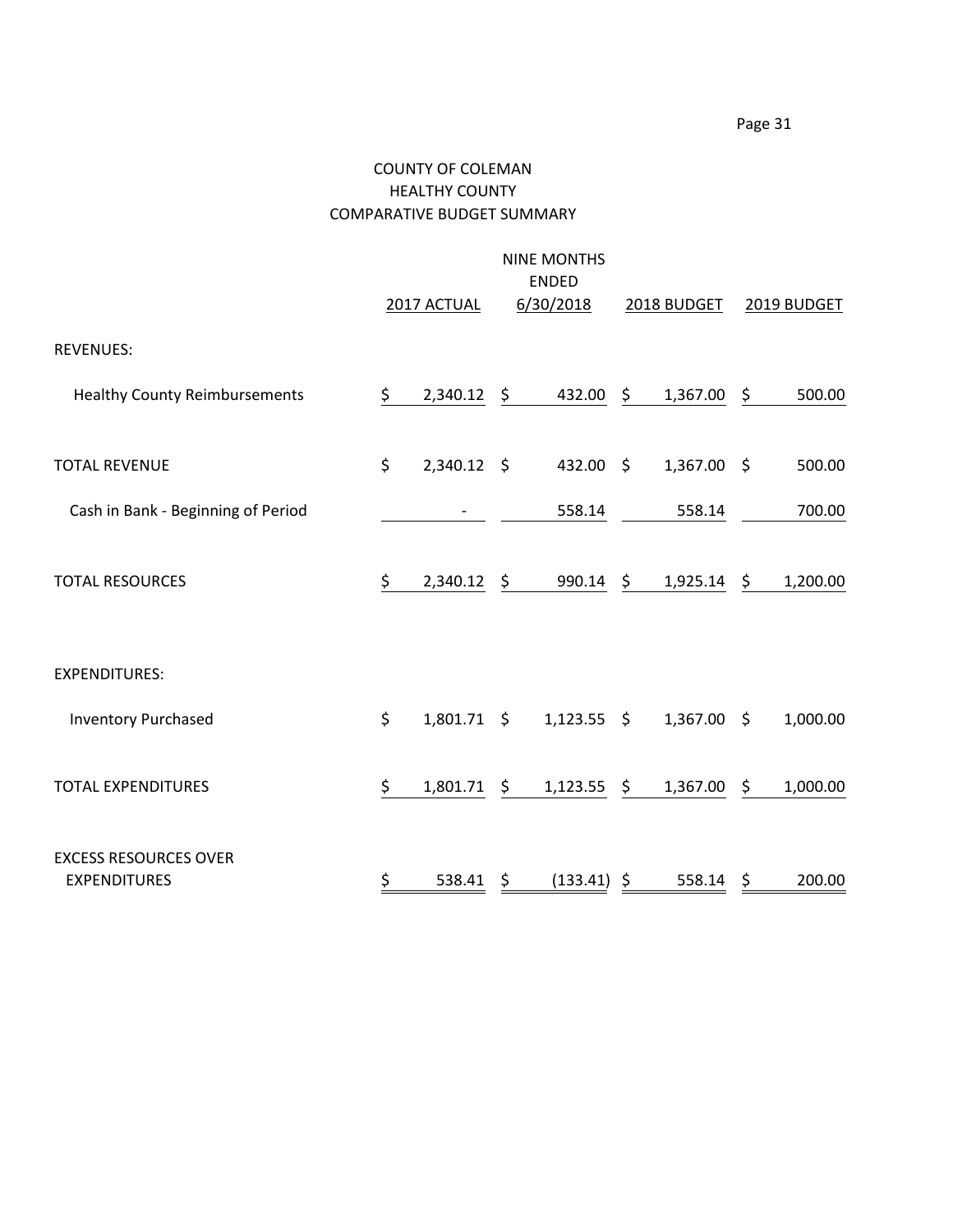## COUNTY OF COLEMAN INTEREST & SINKING FUND COMPARATIVE BUDGET SUMMARY

|    |             | <b>NINE MONTHS</b> |           |            |                             |             |
|----|-------------|--------------------|-----------|------------|-----------------------------|-------------|
|    |             | <b>ENDED</b>       |           |            |                             |             |
|    |             |                    |           |            |                             | 2019 BUDGET |
|    |             |                    |           |            |                             |             |
|    |             |                    |           |            |                             |             |
|    | \$          | 541,470.94         | Ŝ.        | 555,095.63 | \$                          | 550,000.00  |
|    |             | 1,994.85           | \$        | 3,046.49   | \$                          | 3,500.00    |
|    |             |                    |           | 2,214.85   | \$                          | 2,500.00    |
|    | \$          | 949.76             | \$        | 949.76     | \$                          | 950.00      |
| \$ | \$          | 545,074.26         | \$        | 561,306.73 | \$                          | 556,950.00  |
|    |             |                    |           |            |                             |             |
|    |             |                    |           |            |                             | 39,416.59   |
| \$ | \$          | 545,074.26         |           |            | S.                          | 596,366.59  |
|    |             |                    |           |            |                             |             |
|    |             |                    |           |            |                             |             |
| \$ | \$          | 116,222.83         | \$.       | 250,716.58 | S.                          | 265,163.00  |
|    |             | 270,000.00         |           | 270,000.00 |                             | 255,000.00  |
| \$ | \$          | 386,222.83         | \$        | 520,716.58 | \$                          | 520,163.00  |
|    |             |                    |           |            |                             |             |
|    |             |                    |           |            |                             |             |
| \$ | \$          | 158,851.43         | \$        | 40,590.15  | S                           | 76,203.59   |
| \$ | 2017 ACTUAL |                    | 6/30/2018 | 658.71 \$  | 2018 BUDGET<br>\$561,306.73 |             |

Fund Balance/ Beginning of Year Fund Balance/ End of Year